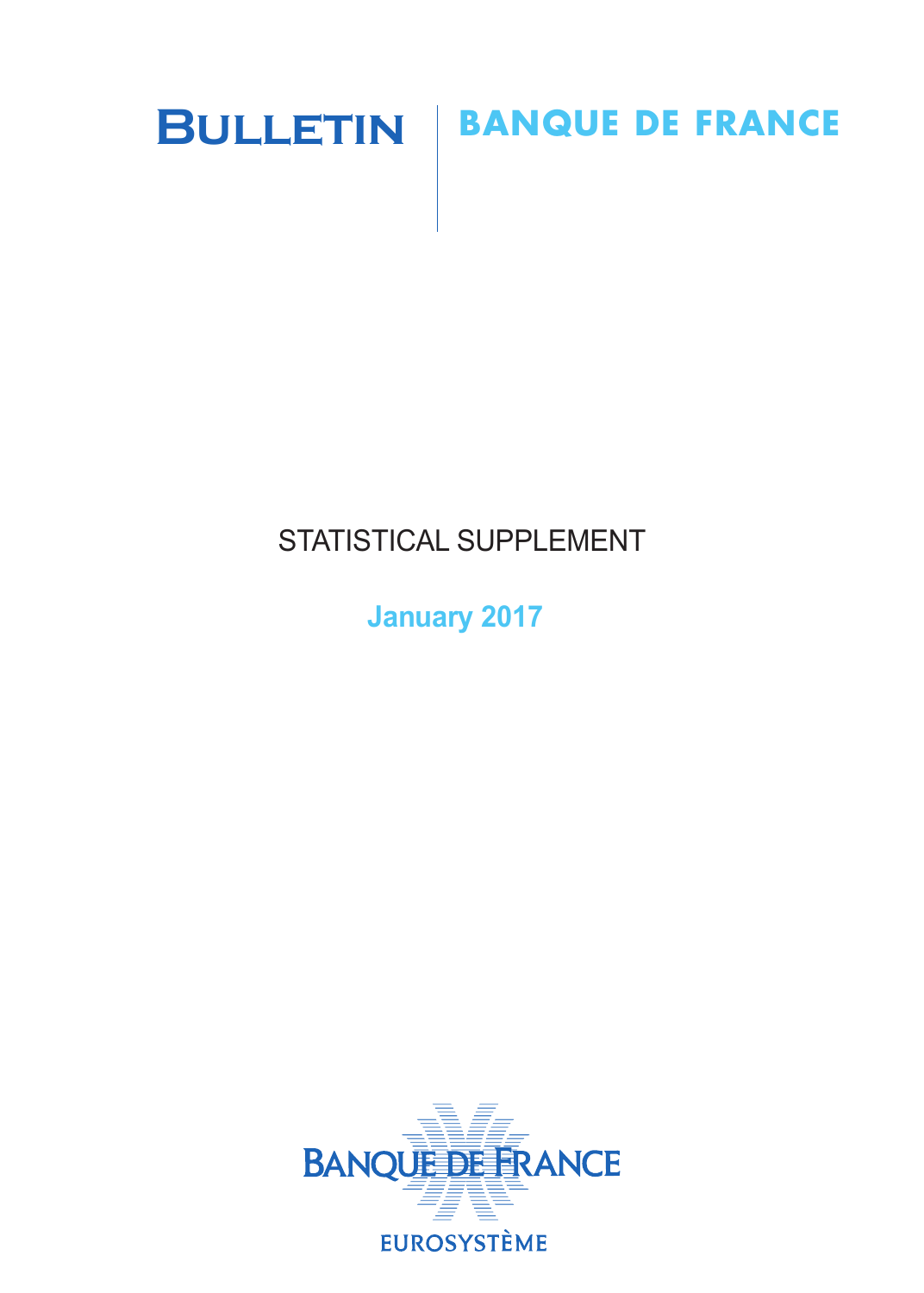## **STATISTICS**

## **Contents**

## **Economic developments**

|                 | Industrial activity indicators - Monthly Business Survey - France                                               |                 |
|-----------------|-----------------------------------------------------------------------------------------------------------------|-----------------|
| 2               | Industrial activity indicators — Monthly Business Survey — France (NAF revision 2, seasonally-adjusted data) S4 |                 |
| 3               | Consumer price index                                                                                            | S5              |
| 4               | The competitiveness of France's economy                                                                         | S6              |
| 5               | Balance of payments $-$ Main components (quarterly data) $-$ France                                             | 57              |
| 6               | Balance of payments $-$ Current account (main components) $-$ France                                            | S8              |
| $\mathcal{I}$   | Balance of payments $-$ Financial flows (quarterly data) $-$ France                                             | S9              |
| 8               | Balance of payments $-$ Geographical breakdown (quarterly data) $-$ France                                      | SIO             |
| 9               | Balance of payments (monthly data) $-$ France                                                                   | SH.             |
| $\overline{10}$ | France's international investment position                                                                      |                 |
|                 | (direct investment measured at mixed value)                                                                     | SI <sub>2</sub> |

## **Money, investment and financing**

| H.              | Main monetary and financial aggregates - France and the euro area                              | SI3             |
|-----------------|------------------------------------------------------------------------------------------------|-----------------|
| $\overline{12}$ | Banque de France Monthly Statement                                                             | S <sub>14</sub> |
| 13              | Deposits - France                                                                              | SI5             |
| 4               | $Time$ deposits $-$ France                                                                     | S16             |
| 15              | Loans extended by credit institutions established in France to French residents $-$ France     | SI 7            |
| 16              | New loans to residents, (excl. overdrafts) $-$ France                                          | S18             |
| 17              | Investment and financing $-$ Insurance corporations and pension funds $-$ Euro area and France | S19             |
| 8               | Investment and financing $-$ Households $-$ Euro area                                          | \$20            |
| $ 9\rangle$     | Investment and financing $-$ Households $-$ France                                             | $\Omega$        |
| 20              | Investment and financing $-$ Non-financial corporations $-$ Euro area                          | S <sub>2</sub>  |
| 21              | Investment and financing $-$ Non-financial corporations $-$ France                             | 523             |
| 22              | Interest rates on bank deposits $-$ France and the euro area                                   | \$24            |
| 23              | Interest rates on bank loans $-$ France and the euro area                                      | $525$           |
| 24              | Usury rates on loans to households and cost of business credit $-$ France                      | \$26            |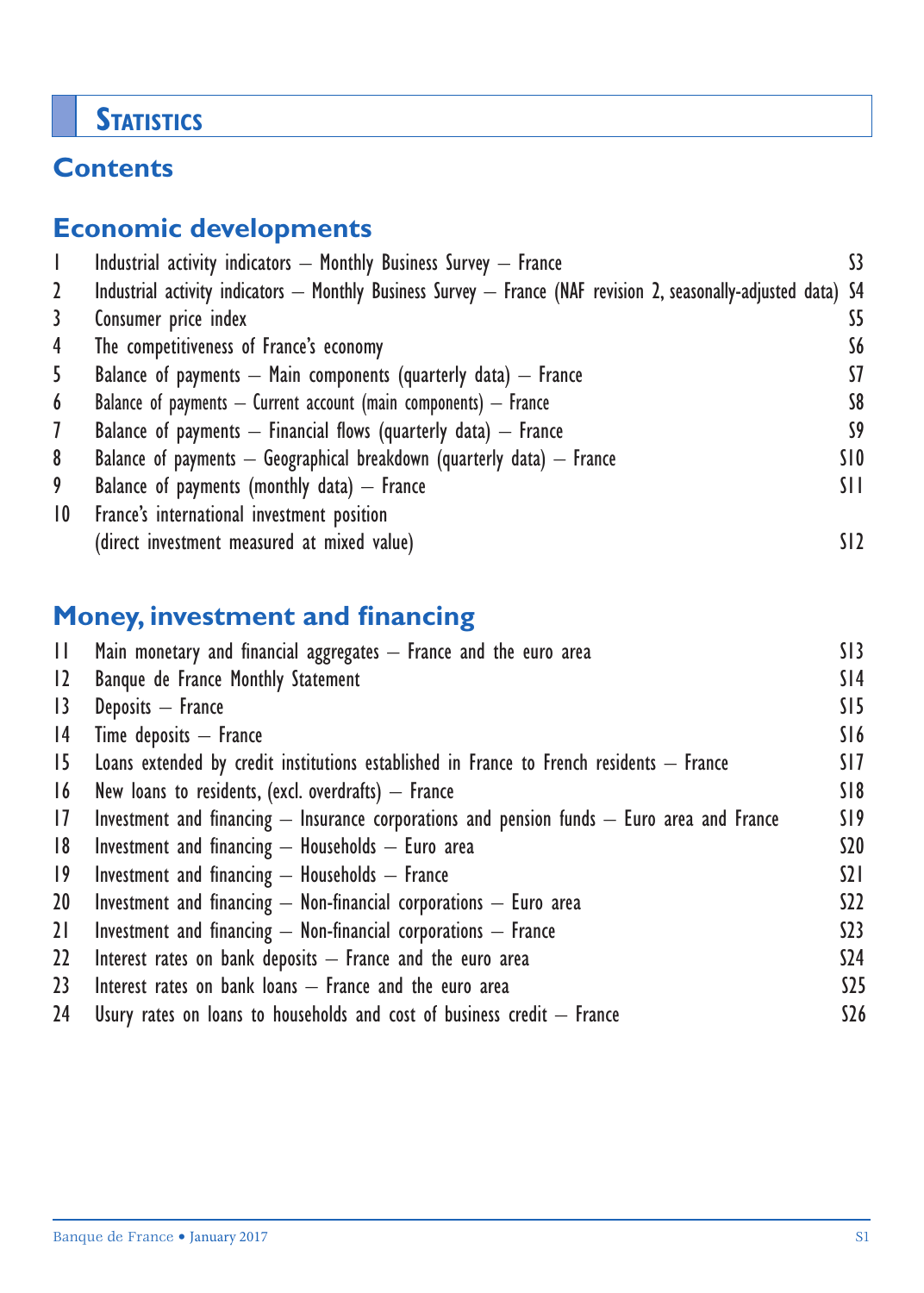#### **STATISTICS** *Contents*

## **Financial markets and interest rates**

|        | 25 Interest rates                                                      | S27             |
|--------|------------------------------------------------------------------------|-----------------|
|        | $26$ Banking system liquidity and refinancing operations $-$ Euro area | \$28            |
|        | 27 Eurosystem key rates; minimum reserves                              | \$29            |
|        | 31 Debt securities and quoted shares issued by French residents        | <b>S30</b>      |
|        | 32 Debt securities and quoted shares issued by French residents, by    |                 |
| sector |                                                                        | $\overline{31}$ |

## **Other statistics**

| 33 Company failures by economic sector $-$ France | S <sub>32</sub> |
|---------------------------------------------------|-----------------|
| 34 Retail payment systems - France                | $33$            |
| $35/36$ Large-value payment systems $-$ EU        | S34/35          |
| 37 Large-value payment systems - France           | \$36            |
|                                                   |                 |

## **Time series** S37

## **Nota bene**

*In January 2015, Lithuania joined the euro area, bringing the number of euro area countries to 19.*

*Unless otherwise indicated, all data series included observations for 2015 relate to the "Euro 19" (*i.e. *the euro area including Lithuania) for the whole time series. For interest rates, monetary statistics and the HICP, euro area statistical series take into account the changing composition of the euro area.*

*Statistical data are updated monthly on the Banque de France's website.*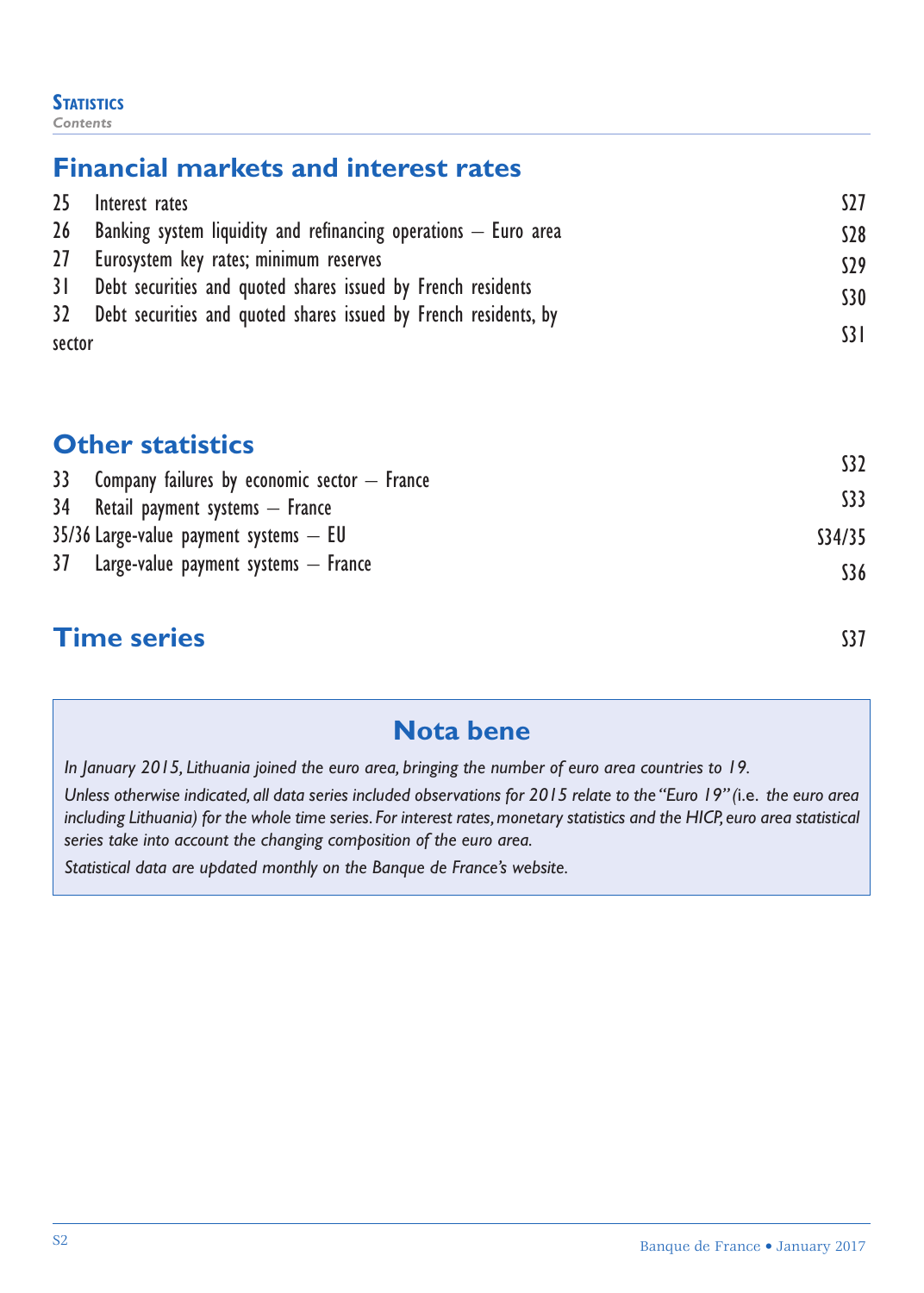**Industrial activity indicators – Monthly Business Survey – France**

|                                                             | 2016           |                |                |                |                         |                |                          |  |
|-------------------------------------------------------------|----------------|----------------|----------------|----------------|-------------------------|----------------|--------------------------|--|
|                                                             | June           | July           | Aug.           | Sept.          | Oct.                    | Nov.           | Dec.                     |  |
| Changes in production from the previous month <sup>a)</sup> |                |                |                |                |                         |                |                          |  |
| <b>Total manufacturing</b>                                  | I              | 7              | 4              | 3              | 4                       | 5              | 10                       |  |
| Food products and beverages                                 | $\mathbf{H}$   | 9              | 8              | 8              | 5                       | $\overline{7}$ | 9                        |  |
| Electrical, electronic and computer equipment               | $-2$           | 8              | 5              | 5              | 0                       | 9              | 13                       |  |
| and other machinery                                         |                |                |                |                |                         |                |                          |  |
| Automotive industry                                         | -6             | -4             | 21             | -6             | 20                      | 13             | $\mathbf{H}$             |  |
| Other transport equipment                                   | $-17$          | 9              | $\overline{2}$ | $\mathbf{I}$   | $\overline{2}$          | 8              | 4                        |  |
| Other manufacturing                                         | I.             | 8              | $\overline{2}$ | 3              | 3                       | $\overline{4}$ | 10                       |  |
| Production forecasts <sup>a)</sup>                          |                |                |                |                |                         |                |                          |  |
| <b>Total manufacturing</b>                                  | 3              | т.             | 4              | 4              | 8                       | 8              | $\mathbf{2}$             |  |
| Food products and beverages                                 | $\overline{7}$ | $\overline{7}$ | 8              | 7              | 10                      | 13             | т                        |  |
| Electrical, electronic and computer equipment               | 0              | $\mathbf 0$    | 5              | $\overline{7}$ | 8                       | 8              | $\overline{2}$           |  |
| and other machinery                                         |                |                |                |                |                         |                |                          |  |
| Automotive industry                                         | -1             | -9             | 5              | 8              | 20                      | 9              | 4                        |  |
| Other transport equipment                                   | 4              | $-5$           | 3              | $\overline{2}$ | $\overline{2}$          | T              | $\overline{\phantom{0}}$ |  |
| Other manufacturing                                         | 6              | 5              | 3              | 5              | 8                       | 9              | 3                        |  |
| Changes in orders from the previous month <sup>a)</sup>     |                |                |                |                |                         |                |                          |  |
| <b>Total manufacturing</b>                                  | 6              | 8              | 6              | $\overline{ }$ | 6                       | 10             | 9                        |  |
| Foreign                                                     | 5              | $\overline{4}$ | 5              | 6              | $\overline{\mathbf{c}}$ | $\overline{7}$ | 6                        |  |
| Order books <sup>a)</sup>                                   |                |                |                |                |                         |                |                          |  |
| <b>Total manufacturing</b>                                  | 9              | 8              | 9              | 12             | 12                      | 16             | 15                       |  |
| Food products and beverages                                 | 4              | 3              | $\mathbf{H}$   | $\mathbf{H}$   | 9                       | 17             | $\overline{7}$           |  |
| Electrical, electronic and computer equipment               | 3              | $\overline{4}$ | $\overline{4}$ | 8              | 4                       | 10             | 9                        |  |
| and other machinery                                         |                |                |                |                |                         |                |                          |  |
| Automotive industry                                         | 4              | $\mathbf{H}$   | 20             | 27             | 32                      | 31             | 32                       |  |
| Other transport equipment                                   | 41             | 39             | 41             | 52             | 49                      | 52             | 52                       |  |
| Other manufacturing                                         | 6              | 6              | 4              | $\overline{7}$ | 8                       | $\mathbf{H}$   | 12                       |  |
| Inventories of finished goods <sup>a)</sup>                 |                |                |                |                |                         |                |                          |  |
| <b>Total manufacturing</b>                                  | $\mathbf{z}$   | 3              | 4              | 4              | 5                       | 3              | $\mathbf{2}$             |  |
| Food products and beverages                                 | 6              | $\overline{7}$ | 3              | 5              | 6                       | $\mathbf{I}$   | 3                        |  |
| Electrical, electronic and computer equipment               | 3              | 3              | 4              | 3              | 3                       | 3              | 4                        |  |
| and other machinery                                         |                |                |                |                |                         |                |                          |  |
| Automotive industry                                         | $\overline{2}$ | $\overline{2}$ | 6              | $\overline{7}$ | 8                       | 8              | $\overline{2}$           |  |
| Other transport equipment                                   | I.             | 17             | 9              | 10             | $\overline{0}$          | 8              | 6                        |  |
| Other manufacturing                                         | $\overline{2}$ | $\overline{2}$ | 3              | 3              | 4                       | $\overline{2}$ | $\mathbf{I}$             |  |
| Capacity utilisation rate <sup>b)</sup>                     |                |                |                |                |                         |                |                          |  |
| <b>Total manufacturing</b>                                  | 77.9           | 77.8           | 79.0           | 77.9           | 77.6                    | 78.2           | 79.0                     |  |
| Staff levels (total manufacturing) <sup>a)</sup>            |                |                |                |                |                         |                |                          |  |
| Changes from the previous month                             | $\mathbf 0$    | $\cdot$        | $\mathbf{I}$   | 3              | I                       | $\mathbf{2}$   | 3                        |  |
| Forecast for the coming months                              | $-2$           | $-1$           | 3              | $\overline{2}$ | T                       | I.             | 3                        |  |
| Business sentiment indicator <sup>c)</sup>                  |                |                |                |                |                         |                |                          |  |
|                                                             | 98             | 99             | 98             | 99             | 99                      | 101            | 102                      |  |

a) Data given as a balance of opinions. Forecast series are adjusted for bias when it is statistically significant.

b) Data given as a percentage.

c) The indicator summarises industrial managers' sentiment regarding business conditions. The higher the indicator is, the more positive the assessment. The indicator is calculated using a principal component analysis of survey data smoothed over three months. By construction, the average is 100.

Source: Banque de France.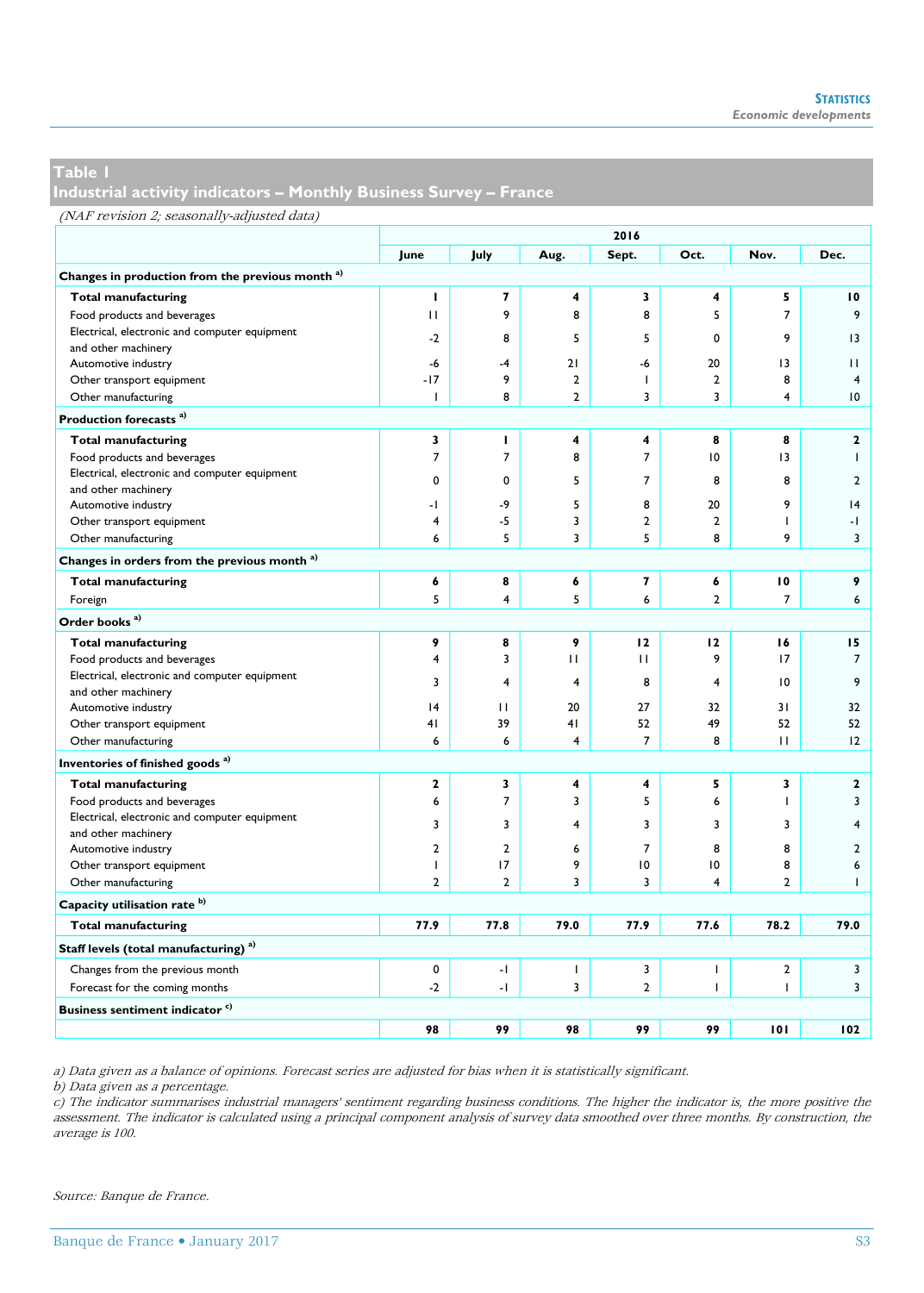**Industrial activity indicators – Monthly Business Survey – France (NAF revision 2; seasonally-adjusted data)**











a) Manufacturing.

Source: Banque de France.

#### **Orders a) Production a)**





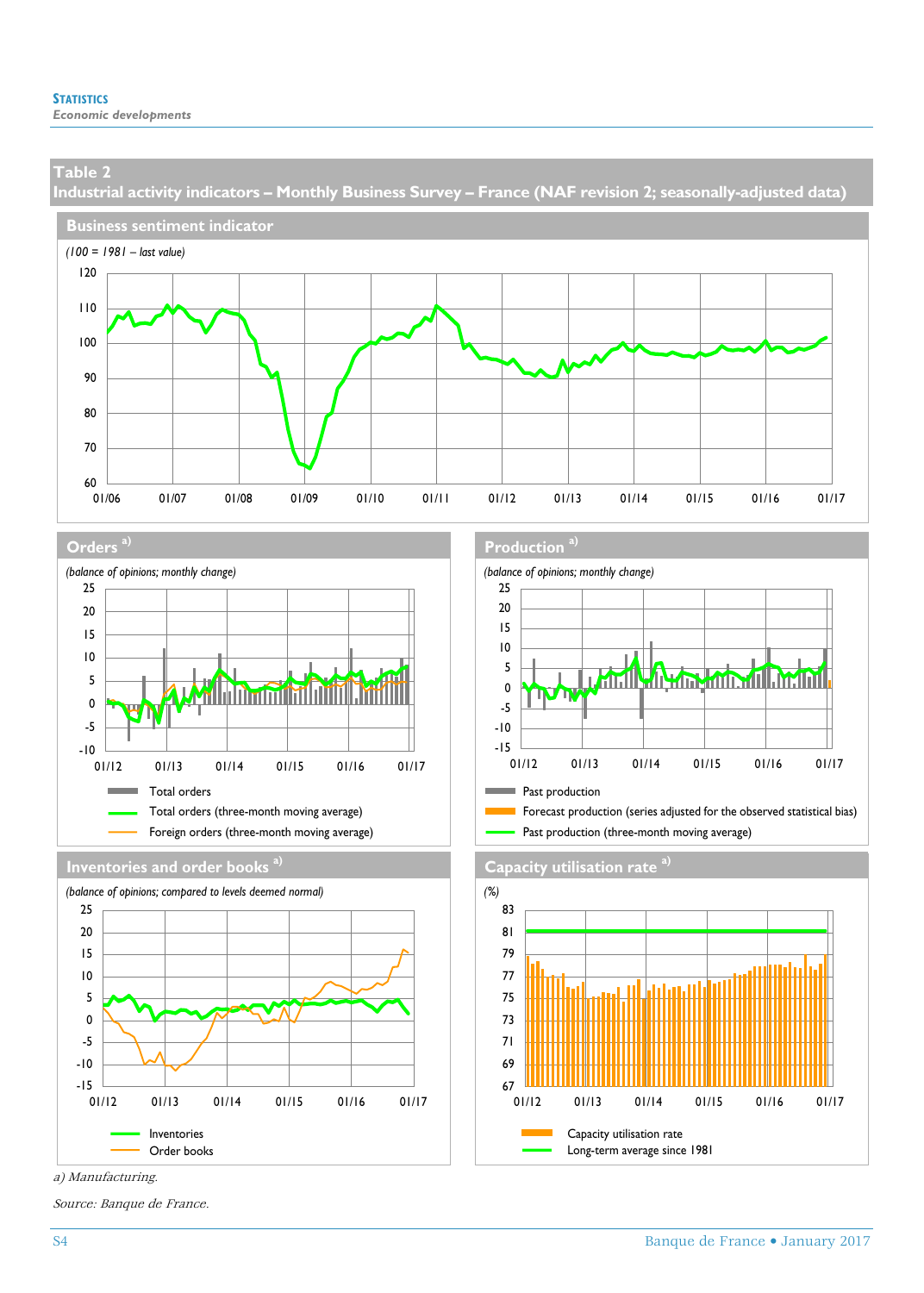**Consumer price index a)**

|                      |        | 2016   |        |        |        |        |        |      |      |  |  |  |
|----------------------|--------|--------|--------|--------|--------|--------|--------|------|------|--|--|--|
|                      | April  | May    | June   | July   | Aug.   | Sept.  | Oct.   | Nov. | Dec. |  |  |  |
| France               | $-0.1$ | 0.1    | 0.3    | 0.4    | 0.4    | 0.5    | 0.5    | 0.7  | 0.8  |  |  |  |
| Germany              | $-0.3$ | 0.0    | 0.2    | 0.4    | 0.3    | 0.5    | 0.7    | 0.7  | 1.7  |  |  |  |
| Italy                | $-0.4$ | $-0.3$ | $-0.2$ | $-0.2$ | $-0.1$ | 0.1    | $-0.1$ | 0.1  | 0.5  |  |  |  |
| Euro area            | $-0.7$ | $-0.5$ | 0.1    | $-0.1$ | $-0.2$ | 0.2    | 0.7    | 0.7  | 0.6  |  |  |  |
| United Kingdom       | 0.3    | 0.3    | 0.5    | 0.6    | 0.6    | 1.0    | 0.9    | 1.2  | 1.6  |  |  |  |
| European Union       | $-0.2$ | $-0.1$ | 0.1    | 0.2    | 0.3    | 0.4    | 0.5    | 0.6  | 1.2  |  |  |  |
| <b>United States</b> | Ы      | 0. ا   | 0. ا   | 0.8    | ЫL     | 1.5    | 6. ا   | 1.7  | 2.1  |  |  |  |
| Japan                | $-0.3$ | $-0.4$ | $-0.3$ | $-0.5$ | $-0.5$ | $-0.5$ | 0.2    | 0.5  | na   |  |  |  |

(annual average) (monthly % change)

|                      | 2014 |        | 2015             | 2016   |        |        |      | 2016   |        |  |
|----------------------|------|--------|------------------|--------|--------|--------|------|--------|--------|--|
|                      |      |        |                  | July   | Aug.   | Sept.  | Oct. | Nov.   | Dec.   |  |
| France               | 0.6  | 0.1    | 0.3              | $-0.4$ | 0.3    | $-0.2$ | 0.0  | 0.0    | 0.3    |  |
| Germany              | 0.8  | 0.1    | 0.4              | 0.4    | $-0.1$ | 0.0    | 0.2  | 0.0    | 1.0    |  |
| Italy                | 0.2  | 0.1    | $-0.1$           | $-1.9$ | $-0.1$ | 1.9    | 0.2  | $-0.2$ | 0.4    |  |
| Euro area            | 0.4  | $-0.8$ | $-0.2$           | $-0.9$ | $-0.1$ | 0.3    | 0.4  | 0.1    | $-0.4$ |  |
| United Kingdom       | ۱.5  | 0.1    | 0.6              | 0.0    | 0.3    | 0.2    | 0.1  | 0.2    | 0.5    |  |
| European Union       | 0.5  | 0.0    | 0.3              | $-0.4$ | 0.1    | 0.3    | 0.2  | 0.0    | 0.5    |  |
| <b>United States</b> | 6. ا | 0.1    | $\overline{1.3}$ | $-0.2$ | 0.1    | 0.2    | 0.1  | $-0.2$ | 0.0    |  |
| Japan                | 2.8  | 0.8    | na               | $-0.3$ | 0.1    | 0.1    | 0.6  | 0.0    | na     |  |





a) Harmonised indices except for the United States and Japan (national indices).

12/12 12/13 12/14 12/15 12/16

b) Gap between the extreme values of harmonised price indices observed in the euro area (changing composition).

 $-3$   $-$ <br>12/12 -2 -1 0

**College**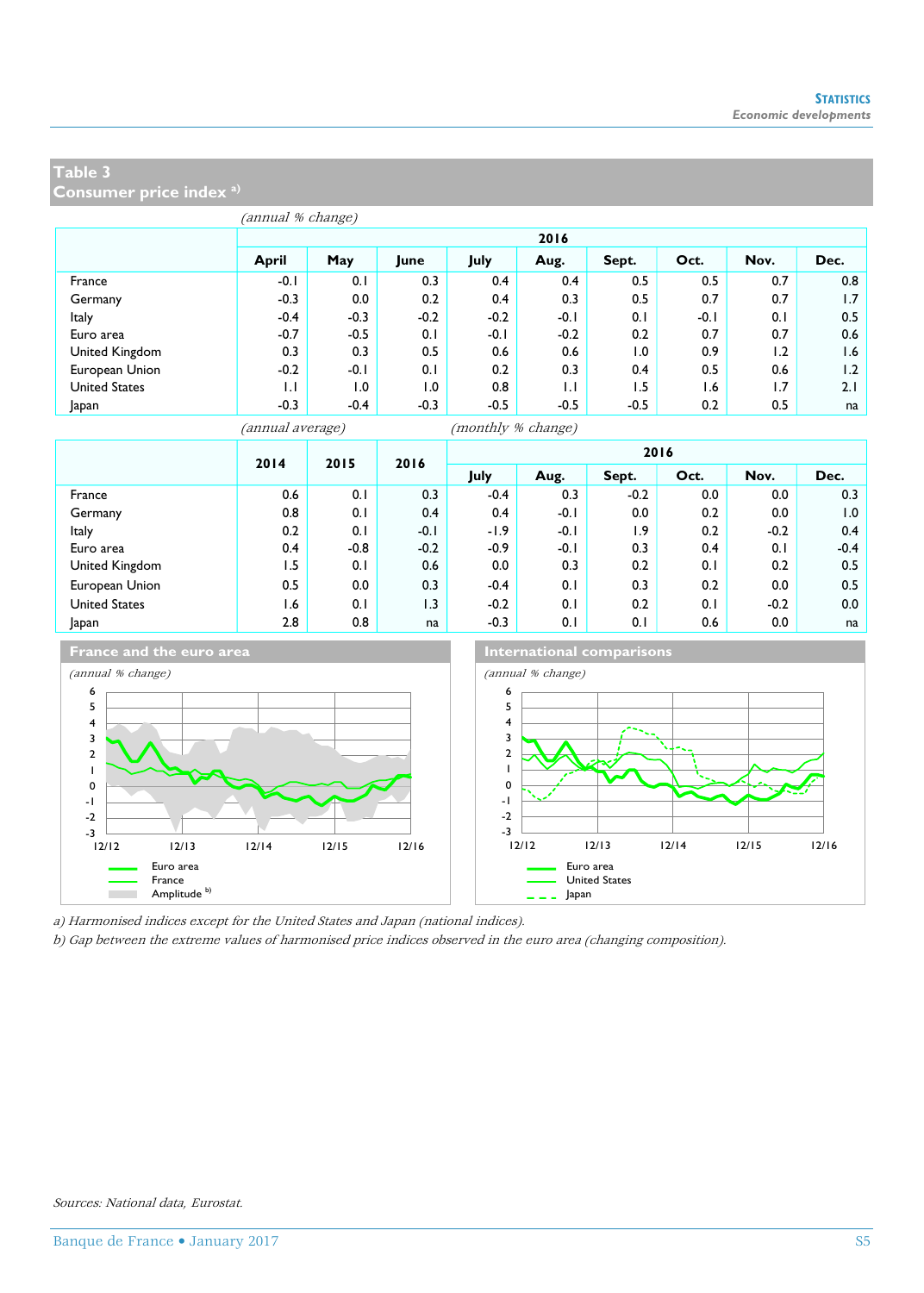

Grey area: change in competitiveness compared to long-term average less than 5%. Sources: National data, Banque de France, ECB, IMF, OECD, Thomson Financial Datastream.

Calculations: Banque de France.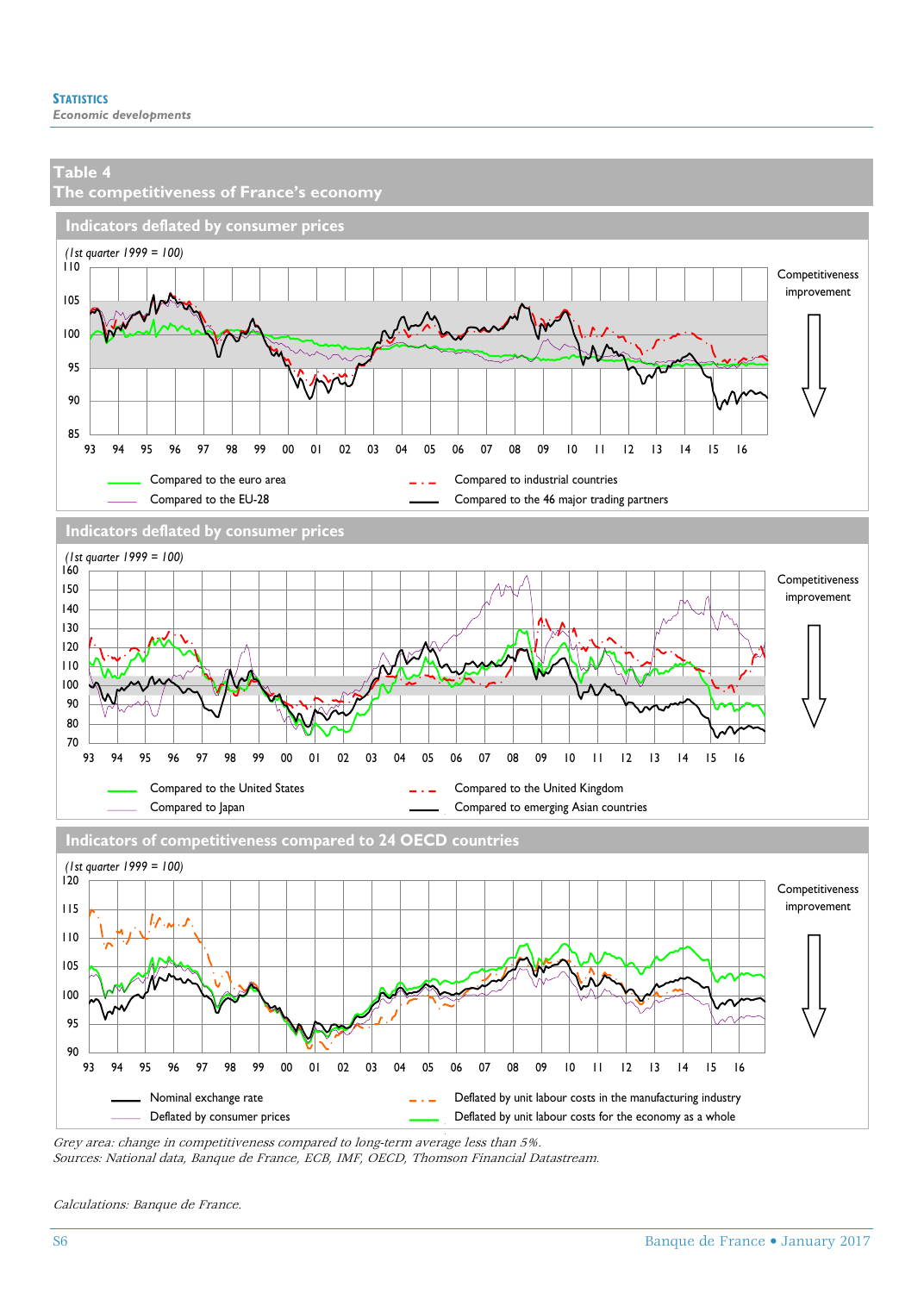**Balance of payments – Main components (quarterly data) – France**

(unadjusted data, EUR billions)

|                                     | 2014    | 2015    | 2015           |                | 2016         |                |                |
|-------------------------------------|---------|---------|----------------|----------------|--------------|----------------|----------------|
|                                     |         |         | Q <sub>3</sub> | Q <sub>4</sub> | QI           | Q <sub>2</sub> | Q <sub>3</sub> |
| <b>Current account</b>              | $-22.8$ | $-4.4$  | 1.3            | $-0.3$         | $-16.1$      | $-2.6$         | $-5.1$         |
| Goods                               | $-40.5$ | $-24.0$ | $-6.1$         | $-5.4$         | $-9.0$       | $-4.2$         | $-8.5$         |
| <b>Services</b>                     | 16.9    | 8.8     | 4.0            | 0.6            | $-1.8$       | 1.7            | 1.2            |
| Primary income                      | 47.8    | 52.0    | 11.4           | 13.9           | 8.5          | 7.0            | 10.7           |
| Secondary income                    | $-47.0$ | $-41.1$ | -8.1           | $-9.3$         | $-13.8$      | -7.1           | $-8.5$         |
| Capital account                     | 2.2     | 2.1     | 0.3            | 0.8            | 0.0          | 0.8            | 0.5            |
| <b>Financial account</b>            | $-7.5$  | $-7.0$  | $-11.1$        | 11.8           | $-37.5$      | $-10.1$        | 0.1            |
| Direct investment                   | 36.0    | $-1.9$  | $-13.2$        | $-7.7$         | $-19.3$      | 14.1           | $-1.0$         |
| French direct investment abroad     | 35.1    | 30.0    | $-4.9$         | 8.8            | $-2.1$       | 22.9           | 1.6            |
| Foreign direct investment in France | $-0.9$  | 31.9    | 8.3            | 16.5           | 17.3         | 8.8            | 2.6            |
| Portfolio investment                | $-17.9$ | 54.1    | 41.7           | 22.2           | 13.7         | $-7.4$         | 10.6           |
| Assets                              | 69.7    | 54.6    | 3.7            | $-20.6$        | 48.7         | 15.1           | 15.9           |
| Liabilities                         | 87.7    | 0.5     | $-38.0$        | $-42.8$        | 35.0         | 22.4           | 5.2            |
| <b>Financial derivatives</b>        | $-23.7$ | 10.8    | $-7.4$         | $-6.2$         | $-4.5$       | 4.9            | $-1.7$         |
| Other investment <sup>a)</sup>      | $-2.7$  | $-77.2$ | $-35.7$        | 1.0            | $-28.4$      | $-19.7$        | $-7.7$         |
| Reserve assets                      | 0.7     | 7.2     | 3.6            | 2.5            | $\mathbf{L}$ | $-2.1$         | $-0.1$         |
| Net errors and omissions            | 13.1    | $-4.8$  | $-12.6$        | 11.3           | $-21.4$      | $-8.4$         | 4.7            |



The balance of payments has been compiled in accordance with the 6th Balance of Payments Manual. a) Loans and deposits transactions.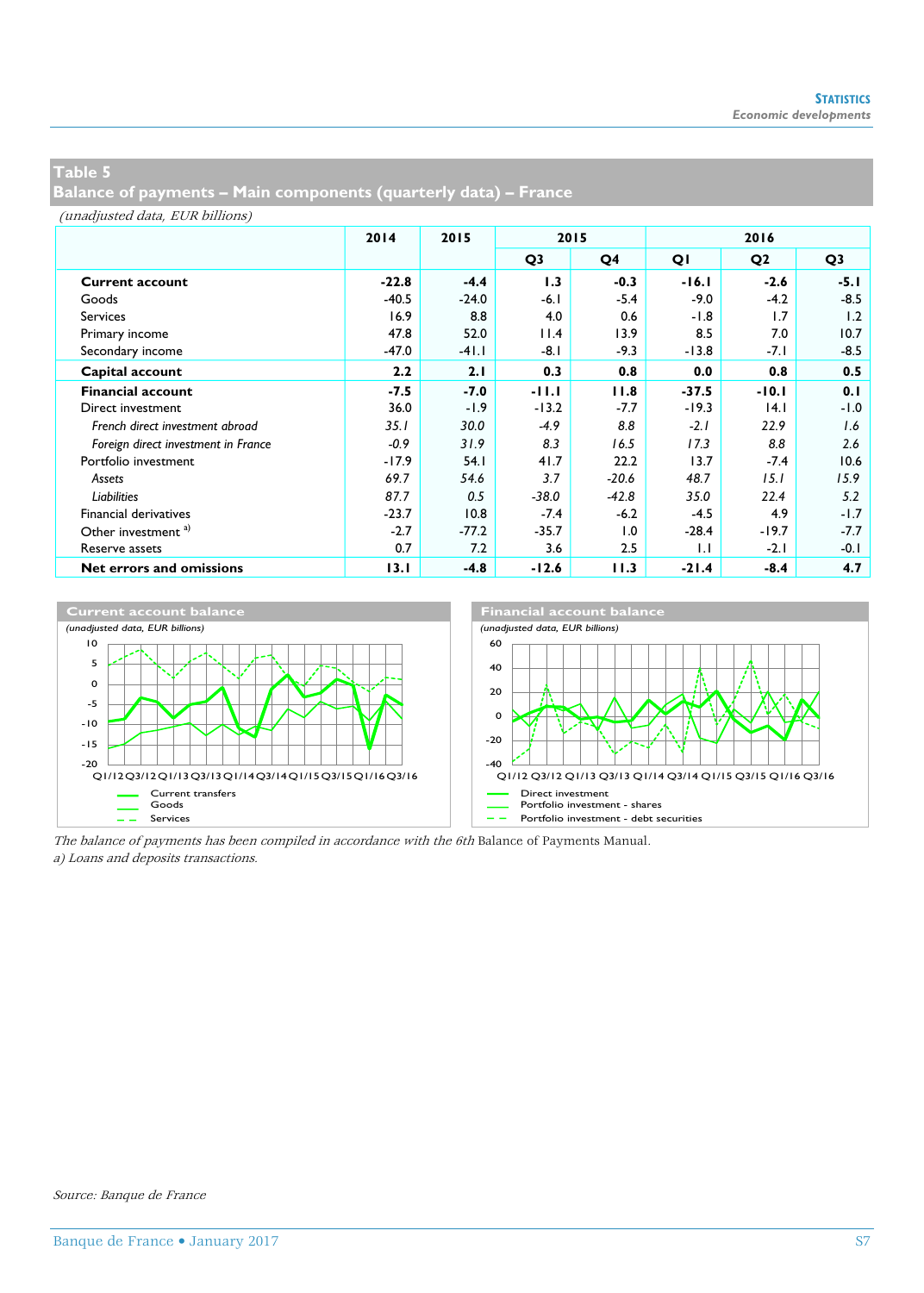*Economic developments*

## Table 6

**Balance of payments - Current account (main components) - France**

#### (unadjusted data, EUR billions)

|                                                    | 2014    | 2015    | 2015           |                |         |                |                |
|----------------------------------------------------|---------|---------|----------------|----------------|---------|----------------|----------------|
|                                                    |         |         | Q <sub>3</sub> | Q <sub>4</sub> | QI      | Q <sub>2</sub> | Q <sub>3</sub> |
| <b>Current account</b>                             | $-22.8$ | $-4.4$  | 1.3            | $-0.3$         | $-16.1$ | $-2.6$         | $-5.1$         |
| Goods                                              | $-40.5$ | $-24.0$ | $-6.1$         | $-5.4$         | $-9.0$  | $-4.2$         | $-8.5$         |
| Exports                                            | 438.0   | 460.7   | 110.7          | 119.4          | 112.0   | 117.8          | 108.2          |
| <i>Imports</i>                                     | 478.5   | 484.7   | 116.8          | 124.8          | 121.0   | 122.0          | 116.8          |
| General merchandise                                | $-59.1$ | $-47.2$ | $-11.9$        | $-12.4$        | $-13.8$ | $-10.5$        | $-13.9$        |
| Merchanting                                        | 18.6    | 23.2    | 5.8            | 7.0            | 4.8     | 6.3            | 5.4            |
| <b>Services</b>                                    | 16.9    | 8.8     | 4.0            | 0.6            | $-1.8$  | 1.7            | 1.2            |
| Exports                                            | 207.1   | 217.8   | 58.4           | 54.1           | 50.1    | 54.3           | 56.7           |
| <i>Imports</i>                                     | 190.2   | 209.0   | 54.4           | 53.6           | 51.9    | 52.6           | 55.5           |
| Manufacturing services on physical inputs owned by |         |         |                |                |         |                |                |
| others                                             | $-0.2$  | $-0.4$  | $-0.1$         | 0.2            | -0.1    | $-0.2$         | $-0.4$         |
| Maintenance and repair services                    | 1.6     | 1.3     | 0.4            | 0.3            | 0.3     | 0.3            | 0.1            |
| Transport                                          | $-2.9$  | $-3.7$  | $-1.0$         | $-1.2$         | $-1.4$  | -1.3           | -1.1           |
| Travel                                             | 7.1     | 6.8     | 4.0            | $-0.7$         | $-0.6$  | 1.5            | 2.5            |
| Construction                                       | 0.3     | 1.1     | 0.3            | 0.3            | 0.3     | 0.1            | 0.1            |
| Insurance and pension services                     | $-0.6$  | $-1.0$  | $-0.3$         | 0.3            | $-0.2$  | 0.1            | $-0.3$         |
| Financial services                                 | 5.5     | 5.4     | 1.4            | 1.4            | 1.2     | 1.2            | 1.2            |
| Charges for the use of intellectual property       | 1.5     | 0.9     | $-0.6$         | 0.4            | 0.5     | 0.6            | 0.0            |
| Telecommunications, computer and information       |         |         |                |                |         |                |                |
| services                                           | 0.2     | 0.0     | 0.1            | $-0.1$         | 0.2     | -0.1           | 0.0            |
| Other business services                            | 4.7     | $-0.9$  | 0.1            | $-0.2$         | $-1.7$  | $-0.4$         | $-0.8$         |
| Personal, cultural and recreational services       | -0.9    | $-1.4$  | $-0.4$         | $-0.3$         | $-0.5$  | $-0.4$         | $-0.5$         |
| Government services                                | 0.6     | 0.7     | 0.1            | 0.2            | 0.2     | 0.4            | 0.4            |
| Other services                                     |         |         |                |                |         |                |                |
| <b>Primary income</b>                              | 47.8    | 52.0    | 11.4           | 13.9           | 8.5     | 7.0            | 10.7           |
| Compensation of employees                          | 17.4    | 19.1    | 4.7            | 4.8            | 4.9     | 5.0            | 5.1            |
| Investment income                                  | 22.0    | 23.2    | 6.3            | 9.2            | 2.9     | 3.9            | 5.5            |
| Direct investment                                  | 41.0    | 41.9    | 8.2            | 13.4           | 4.3     | 14.5           | 5.3            |
| Portfolio investment                               | $-19.1$ | $-17.6$ | $-1.5$         | $-4.0$         | $-1.2$  | $-10.4$        | 0.1            |
| Other investment <sup>a)</sup>                     | $-0.4$  | $-1.7$  | $-0.5$         | $-0.3$         | $-0.4$  | $-0.3$         | -0.1           |
| Reserve assets                                     | 0.5     | 0.6     | 0.1            | 0.1            | 0.1     | 0.1            | 0.1            |
| Other primary income                               | 8.3     | 9.6     | 0.4            | $-0.1$         | 0.7     | $-1.9$         | 0.2            |
| Secondary income                                   | $-47.0$ | $-41.1$ | -8.1           | $-9.3$         | $-13.8$ | $-7.1$         | $-8.5$         |
| General government                                 | $-28.3$ | $-24.3$ | $-4.0$         | $-4.3$         | $-9.5$  | $-3.1$         | $-4.6$         |
| Other sectors                                      | $-18.7$ | $-16.8$ | $-4.0$         | $-5.0$         | $-4.3$  | $-4.0$         | $-3.9$         |
| of which workers' remittances                      | $-8.8$  | $-9.5$  | $-2.4$         | $-2.4$         | $-2.4$  | $-2.4$         | $-2.4$         |
| Capital account                                    | 2.2     | 2.1     | 0.3            | 0.8            | 0.0     | 0.8            | 0.5            |

The balance of payments has been compiled in accordance with the 6th Balance of Payments Manual. a) Loans and deposits transactions.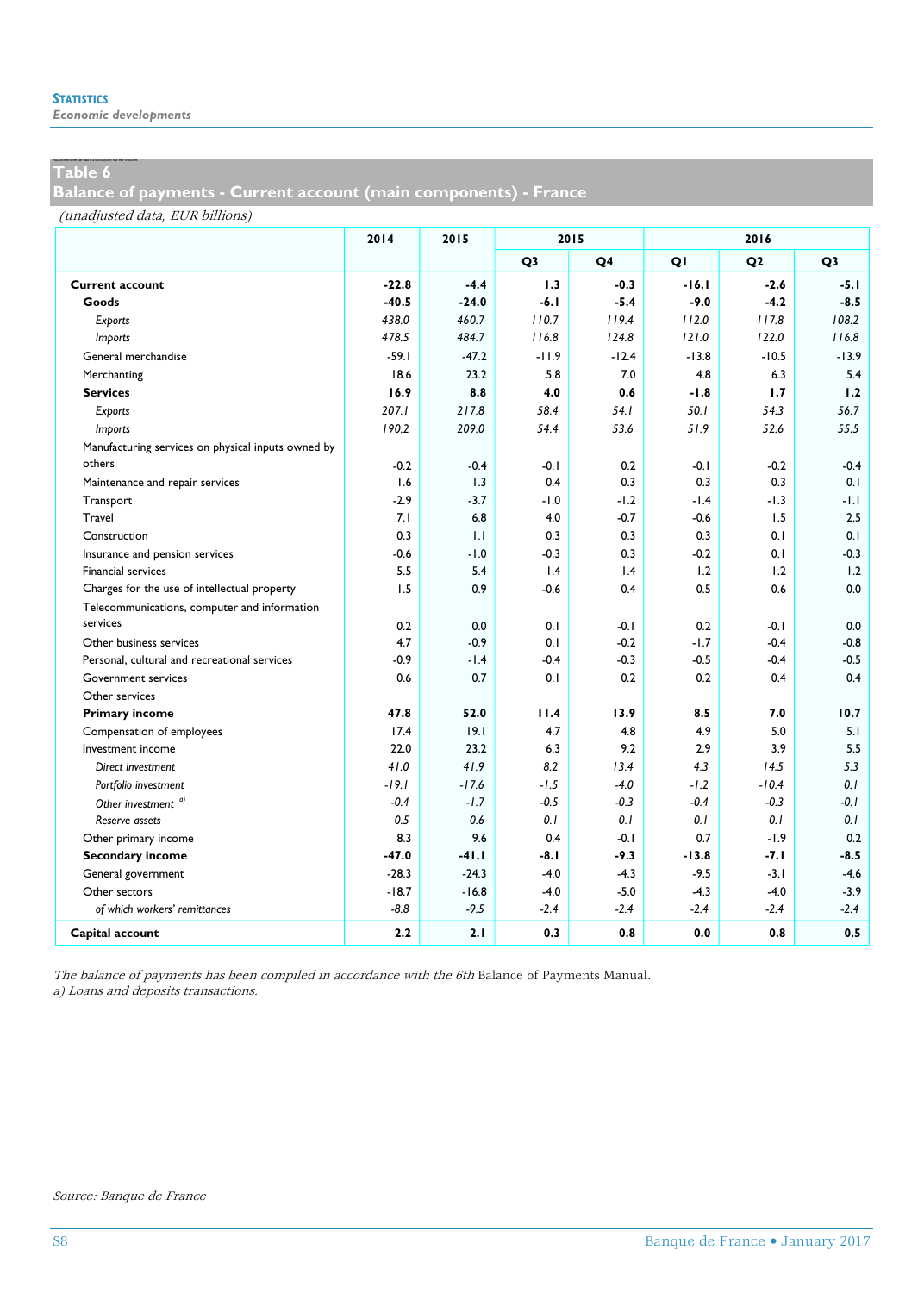**Balance of payments - Financial flows (quarterly data) – France**

(unadjusted data, EUR billions)

|                                     | 2014<br>2015 |         | 2015           |                  | 2016         |                |                |  |
|-------------------------------------|--------------|---------|----------------|------------------|--------------|----------------|----------------|--|
|                                     |              |         | Q <sub>3</sub> | Q4               | QI           | Q <sub>2</sub> | Q <sub>3</sub> |  |
| <b>Financial account</b>            | $-7.5$       | $-7.0$  | -11.1          | 11.8             | $-37.5$      | $-10.1$        | 0.1            |  |
| Direct investment                   | 36.0         | $-1.9$  | $-13.2$        | $-7.7$           | $-19.3$      | 4.1            | $-1.0$         |  |
| French direct investment abroad     | 35.1         | 30.0    | $-4.9$         | 8.8              | $-2.1$       | 22.9           | 1.6            |  |
| of which Equity capital             | 19.6         | 19.9    | 3.4            | 5.1              | 0.6          | 6.9            | 6.9            |  |
| Foreign direct investment in France | $-0.9$       | 31.9    | 8.3            | 16.5             | 17.3         | 8.8            | 2.6            |  |
| of which Equity capital             | 9.7          | 34.6    | 18.1           | 7.4              | 15.2         | 2.7            | 3.7            |  |
| Portfolio investment                | $-17.9$      | 54.1    | 41.7           | 22.2             | 13.7         | $-7.4$         | 10.6           |  |
| Assets                              | 69.7         | 54.6    | 3.7            | $-20.6$          | 48.7         | 15.1           | 15.9           |  |
| Equity and investment fund shares   | 11.4         | 4.8     | $-18.4$        | 3.6              | $-8.8$       | 6.9            | 21.3           |  |
| Long-term debt securities (> lyr)   | 52.2         | 0.0     | 25.0           | $-12.7$          | 53.6         | 7.7            | $-4.4$         |  |
| Short-term debt securities (<1yr)   | 13.6         | 0.0     | $-2.8$         | $-11.4$          | 3.9          | 0.5            | $-1.1$         |  |
| Liabilities                         | 87.7         | 0.5     | $-38.0$        | $-42.8$          | 35.0         | 22.4           | 5.2            |  |
| Equity and investment fund shares   | 7.9          | 5.1     | $-13.2$        | $-17.2$          | $-4.0$       | 9.7            | 0.8            |  |
| Long-term debt securities (> lyr)   | 75.1         | 0.0     | $-6.4$         | $-17.0$          | 25.7         | 5.7            | 7.4            |  |
| Short-term debt securities (<1yr)   | $-2.7$       | 0.0     | $-10.7$        | $-6.7$           | 13.3         | 7.0            | $-3.0$         |  |
| Financial derivatives               | $-23.7$      | 10.8    | $-7.4$         | $-6.2$           | $-4.5$       | 4.9            | -1.7           |  |
| Other investment <sup>a)</sup>      | $-2.7$       | $-77.2$ | $-35.7$        | $\overline{0}$ . | $-28.4$      | $-19.7$        | -7.7           |  |
| Reserve assets                      | 0.7          | 7.2     | 3.6            | 2.5              | $\mathsf{L}$ | $-2.1$         | -0.1           |  |
| Net errors and omissions            | 13.1         | $-4.8$  | $-12.6$        | 11.3             | $-21.4$      | $-8.4$         | 4.7            |  |



The balance of payments has been compiledin accordance with the 6th Balance of Payments Manual. a) Loans and deposits transactions.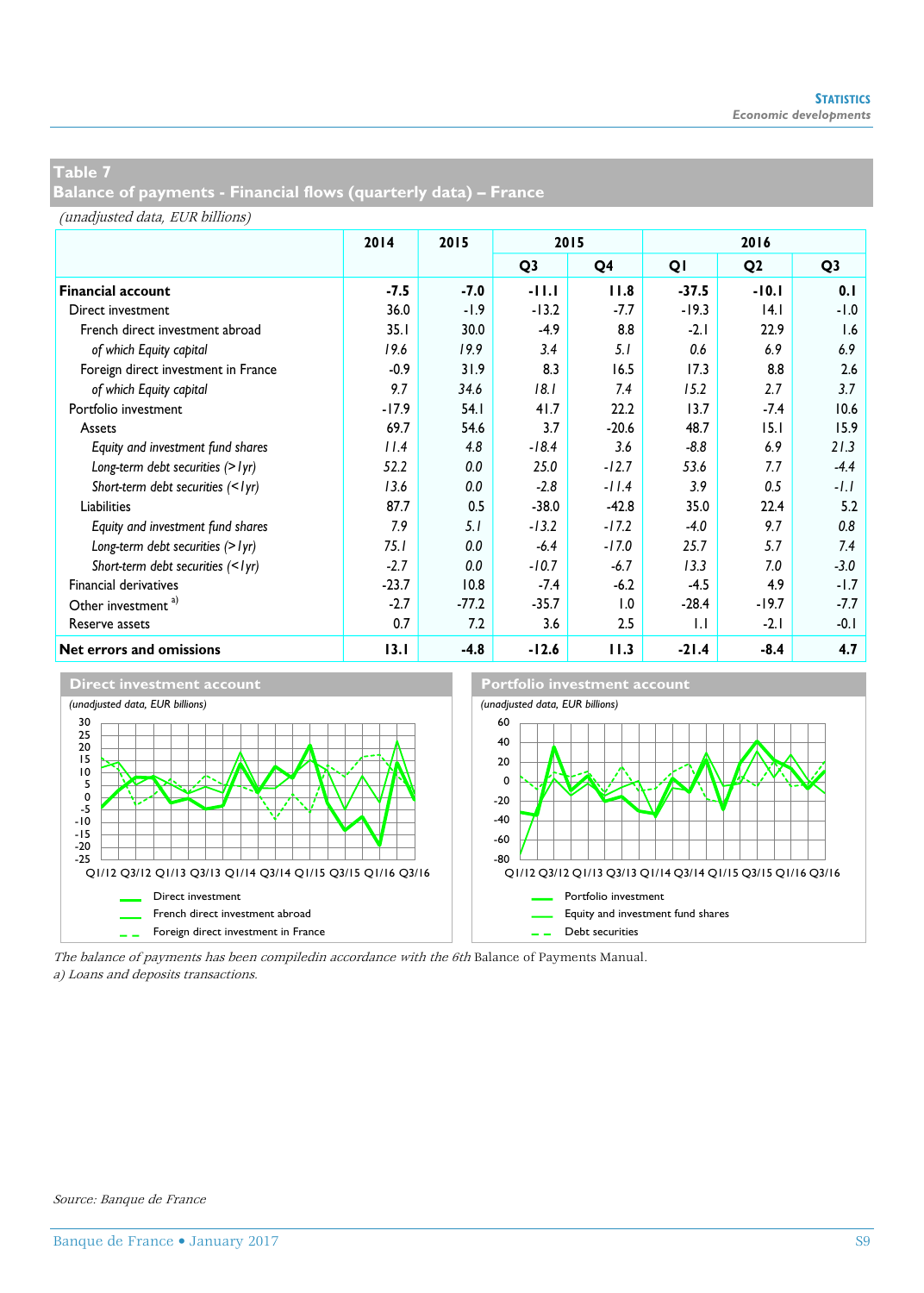*Economic developments*

## **Table 8**

**Balance of payments - Geographical breakdown (quarterly data) - France**

(unadjusted data, EUR billions)

|                                     | 3rd quarter 2016 |                                           |            |        |                    |        |  |  |  |  |
|-------------------------------------|------------------|-------------------------------------------|------------|--------|--------------------|--------|--|--|--|--|
|                                     | EMU <sup>a</sup> | <b>UE-28</b><br>excl.<br>EMU <sup>b</sup> | <b>USA</b> | Japan  | <b>Switzerland</b> | China  |  |  |  |  |
| <b>Current account</b>              | 4.5              | $-1.0$                                    | 0.9        | 0.0    | 3.2                | na     |  |  |  |  |
| Receipts                            | 109.1            | 7.0                                       | 15.9       | 2.6    | 11.6               | 6.7    |  |  |  |  |
| Expenditure                         | 104.5            | 8.0                                       | 15.1       | 2.6    | 8.5                | na     |  |  |  |  |
| Goods                               | $-3.1$           | $-0.3$                                    | 0.0        | $-0.8$ | 0.2                | $-6.8$ |  |  |  |  |
| Receipts                            | 56.3             | 5.4                                       | 7.2        | 1.3    | 3.6                | 4.4    |  |  |  |  |
| Expenditure                         | 59.4             | 5.8                                       | 7.2        | 2.0    | 3.4                | 11.2   |  |  |  |  |
| <b>Services</b>                     | $-1.3$           | $-1.2$                                    | $-0.7$     | 0.2    | 1.6                | 0.3    |  |  |  |  |
| Receipts                            | 31.4             | 0.9                                       | 5.9        | 0.6    | 3.9                | 1.4    |  |  |  |  |
| Expenditure                         | 32.8             | 2.1                                       | 6.6        | 0.4    | 2.3                | 1.0    |  |  |  |  |
| Primary income                      | 12.5             | 0.6                                       | 1.5        | 0.6    | 2.8                | na     |  |  |  |  |
| Receipts                            | 19.5             | 0.6                                       | 2.5        | 0.8    | 3.7                | 1.0    |  |  |  |  |
| Expenditure <sup>c)</sup>           | 6.5              | 0.0                                       | 1.0        | 0.2    | 0.8                | na     |  |  |  |  |
| Secondary income                    | $-3.5$           | $-0.1$                                    | 0.2        | 0.0    | $-1.5$             | $-0.1$ |  |  |  |  |
| Receipts                            | 2.4              | 0.0                                       | 0.4        | 0.0    | 0.5                | 0.0    |  |  |  |  |
| Expenditure                         | 5.9              | 0.1                                       | 0.2        | 0.0    | 2.0                | 0.1    |  |  |  |  |
| <b>Financial account</b>            |                  |                                           |            |        |                    |        |  |  |  |  |
| Direct investment                   | $-1.8$           | 1.7                                       | $-0.5$     | 0.0    | $-1.7$             | 0.1    |  |  |  |  |
| French direct investment abroad     | $-1.2$           | 0.9                                       | $-0.6$     | 0.2    | $-2.0$             | 0.1    |  |  |  |  |
| Foreign direct investment in France | 0.6              | $-0.8$                                    | $-0.1$     | 0.1    | $-0.3$             | 0.0    |  |  |  |  |
| Portfolio investment - Assets $d)$  | 19.4             | 0.0                                       | $-8.7$     | $-1.8$ | 1.4                | $-0.6$ |  |  |  |  |
| Equity and investment fund shares   | 24.7             | 0.0                                       | $-8.2$     | 0.3    | 1.5                | $-0.4$ |  |  |  |  |
| Long-term debt securities (> lyr)   | $-12.3$          | 0.0                                       | $-0.3$     | 5.8    | $-0.2$             | 0.0    |  |  |  |  |
| Short-term debt securities (<1yr)   | 7.1              | 0.0                                       | $-0.2$     | $-7.9$ | 0.1                | $-0.2$ |  |  |  |  |
| Other investment <sup>e)</sup>      | $-2.5$           | $-1.0$                                    | $-32.3$    | 13.4   | 5.3                | 3.1    |  |  |  |  |

The balance of payments has been compiled in accordance with the 6th Balance of Payments Manual.

a) 18 Member States.

b) Denmark, United Kingdom, Sweden, European institutions and new Member States (Czech Republic, Hungary, Lithuania, Poland, Bulgaria, Romania, Croatia).

c) Geographical breakdown of portfolio income based on data compiled by the IMF (Coordinated Portfolio Investment Survey); data for China not available.

d) The geographical breakdown is not available for liabilities.

e) Loans and deposits transactions.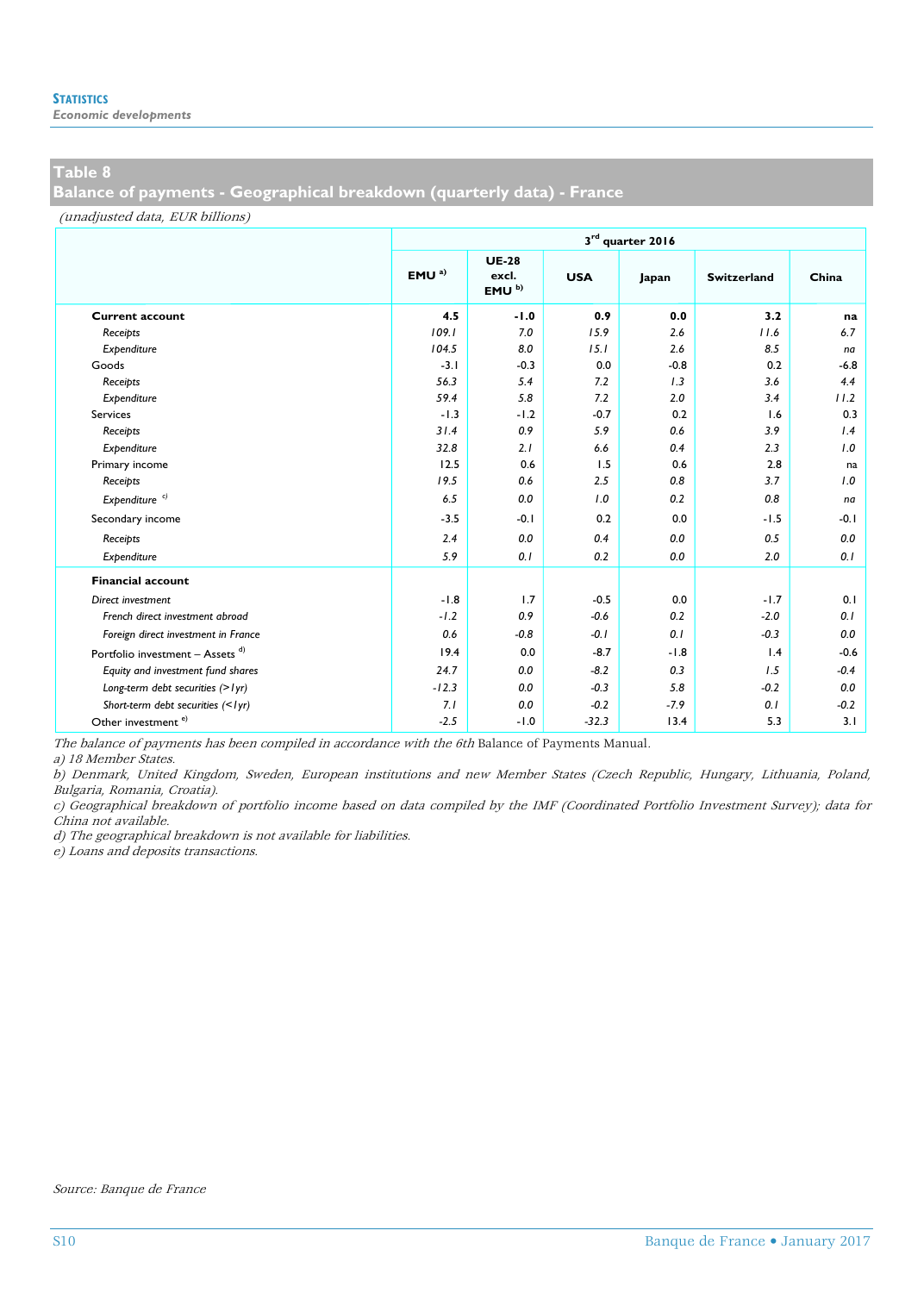**Balance of payments (monthly data) - France**

(unadjusted data, EUR billions)

|                                                 |         | 2016   |         |         |
|-------------------------------------------------|---------|--------|---------|---------|
|                                                 | Aug.    | Sept.  | Oct.    | Nov.    |
| <b>Current account</b>                          | $-5.6$  | $-0.1$ | $-5.4$  | 0.3     |
| Goods                                           | $-3.5$  | $-2.8$ | $-3.8$  | $-3.1$  |
| <b>Services</b>                                 | $-0.5$  | 0.2    | $-1.0$  | $-0.1$  |
| Primary income                                  | 1.7     | 6.1    | 3.3     | 7.1     |
| Secondary income                                | $-3.2$  | $-3.7$ | $-3.9$  | $-3.6$  |
| Capital account                                 | 0.0     | 0.0    | $-0.1$  | 0.1     |
| <b>Financial account</b>                        | $-3.7$  | 17.8   | $-15.6$ | 11.2    |
| Direct investment                               | $-0.6$  | $-0.4$ | $-0.1$  | $-1.5$  |
| French direct investment abroad                 | $-1.0$  | $-0.8$ | 3.0     | 3.0     |
| Equity capital                                  | 0.8     | 1.0    | 2.4     | 1.4     |
| Reinvested earnings                             | 0.7     | 0.7    | 0.7     | 0.7     |
| Other capital (inter-company loans)             | $-2.5$  | $-2.5$ | $-0.2$  | 0.9     |
| Foreign direct investment in France             | $-0.5$  | $-0.4$ | 3.1     | 4.5     |
| Equity capital                                  | 0.5     | $-0.2$ | 0.8     | 2.8     |
| Reinvested earnings                             | 0.6     | 0.6    | 0.6     | 0.6     |
| Other capital (inter-company loans)             | $-1.5$  | $-0.9$ | 1.6     | 1.1     |
| Portfolio investment                            | $-1.1$  | $-8.2$ | 10.6    | $-0.1$  |
| Assets                                          | $-1.8$  | $-5.0$ | 7.0     | $-3.4$  |
| Equity and investment fund shares               | 7.8     | $-0.5$ | 12.0    | $-7.9$  |
| Long-term debt securities (> lyr)               | $-5.0$  | $-9.1$ | $-3.7$  | 12.6    |
| Short-term debt securities (<1yr)               | $-4.6$  | 4.6    | $-1.2$  | $-8.1$  |
| <b>Liabilities</b>                              | $-0.6$  | 3.2    | $-3.5$  | $-3.2$  |
| Equity and investment fund shares               | 1.5     | $-3.1$ | 1.8     | 2.0     |
| Long-term debt securities (> lyr)               | $-0.8$  | 9.5    | 0.3     | 5.9     |
| Short-term debt securities (<1yr)               | $-1.3$  | $-3.2$ | $-5.6$  | $-11.2$ |
| Financial derivatives                           | $-2.4$  | 0.4    | 1.6     | $-3.0$  |
| Other investment <sup>a)</sup>                  | 0.4     | 23.3   | $-24.8$ | 13.8    |
| of which IMF excl. Banque de France (net flows) | $-18.8$ | 21.6   | $-4.4$  | 12.9    |
| Reserve assets                                  | 0.1     | 2.7    | $-2.9$  | 1.9     |
| <b>Net errors and omissions</b>                 | 1.9     | 18.0   | $-10.1$ | 10.8    |

The balance of payments has been compiled in accordance with the 6th Balance of Payments Manual.

a) Loans and deposits transactions.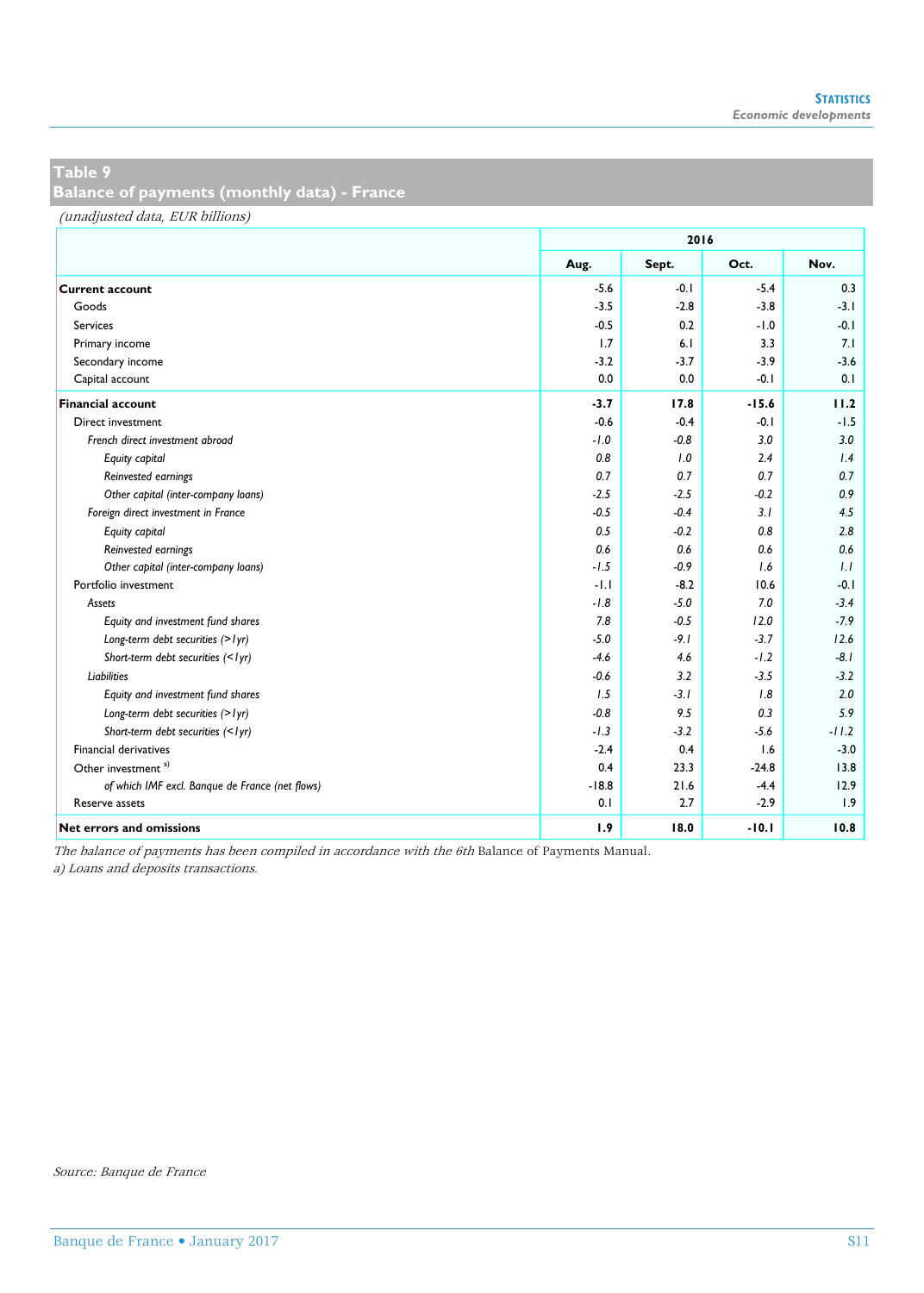*Economic developments*

### **Table 10**

**France's international investment position (direct investment estimated at mixed value)** 

(EUR billions)

|                                        | 2011     | 2012     | 2013     | 2014     | 2015     | 2016           |
|----------------------------------------|----------|----------|----------|----------|----------|----------------|
|                                        | Dec.     | Dec.     | Dec.     | Dec.     | Dec.     | Q <sub>3</sub> |
| <b>Assets</b>                          | 6,053.1  | 6,116.4  | 5,857.7  | 6,495.3  | 6,422.1  | 6,744.6        |
| French direct investment abroad        | 1,252.2  | 1,295.3  | 1,284.2  | 1,357.9  | 1,439.5  | 1,421.5        |
| Equity capital and reinvested earnings | 874.5    | 914.6    | 897.3    | 0.0      | na       | 1,046.0        |
| Other capital (inter-company loans)    | 358.1    | 346.8    | 343.9    | 364.8    | 376.9    | 375.5          |
| Portfolio investment                   | 1,865.6  | 1,990.9  | 2,083.2  | 2,267.4  | 2,323.9  | 2,393.6        |
| <b>Financial derivatives</b>           | 1,092.2  | 1,080.2  | 809.7    | 1,041.6  | 819.8    | 916.6          |
| Other investment <sup>a)</sup>         | 1,710.0  | 1,610.1  | 1,575.5  | 1,710.3  | 1,712.0  | 1,871.1        |
| Reserve assets                         | 133.1    | 139.9    | 105.1    | 118.2    | 126.9    | 141.9          |
| <b>Liabilities</b>                     | 6,231.5  | 6,384.2  | 6,208.2  | 6,857.0  | 6,780.2  | 7,195.1        |
| Foreign direct investment in France    | 827.8    | 846.5    | 875.2    | 893.2    | 944.7    | 967.8          |
| Equity capital and reinvested earnings | 443.1    | 442.3    | 460.0    | 0.0      | na       | 600.9          |
| Other capital (inter-company loans)    | 367.0    | 376.1    | 373.2    | 370.2    | 369.1    | 366.9          |
| Portfolio investment                   | 2,412.2  | 2,639.3  | 2,800.5  | 3,052.7  | 3,081.5  | 3,181.0        |
| <b>Financial derivatives</b>           | 1,136.6  | 1,125.4  | 871.8    | 1,100.7  | 851.1    | 936.7          |
| Other investment <sup>a)</sup>         | 1,854.8  | 1,773.0  | 1,660.7  | 1,810.4  | 1,902.9  | 2,109.6        |
| <b>Net position</b>                    | $-178.4$ | $-267.8$ | $-350.5$ | $-361.6$ | $-358.1$ | $-450.4$       |





The balance of payments has been compiled in accordance with the 6th Balance of Payments Manual. a) Loans and deposits transactions.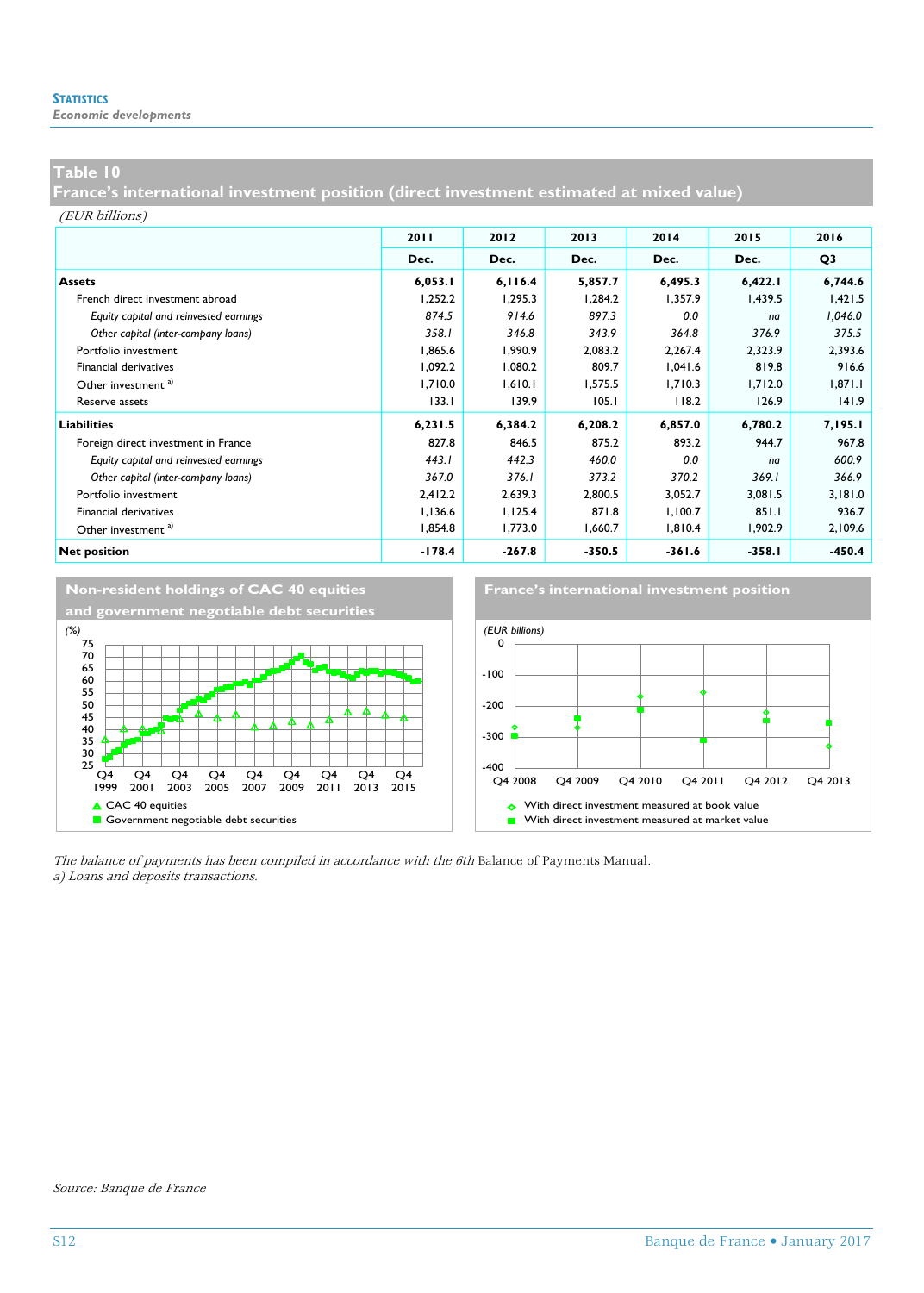**Main monetary and financial aggregates – France and the euro area**

|                             | 2014   | 2015 | 2016 | 2015 |      |      |      | 2016  |      |      |      |
|-----------------------------|--------|------|------|------|------|------|------|-------|------|------|------|
|                             | Dec.   | Dec. | Dec. | Dec. | June | July | Aug. | Sept. | Oct. | Nov. | Dec. |
| MI                          |        |      |      |      |      |      |      |       |      |      |      |
| Euro area <sup>a)</sup>     | 8.1    | 10.6 | na   | 10.6 | 8.8  | 8.6  | 8.7  | 8.4   | 8.0  | 8.7  | na   |
| France (contribution)       | 8.6    | 14.8 | 10.5 | 14.8 | 10.7 | 12.1 | 11.2 | 9.9   | 9.5  | 10.1 | 10.5 |
| M <sub>2</sub>              |        |      |      |      |      |      |      |       |      |      |      |
| Euro area <sup>a)</sup>     | 3.8    | 5.3  | na   | 5.3  | 5.1  | 5.1  | 5.1  | 5.0   | 4.6  | 4.9  | na   |
| France (contribution)       | 3.5    | 6.7  | 5.6  | 6.7  | 4.8  | 5.5  | 5.4  | 4.7   | 4.7  | 4.6  | 5.6  |
| M <sub>3</sub>              |        |      |      |      |      |      |      |       |      |      |      |
| Euro area <sup>a)</sup>     | 3.8    | 4.7  | na   | 4.7  | 5.1  | 5.1  | 5.1  | 5.1   | 4.4  | 4.8  | na   |
| France (contribution)       | 3.5    | 3.3  | na   | 3.3  | 4.8  | 4.9  | 4.8  | 4.8   | 4.2  | 5.3  | na   |
| Loans to the private sector |        |      |      |      |      |      |      |       |      |      |      |
| Euro area <sup>a)</sup>     | $-0.4$ | 0.5  | na   | 0.5  | 1.2  | 1.4  | 1.4  | 1.9   | 2.0  | 2.1  | na   |
| France <sup>b)</sup>        | 2.6    | 3.0  | 4.9  | 3.0  | 2.9  | 3.6  | 3.9  | 4.0   | 4.3  | 4.5  | 4.9  |



a) Seasonal and calendar effect adjusted data.

b) Loans extended by MFIs resident in France to euro area residents excluding MFIs and central government.

Sources: Banque de France, European Central Bank.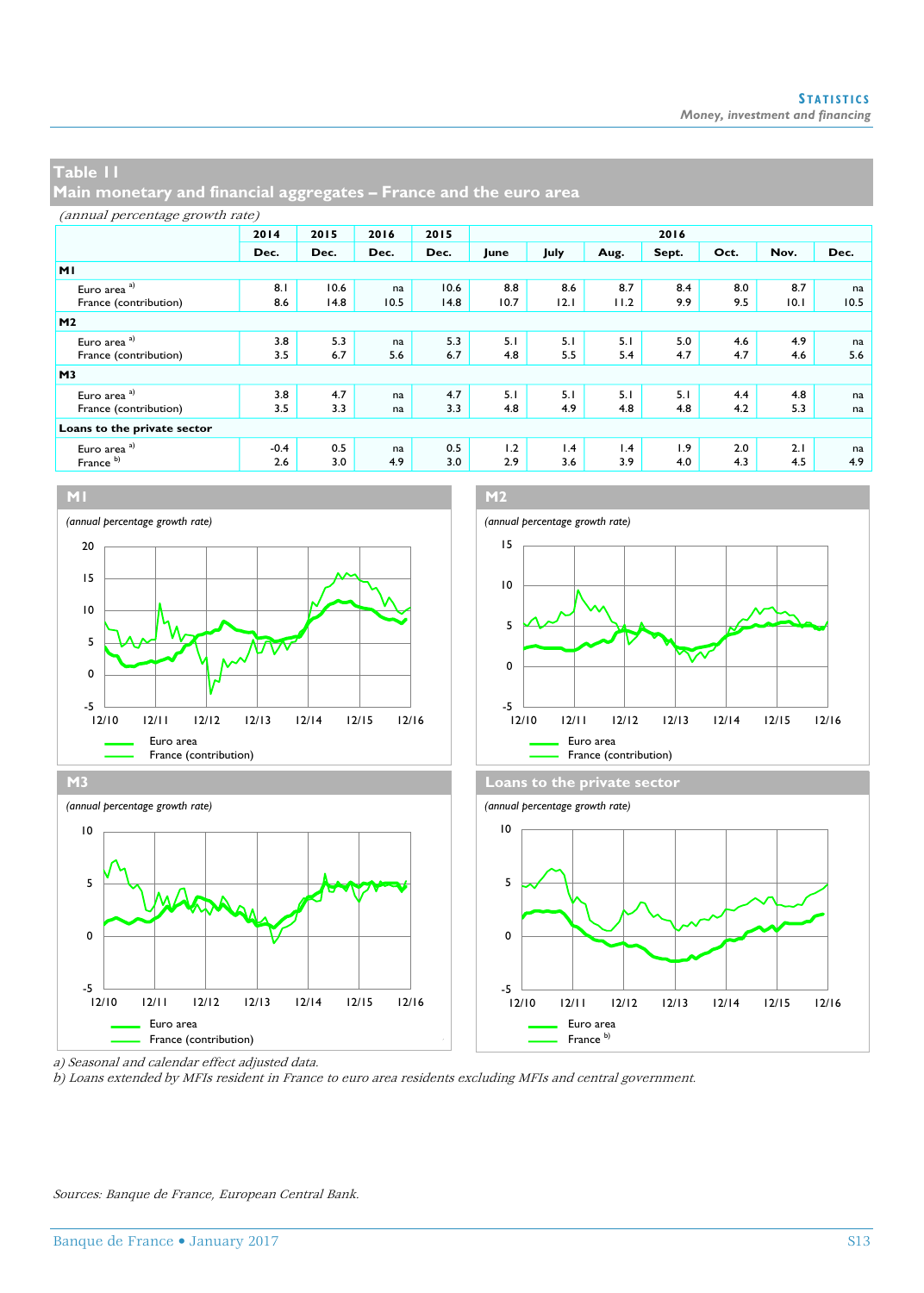*Money, investment and financing*

## **Table 12**

### **Banque de France Monthly Statement a)**

(outstanding amounts at the end of the period, EUR billions)

|                                                    | 2013  | 2014  | 2015  | 2015  |       | 2016  |       |       |
|----------------------------------------------------|-------|-------|-------|-------|-------|-------|-------|-------|
|                                                    | Dec.  | Dec.  | Dec.  | Nov.  | Aug.  | Sept. | Oct.  | Nov.  |
| <b>Assets</b>                                      |       |       |       |       |       |       |       |       |
| National territory                                 | 199.7 | 213.6 | 321.1 | 313.5 | 401.3 | 404.2 | 438.3 | 442.5 |
| Loans                                              | 127.1 | 137.8 | 140.6 | 142.0 | 124.7 | 111.5 | 130.5 | 119.3 |
| $MFls$ <sup>b)</sup>                               | 127.0 | 137.6 | 140.4 | 141.8 | 124.5 | 111.3 | 130.4 | 119.1 |
| General government                                 | 0.0   | 0.0   | 0.0   | 0.0   | 0.0   | 0.0   | 0.0   | 0.0   |
| Other sectors                                      | 0.2   | 0.2   | 0.2   | 0.2   | 0.2   | 0.2   | 0.2   | 0.2   |
| Debt securities held                               | 72.5  | 75.7  | 180.4 | 171.4 | 276.6 | 292.7 | 307.7 | 323.2 |
| <b>MFIs</b>                                        | 25.2  | 33.5  | 50.2  | 49.4  | 56.8  | 56.6  | 57.0  | 57.2  |
| General government                                 | 47.3  | 42.2  | 130.2 | 122.0 | 213.8 | 227.0 | 239.1 | 251.6 |
| Other sectors                                      | 0.0   | 0.0   | 0.0   | 0.0   | 6.0   | 9.0   | 11.5  | 14.4  |
| Shares and other equity                            | 0.1   | 0.1   | 0.1   | 0.1   | 0.1   | 0.1   | 0.1   | 0.1   |
| Other euro area countries <sup>b)</sup>            | 91.4  | 86.7  | 103.1 | 100.9 | HLL   | 113.0 | 112.6 | 113.7 |
| Rest of the world b)                               | 88.3  | 90.9  | 98.0  | 92.5  | 83.9  | 91.4  | 77.9  | 80.1  |
| Gold                                               | 68.2  | 77.3  | 76.2  | 78.6  | 92.0  | 92.9  | 91.0  | 87.1  |
| Not broken down by geographical area <sup>c)</sup> | 107.6 | 114.1 | 116.1 | 115.0 | 109.4 | 109.9 | 110.8 | 115.2 |
| Total                                              | 555.2 | 582.6 | 714.5 | 700.5 | 797.8 | 811.4 | 830.6 | 838.6 |
| <b>Liabilities</b>                                 |       |       |       |       |       |       |       |       |
| National territory - Deposits                      | 116.0 | 116.1 | 239.0 | 172.9 | 331.6 | 317.8 | 330.2 | 338.3 |
| <b>MFIs</b>                                        | 112.2 | 112.7 | 222.9 | 145.1 | 317.4 | 280.2 | 298.5 | 314.4 |
| General government                                 | 3.3   | 2.4   | 13.9  | 26.5  | 12.4  | 35.9  | 29.2  | 22.0  |
| Other sectors                                      | 0.6   | 1.0   | 2.2   | 1.3   | 1.8   | 1.7   | 2.5   | 2.0   |
| Other euro area countries - Deposits               | 34.1  | 30.9  | 29.3  | 73.6  | 10.6  | 37.0  | 36.1  | 38.7  |
| Rest of the world - Deposits                       | 112.6 | 117.4 | 110.0 | 118.9 | 99.0  | 98.0  | 105.4 | 104.6 |
| Not broken down by geographical area               | 292.5 | 318.2 | 336.2 | 335.1 | 356.6 | 358.6 | 359.0 | 356.9 |
| Banknotes and coins in circulation d)              | 181.7 | 192.6 | 204.0 | 199.4 | 205.9 | 206.5 | 207.5 | 207.7 |
| of which coins <sup>e)</sup>                       | 3.0   | 3.1   | 3.2   | 3.2   | 3.3   | 3.3   | 3.3   | 3.3   |
| Debt securities issued                             | 0.0   | 0.0   | 0.0   | 0.0   | 0.0   | 0.0   | 0.0   | 0.0   |
| Capital reserves and revaluation account           | 92.7  | 106.6 | 110.9 | 111.4 | 127.1 | 128.3 | 127.6 | 125.4 |
| Other liabilities                                  | 18.0  | 19.0  | 21.3  | 24.3  | 23.6  | 23.8  | 23.8  | 23.9  |
| Total $^\mathrm{f)}$                               | 555.2 | 582.6 | 714.5 | 700.5 | 797.8 | 811.4 | 830.6 | 838.6 |

a) These statistics are transmitted to the European Central Bank, on the 15th working day following the end of the month to which they relate, within the production of the consolidated balance sheet of the monetary financial institutions (Regulation ECB/2013/33).

b) This item includes the outstanding amounts of market operations.

c) Including the adjustment linked to the method of accounting used for measuring the euro notes on the liability side of the balance sheet of the Banque de France since January 2002.

d) Since January 2002, banknotes in circulation are treated according to specific euro area accounting conventions to bring them in line with the capital key share. 8% of the total value of euro banknotes in circulation is allocated to the European Central Bank. The remaining 92% is broken down between the NCBs in proportion to their share in the paid-up capital of the ECB.

e) Coins in circulation are not a liability of MFIs in the participating Member States, but a liability of the central government. However, coins are part of the monetary aggregates and, by convention, this liability is to be entered under the category 'currency in circulation'. The counterpart to this liability is to be included within 'remaining assets'. (Regulation ECB/2013/33.)

f) The total of the balance sheet at end 2014 published in March 2015 (577.7 bn) can be calculated by substracting from the total of the Monthly Statement at end December 2014 (582.6 bn): coins (3,1 bn) and miscellaneous amounts linked to the accounting gap between the statement established in the early January 2015 and the Annual Accounts, which include all the year-end entries (1.8 bn).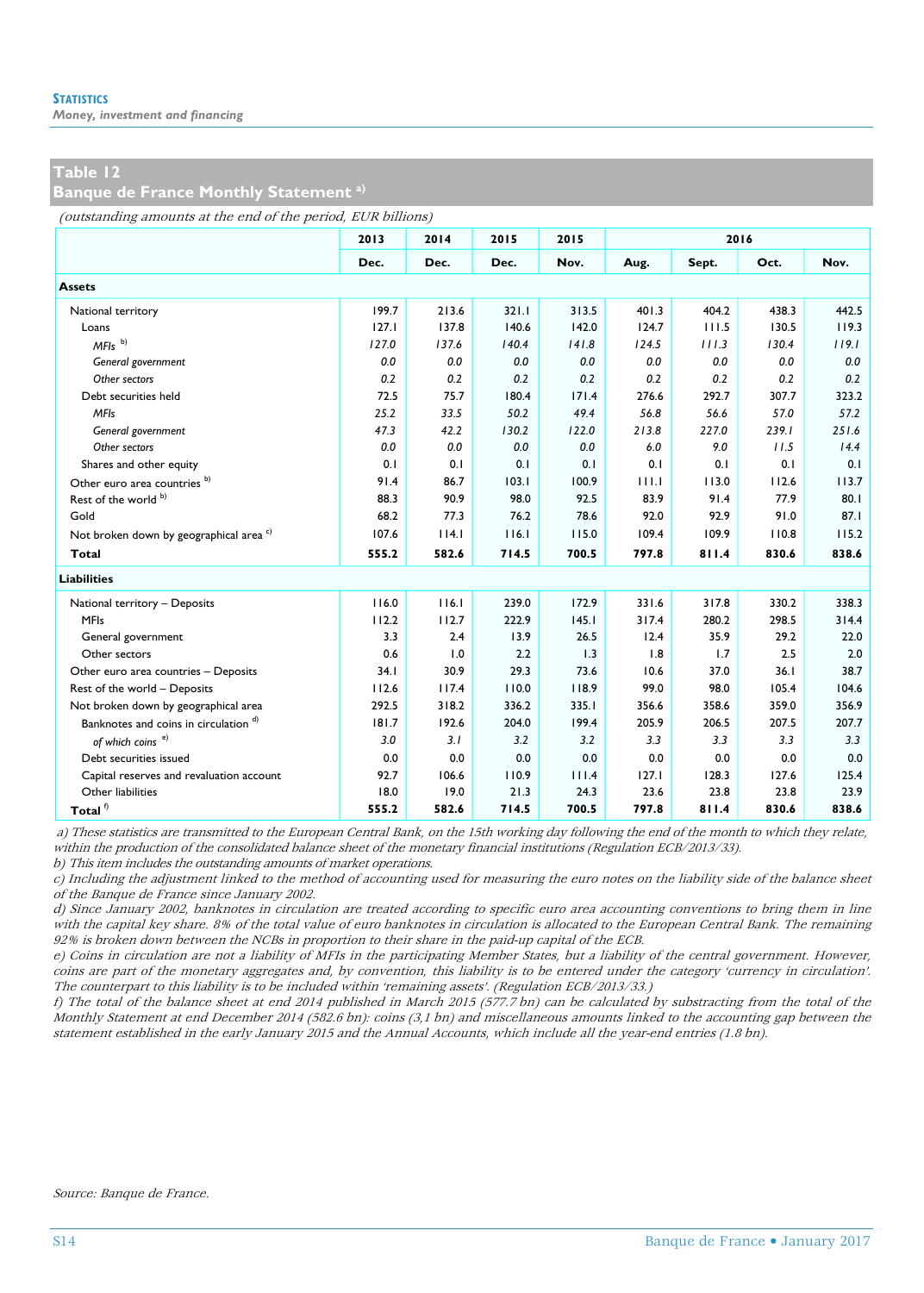**Deposits – France**

(outstanding amounts at the end of the period in EUR billions – % growth)

|                                               | 2014   | 2015   | 2016  | 2015   |       | 2016  |       |           |  |
|-----------------------------------------------|--------|--------|-------|--------|-------|-------|-------|-----------|--|
|                                               | Dec.   | Dec.   | Dec.  | Dec.   | Sept. | Oct.  | Nov.  | Dec.      |  |
| <b>Overnight deposits</b>                     |        |        |       |        |       |       |       |           |  |
| Total non-financial sectors                   | 626.6  | 711.8  | 0.0   | 711.8  | 749.8 | 751.1 | 761.8 | <b>ND</b> |  |
| (excluding central government)                |        |        |       |        |       |       |       |           |  |
| Households and similar                        | 314.2  | 348.5  | 0.0   | 348.5  | 373.7 | 370.5 | 374.4 | <b>ND</b> |  |
| Non-financial corporations                    | 254.1  | 296.2  | 0.0   | 296.2  | 307.8 | 308.0 | 319.6 | <b>ND</b> |  |
| General government (excl. central government) | 58.3   | 67.1   | 0.0   | 67.1   | 68.4  | 72.6  | 67.8  | <b>ND</b> |  |
| Other sectors                                 | 43.6   | 55.2   | 0.0   | 55.2   | 50.6  | 55.8  | 58.8  | <b>ND</b> |  |
| <b>Total - Outstanding amounts</b>            | 669.8  | 766.5  | 845.7 | 766.5  | 800.0 | 806.4 | 820.2 | 845.7     |  |
| Total - Growth rate                           | 8.4    | 14.4   | 10.3  | 14.4   | 9.8   | 9.4   | 10.3  | 10.3      |  |
| Passbook savings accounts                     |        |        |       |        |       |       |       |           |  |
| "A" and "Blue" passbooks                      | 260.0  | 253.0  | 256.5 | 253.0  | 255.2 | 254.2 | 254.1 | 256.5     |  |
| Housing savings accounts                      | 31.2   | 30.0   | 29.2  | 30.0   | 29.2  | 29.1  | 29.0  | 29.2      |  |
| Sustainable development passbook accounts     | 101.9  | 101.0  | 101.1 | 101.0  | 100.5 | 99.9  | 99.8  | 101.1     |  |
| People's savings passbooks                    | 46.5   | 45.8   | 44.9  | 45.8   | 44.6  | 44.5  | 44.3  | 44.9      |  |
| Youth passbooks                               | 6.8    | 6.6    | 6.4   | 6.6    | 6.5   | 6.5   | 6.5   | 6.4       |  |
| Taxable passbooks                             | 169.5  | 171.6  | 176.7 | 171.6  | 177.4 | 176.5 | 176.3 | 176.7     |  |
| <b>Total - Outstanding amounts</b>            | 615.8  | 608.0  | 614.6 | 608.0  | 613.4 | 610.6 | 609.9 | 614.6     |  |
| <b>Total - Growth rate</b>                    | $-1.5$ | $-1.3$ | 1.1   | $-1.3$ | 0.3   | 0.6   | 0.7   | 1.1       |  |

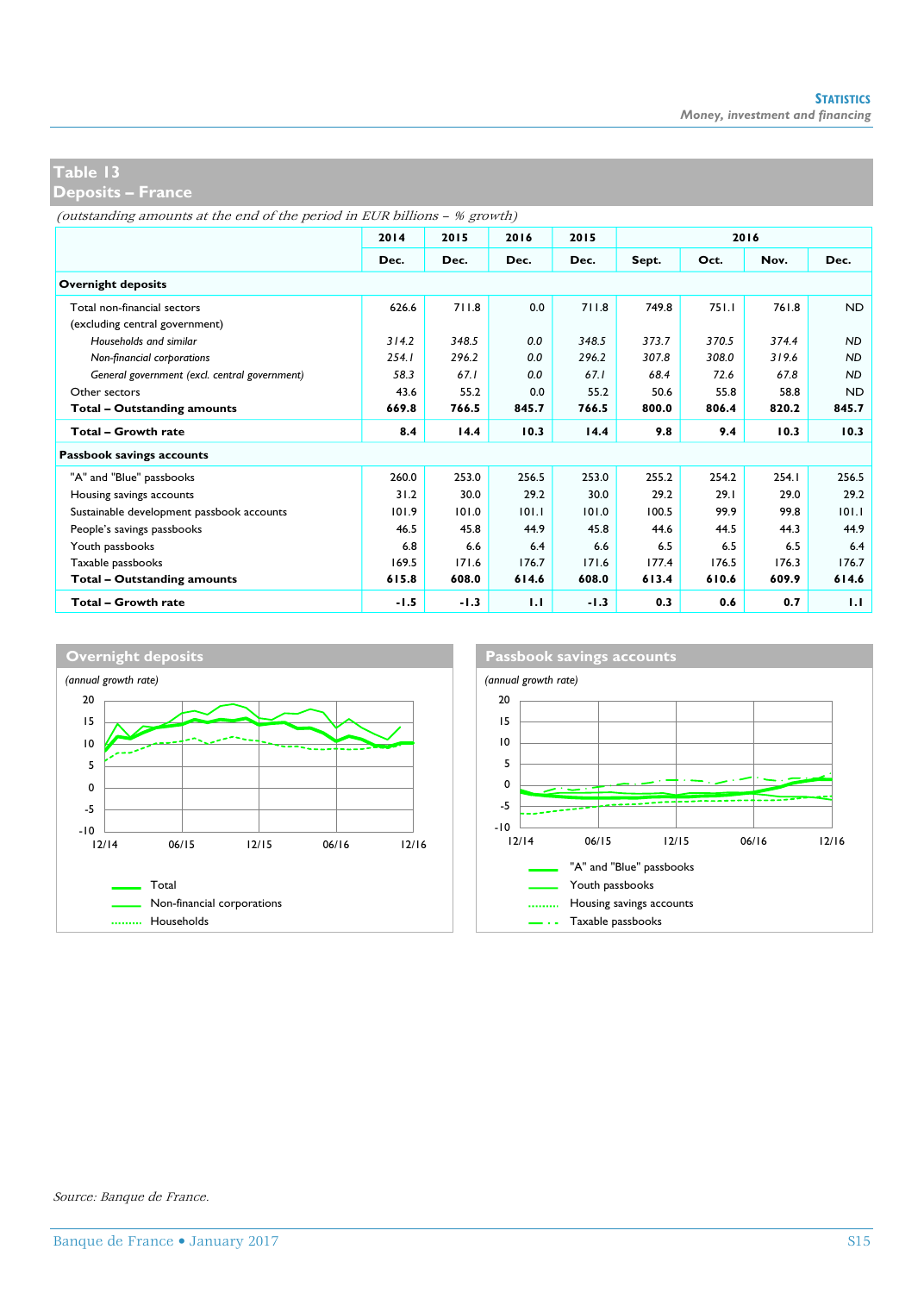*Money, investment and financing*

## **Table 14**

## **Time deposits – France**

(outstanding amounts at the end of the period in EUR billions – % growth)

|                                                        | 2014   | 2015  | 2016   | 2015  |        | 2016   |        |        |
|--------------------------------------------------------|--------|-------|--------|-------|--------|--------|--------|--------|
|                                                        | Dec.   | Dec.  | Dec.   | Dec.  | Sept.  | Oct.   | Nov.   | Dec.   |
| Deposits with agreed maturity up to two years          |        |       |        |       |        |        |        |        |
| Total non-financial sectors (excl. central government) | 114.7  | 90.2  | na     | 90.2  | 86.1   | 85.0   | 83.1   | na     |
| Households and similar                                 | 28.0   | 15.7  | na     | 15.7  | 15.7   | 15.9   | 15.1   | na     |
| Non-financial corporations                             | 85.1   | 73.8  | na     | 73.8  | 69.5   | 68.3   | 67.2   | na     |
| General government (excl. central government)          | 1.6    | 0.7   | na     | 0.7   | 0.9    | 0.8    | 0.8    | na     |
| Other sectors                                          | 41.6   | 45.2  | na     | 45.2  | 41.7   | 43.1   | 42.2   | na     |
| Total - Outstanding amounts                            | 156.3  | 135.4 | 134.3  | 135.4 | 127.7  | 128.0  | 125.4  | 134.3  |
| Total - Growth rate                                    | 3.7    | 4.6   | $-1.3$ | 4.6   | $-4.4$ | $-2.8$ | $-8.5$ | $-1.3$ |
| Deposits with agreed maturity of over two years        |        |       |        |       |        |        |        |        |
| Total non-financial sectors (excl. central government) | 363.9  | 405.6 | na     | 405.6 | 412.7  | 411.7  | 412.2  | na     |
| Households and similar                                 | 289.6  | 318.9 | 334.5  | 318.9 | 326.0  | 326.3  | 327.1  | 334.5  |
| PEL                                                    | 215.9  | 239.9 | 258.9  | 239.9 | 251.8  | 252.5  | 253.2  | 258.9  |
| PEP                                                    | 22.2   | 21.3  | 20.1   | 21.3  | 20.2   | 20.1   | 20.0   | 20.1   |
| Other                                                  | 51.6   | 57.7  | 55.6   | 57.7  | 54.0   | 53.7   | 53.9   | 55.6   |
| Non-financial corporations                             | 72.2   | 84.5  | na     | 84.5  | 84.4   | 83.3   | 83.0   | na     |
| General government (excl. central government)          | 2.1    | 2.2   | na     | 2.2   | 2.2    | 2.1    | 2.1    | na     |
| Other sectors                                          | 92.6   | 89.8  | na     | 89.8  | 90.5   | 88.6   | 90.5   | na     |
| Total - Outstanding amounts                            | 456.5  | 495.4 | na     | 495.4 | 503.2  | 500.3  | 502.7  | na     |
| Total - Growth rate                                    | $-8.8$ | 2.5   | na     | 2.5   | 4.1    | 3.3    | 2.6    | na     |





Sources: Banque de France, European Central Bank.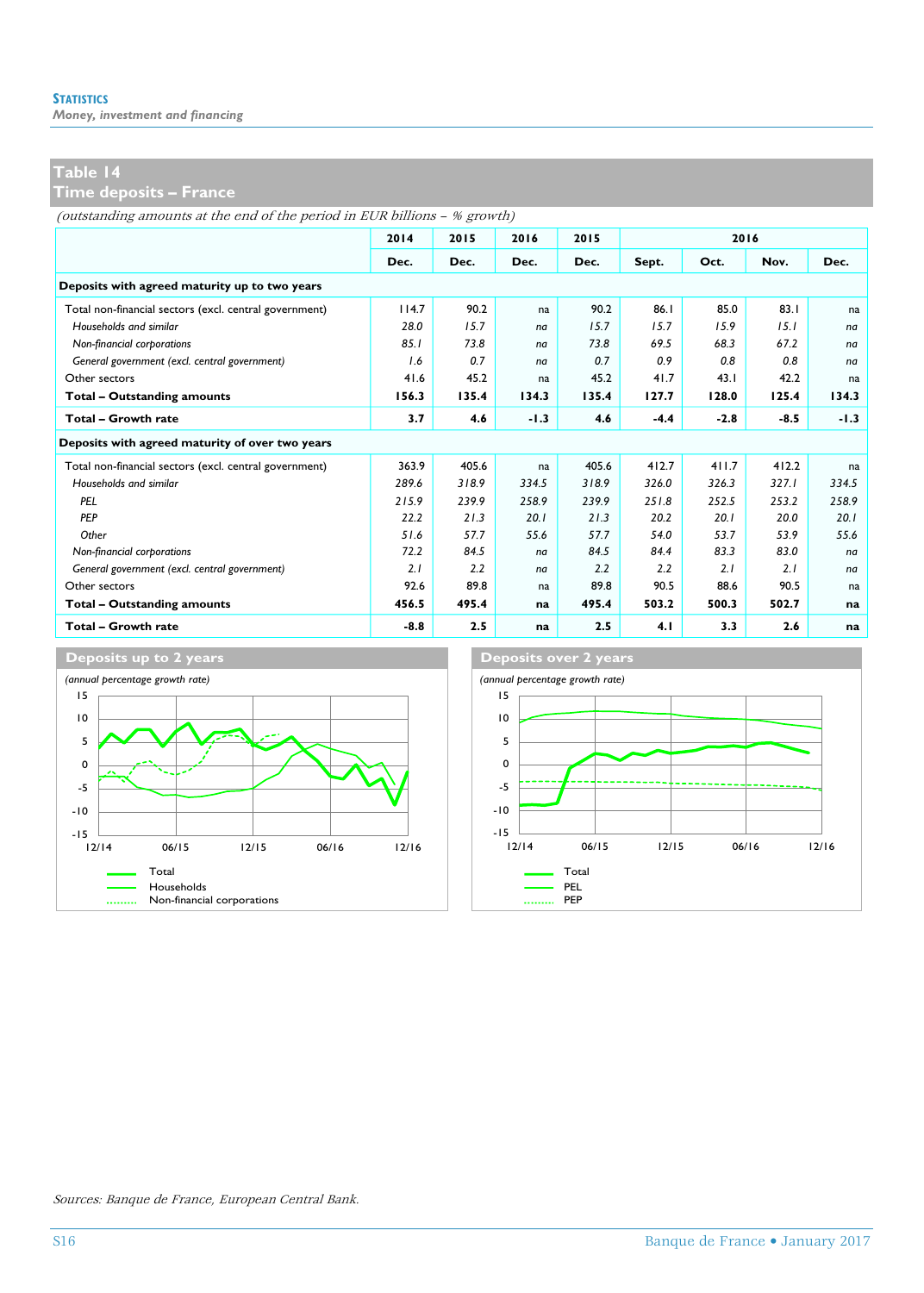**Loans extended by credit institutions established in France to French residents – France**

(outstanding amounts at the end of the period in EUR billions – % growth)

|                                    | 2014    | 2015    | 2016    | 2015    |         |         | 2016    |         |         |
|------------------------------------|---------|---------|---------|---------|---------|---------|---------|---------|---------|
|                                    | Dec.    | Dec.    | Dec.    | Dec.    | Aug.    | Sept.   | Oct.    | Nov.    | Dec.    |
| <b>Loans to resident clients</b>   |         |         |         |         |         |         |         |         |         |
| Private sector                     | 2.167.7 | 2.229.0 | 2.322.0 | 2.229.0 | 2.298.1 | 2.301.5 | 2.318.5 | 2.325.7 | 2.322.0 |
| General government                 | 214.7   | 217.0   | 0.0     | 217.0   | 205.9   | 206.1   | 206.6   | 206.2   | 0.0     |
| <b>Total - Outstanding amounts</b> | 2,382.4 | 2,445.9 | 0.0     | 2,445.9 | 2,504.0 | 2,507.6 | 2,525.1 | 2,531.8 | 0.0     |
| Private sector                     | 2.6     | 3.0     | 4.9     | 3.0     | 3.9     | 4.0     | 4.3     | 4.5     | 4.9     |
| General government                 | 3.3     | 2.4     | 0.0     | 2.4     | $-4.7$  | $-3.6$  | $-4.6$  | $-4.1$  | 0.0     |
| Total - Growth rate                | 2.6     | 2.9     | 0.0     | 2.9     | 3.1     | 3.4     | 3.5     | 3.7     | 0.0     |
| Loans to non-financial companies   |         |         |         |         |         |         |         |         |         |
| <b>Fixed investment</b>            | 581.7   | 605.3   | 639.0   | 605.3   | 626.6   | 627.9   | 630.8   | 633.8   | 639.0   |
| Inventories and working capital    | 175.6   | 197.0   | 214.6   | 197.0   | 211.1   | 208.8   | 215.4   | 217.0   | 214.6   |
| Other lending                      | 81.1    | 71.8    | 57.8    | 71.8    | 59.2    | 59.5    | 57.5    | 57.8    | 57.8    |
| <b>Total - Outstanding amounts</b> | 838.4   | 874.1   | 911.4   | 874.I   | 897.0   | 896.2   | 903.7   | 908.7   | 911.4   |
| <b>Total - Growth rate</b>         | 2.3     | 4.2     | 4.9     | 4.2     | 5.3     | 4.7     | 4.7     | 4.8     | 4.9     |
| Loans to households                |         |         |         |         |         |         |         |         |         |
| Loans for house purchase           | 927.4   | 964.0   | 997.8   | 964.0   | 987.2   | 983.5   | 987.2   | 991.2   | 997.8   |
| Consumer loans                     | 159.5   | 165.1   | 173.0   | 165.1   | 168.2   | 169.7   | 171.1   | 171.8   | 173.0   |
| Other lending                      | 91.5    | 88.6    | 87.2    | 88.6    | 87.5    | 87.9    | 87.5    | 87.4    | 87.2    |
| Total - Outstanding amounts        | 1.178.4 | 1,217.7 | 1,258.0 | 1,217.7 | 1,242.9 | 1,241.1 | 1,245.8 | 1,250.4 | 1,258.0 |
| <b>Total - Growth rate</b>         | 2.4     | 3.7     | 4.1     | 3.7     | 3.6     | 3.6     | 3.6     | 3.7     | 4.1     |





Source: Banque de France.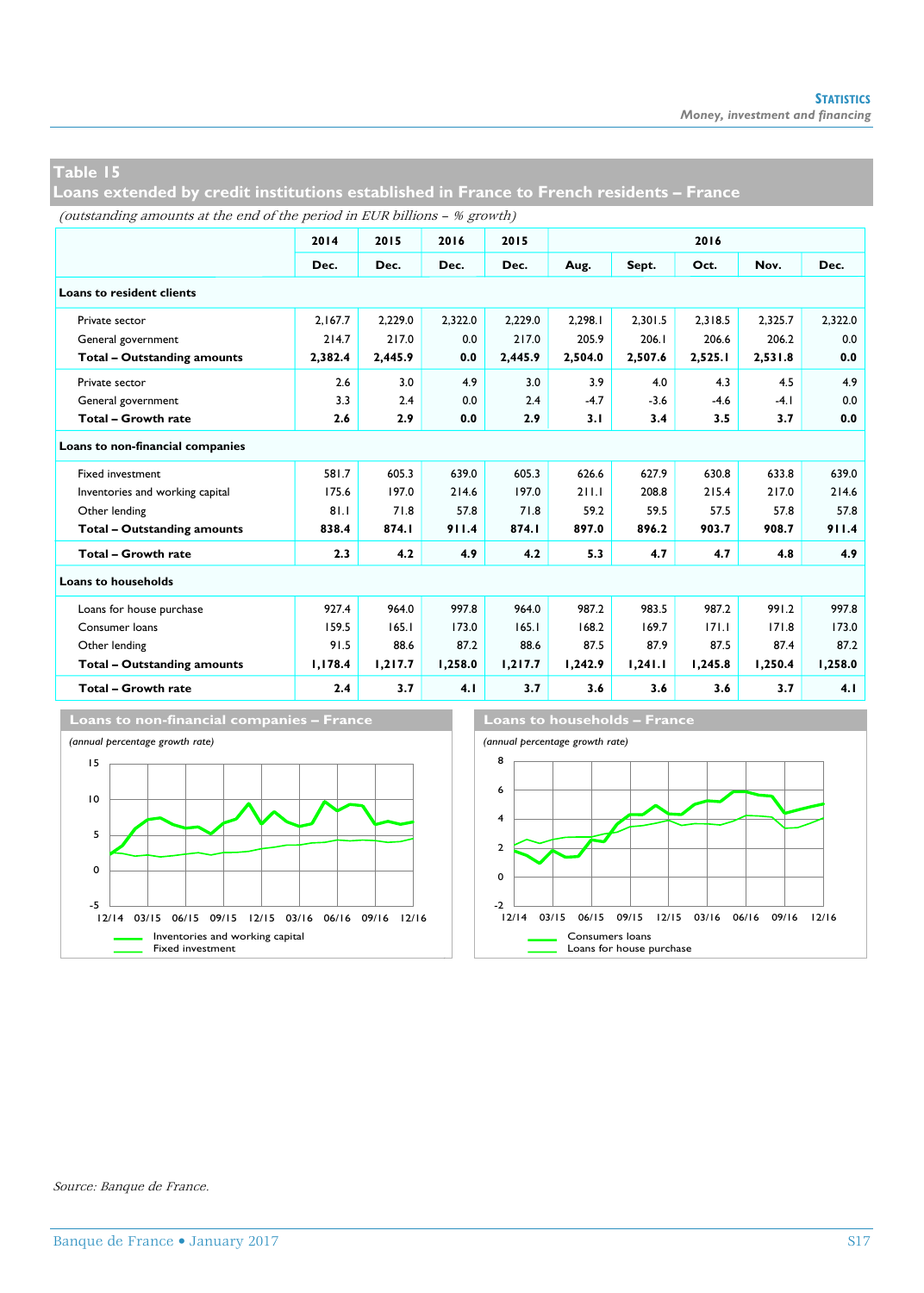*Money, investment and financing*

## **Table 16**

 $\mathbf{o}$ 1

## **New loans to residents, (excl. overdrafts) – France**

(monthly flows - seasonally adjusted - in euro billions)

|                                                                                                                                |             | 2015        |             | 2016        |             |             |  |
|--------------------------------------------------------------------------------------------------------------------------------|-------------|-------------|-------------|-------------|-------------|-------------|--|
|                                                                                                                                | Sept.       | Oct.        | Nov.        | Sept.       | Oct.        | Nov.        |  |
| Loans to non-financial corporations<br>Loans $\leq$ 1 million euro <sup>d</sup><br>Loans > 1 million euro $a$                  | 7.3<br>11.8 | 7.3<br>13.7 | 7.9<br>13.5 | 8.5<br>13.6 | 8.8<br>12.7 | 9.0<br>12.9 |  |
| <b>Loans to households</b><br>Cash loans to sole traders and individuals<br>(excl. revolving consumer credit)<br>Housing loans | 4.7<br>21.8 | 5.2<br>18.8 | 4.8<br>18.0 | 5.4<br>26.8 | 5.5<br>27.5 | 5.4<br>30.I |  |



11/14 03/15 07/15 11/15 03/16 07/16 11/16

Non-financial corporations – Loans ≤ 1 million euro **Non-financial corporations – Loans > 1 million euro** 





a) All initial rate fixation periods.

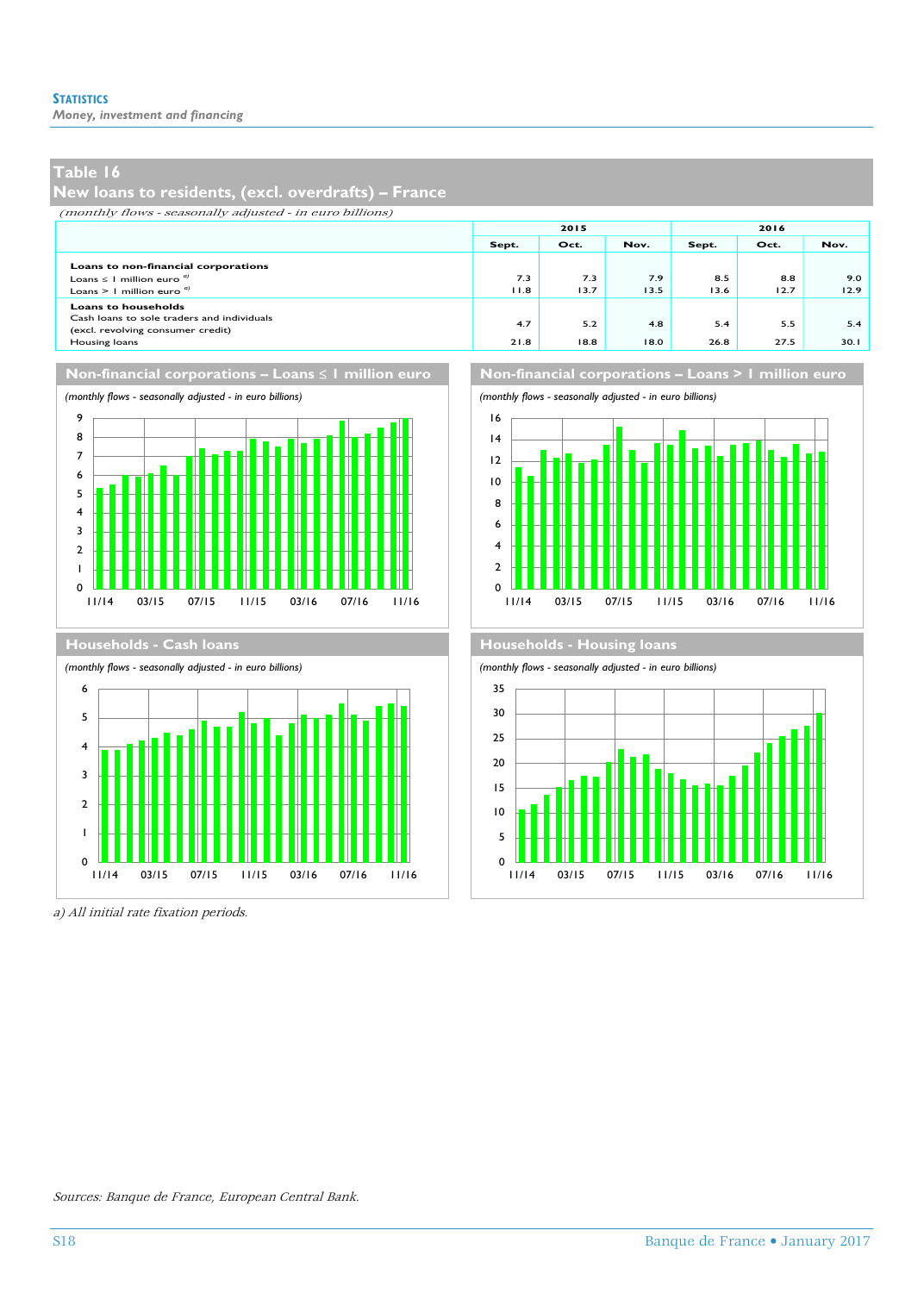**Investment and financing – Insurance corporations and pension funds – Euro area and France**

(EUR billions)

| Euro area                                      |                                                    |                        |                |         |                |         |
|------------------------------------------------|----------------------------------------------------|------------------------|----------------|---------|----------------|---------|
|                                                | <b>Cumulated transaction flows over 4 quarters</b> | Outstanding<br>amounts |                |         |                |         |
|                                                |                                                    | 2015                   |                |         | 2016           | 2016    |
|                                                | Q <sub>2</sub>                                     | Q3                     | Q <sub>4</sub> | QI      | Q <sub>2</sub> | June    |
| <b>Financial assets</b>                        |                                                    |                        |                |         |                |         |
| Currency and deposits                          | $-43.3$                                            | $-65.4$                | $-57.5$        | $-67.2$ | $-68.2$        | 751.1   |
| of which deposits included in M3 <sup>a)</sup> | $-1.5$                                             | $-12.8$                | $-3.6$         | $-11.1$ | $-22.7$        | 203.1   |
| Short-term debt securities                     | $-0.4$                                             | 1.1                    | $-2.3$         | $-4.5$  | 0.6            | 64.6    |
| Long-term debt securities                      | 150.7                                              | 143.0                  | 123.5          | 113.8   | 135.5          | 3,829.8 |
| Loans                                          | 10.2                                               | 19.2                   | 9.2            | 8.7     | 23.2           | 584.I   |
| Shares and other equity                        | 184.8                                              | 174.3                  | 138.2          | 160.5   | 160.8          | 3,785.7 |
| of which quoted shares                         | 10.8                                               | 15.6                   | 11.4           | 19.6    | 18.2           | 414.0   |
| Remaining net assets                           | 49.3                                               | 40.9                   | 73.8           | 60.7    | 35.4           | 310.5   |
| Financing                                      |                                                    |                        |                |         |                |         |
| Debt securities                                | 6.3                                                | 5.0                    | 7.3            | 5.5     | 4.6            | 70.1    |
| Loans                                          | 46.2                                               | 8.9                    | 7.8            | $-25.8$ | $-21.9$        | 424.4   |
| Shares and other equity                        | 2.8                                                | 4.7                    | 6.1            | 20.6    | 22.0           | 610.3   |
| Insurance technical reserves                   | 293.8                                              | 274.9                  | 260.5          | 250.1   | 264.0          | 7.969.5 |
| Life insurance                                 | 238.6                                              | 221.9                  | 210.6          | 193.8   | 203.4          | 6,758.6 |
| Non-life insurance                             | 55.2                                               | 53.0                   | 50.0           | 56.4    | 60.6           | 1,210.9 |
| Net lending/net borrowing (B9B)                | 2.0                                                | 19.6                   | 3.1            | 21.6    | 18.6           |         |

#### (EUR billions)

| <b>France</b>                    |        |                                                    |        |                |                |         |  |  |
|----------------------------------|--------|----------------------------------------------------|--------|----------------|----------------|---------|--|--|
|                                  |        | <b>Cumulated transaction flows over 4 quarters</b> |        |                |                |         |  |  |
|                                  |        | 2015                                               |        | 2016           |                | 2016    |  |  |
|                                  | Q3     | Q4                                                 | QI     | Q <sub>2</sub> | Q <sub>3</sub> | Sept.   |  |  |
| <b>Financial assets</b>          |        |                                                    |        |                |                |         |  |  |
| Currency and deposits            | $-0.5$ | 1.6                                                | 2.6    | 3.0            | 1.7            | 41.1    |  |  |
| Short-term debt securities       | $-0.1$ | 2.2                                                | 1.0    | 1.1            | 1.9            | 27.6    |  |  |
| Long-term debt securities        | 35.1   | 28.8                                               | 7.0    | 26.0           | 35.2           | 1,518.4 |  |  |
| Loans                            | 0.2    | 1.2                                                | 1.1    | 0.7            | 0.1            | 37.9    |  |  |
| Shares and other equity          | 28.6   | 31.1                                               | 47.5   | 51.0           | 41.0           | 841.2   |  |  |
| of which quoted shares           | 1.4    | 0.4                                                | 6.9    | 7.5            | 5.9            | 93.3    |  |  |
| Remaining net assets             | $-2.8$ | $-2.8$                                             | $-3.1$ | $-2.3$         | $-1.1$         | $-37.0$ |  |  |
| Financing                        |        |                                                    |        |                |                |         |  |  |
| Debt securities                  | 2.4    | 1.7                                                | 2.2    | 2.8            | 2.0            | 17.0    |  |  |
| Loans                            | 2.9    | 3.5                                                | $-1.1$ | 0.0            | 4.5            | 112.1   |  |  |
| Shares and other equity          | 0.3    | 0.4                                                | 1.3    | 1.8            | 1.6            | 124.9   |  |  |
| Insurance technical reserves     | 65.4   | 65.4                                               | 64.8   | 66.I           | 69.5           | 2,053.2 |  |  |
| Life insurance and pension funds | 50.3   | 48.4                                               | 47.3   | 46.8           | 51.1           | 1,722.0 |  |  |
| Non-life insurance               | 15.1   | 17.0                                               | 17.5   | 19.2           | 18.4           | 331.2   |  |  |
| Net lending/net borrowing (B9B)  | $-5.6$ | $-5.4$                                             | $-5.0$ | 16.5           | 10.6           |         |  |  |

a) Deposits with agreed maturity up to 2 years and redeemable at notice up to 3 months of insurance corporations held with MFIs and central government.

Sources: Banque de France, European Central Bank.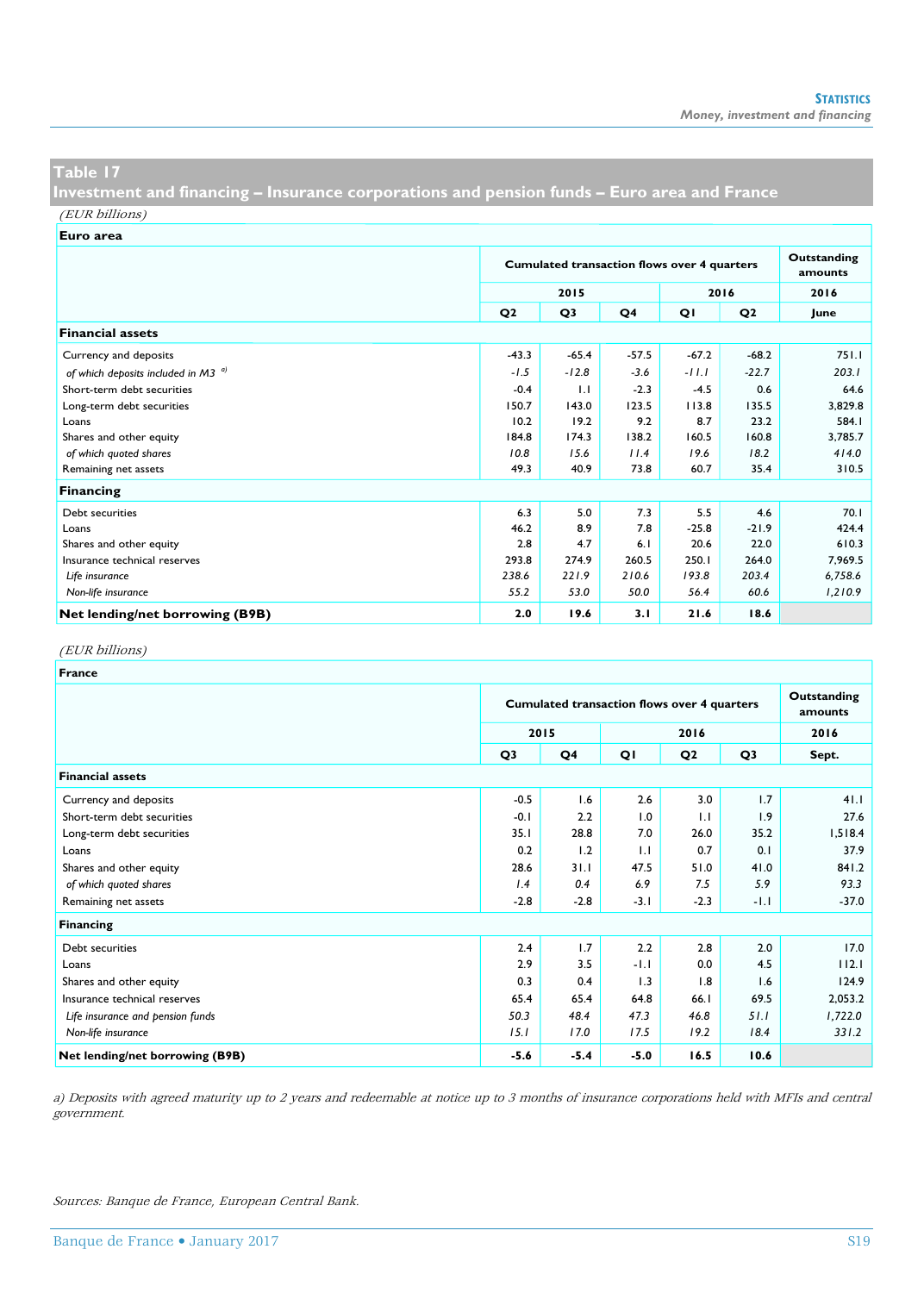*Money, investment and financing*

## **Table 18**

**Investment and financing – Households – Euro area** 

(EUR billions)

|                                                |                | <b>Cumulated transaction flows over 4 quarters</b> | Outstanding<br>amounts |          |                |          |
|------------------------------------------------|----------------|----------------------------------------------------|------------------------|----------|----------------|----------|
|                                                |                | 2015                                               |                        |          | 2016           | 2016     |
|                                                | Q <sub>2</sub> | Q <sub>3</sub>                                     | Q4                     | QI       | Q <sub>2</sub> | June     |
| <b>Financial assets</b>                        |                |                                                    |                        |          |                |          |
| Currency and deposits                          | 208.2          | 194.7                                              | 202.2                  | 220.7    | 246.9          | 7.706.0  |
| of which deposits included in M3 <sup>a)</sup> | 161.3          | 165.5                                              | 197.5                  | 237.2    | 266.7          | 5.928.2  |
| Short-term debt securities                     | $-11.4$        | $-10.2$                                            | $-10.4$                | $-8.5$   | $-10.8$        | 39.6     |
| Long-term debt securities                      | $-214.2$       | $-180.2$                                           | $-150.7$               | $-110.9$ | $-91.4$        | 801.3    |
| Shares and other equity                        | 198.7          | 207.4                                              | 205.5                  | 137.9    | 125.9          | 5.546.1  |
| Ouoted shares                                  | $-27.3$        | $-17.1$                                            | $-16.2$                | 13.9     | 34.2           | 871.7    |
| Unquoted shares and other equity               | 34.1           | 42.7                                               | 43.6                   | 31.9     | 17.8           | 2.761.7  |
| Mutual fund shares                             | 191.9          | 181.8                                              | 178.1                  | 92.0     | 74.0           | 1.912.7  |
| of which money market fund shares              | $-2.0$         | 2.0                                                | 4.5                    | 5.0      | $-5.5$         | 71.5     |
| Insurance technical reserves                   | 245.5          | 233.7                                              | 216.5                  | 215.8    | 223.5          | 7.603.5  |
| Remaining net assets                           | $-18.6$        | $-20.1$                                            | $-45.9$                | $-50.4$  | $-55.1$        | $-227.4$ |
| Financing                                      |                |                                                    |                        |          |                |          |
| Loans                                          | 35.6           | 64.4                                               | 84.2                   | 95.7     | 114.2          | 6.241.1  |
| of which from euro area MFIs                   | 63.7           | 82.7                                               | 98.3                   | 114.8    | 99.8           | 5,352.4  |
| <b>Revaluation of financial assets</b>         |                |                                                    |                        |          |                |          |
| Shares and other equity                        | 278.7          | 49.7                                               | 225.9                  | $-393.7$ | $-356.8$       |          |
| Insurance technical reserves                   | 191.0          | 143.1                                              | 80.8                   | $-16.7$  | 274.4          |          |
| Other flows                                    | $-2.4$         | 15.1                                               | 41.4                   | 39.6     | 63.6           |          |
| Change in net financial worth                  | 839.8          | 568.8                                              | 681.1                  | $-62.0$  | 306.0          |          |



a) Deposits with agreed maturity up to 2 years and redeemable at notice up to 3 months of households held with MFIs and central government.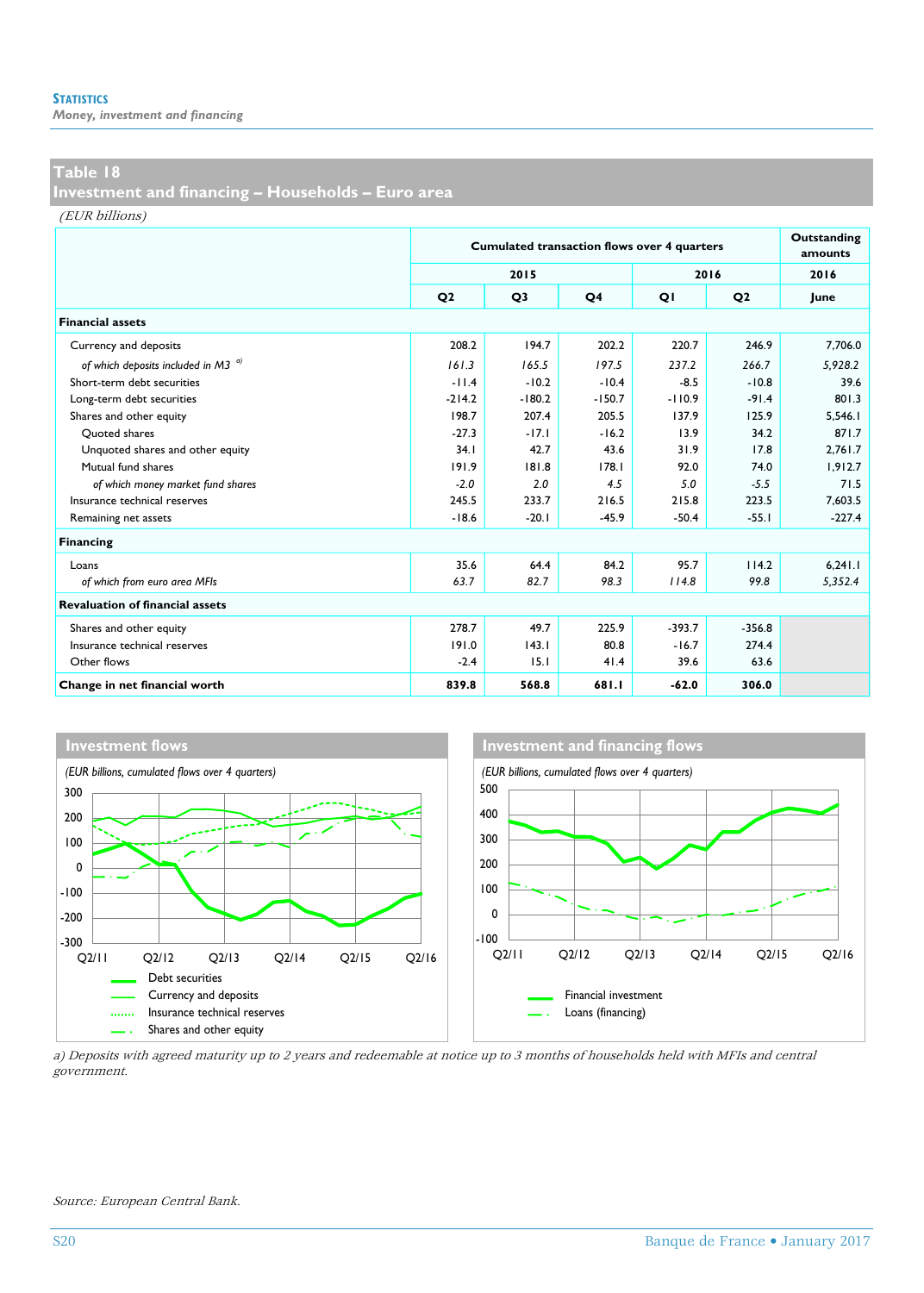**Investment and financing – Households – France**

(EUR billions)

|                                        |                | <b>Cumulated transaction flows over 4 quarters</b> | Outstanding<br>amounts |                |        |         |
|----------------------------------------|----------------|----------------------------------------------------|------------------------|----------------|--------|---------|
|                                        |                | 2015<br>2016                                       |                        |                |        | 2016    |
|                                        | Q <sub>3</sub> | Q <sub>4</sub>                                     | QI                     | Q <sub>2</sub> | Q3     | Sept.   |
| <b>Financial assets</b>                |                |                                                    |                        |                |        |         |
| Currency and deposits                  | 37.9           | 42.6                                               | 41.0                   | 43.2           | 49.3   | 1,416.4 |
| Short-term debt securities             | $-4.7$         | $-3.9$                                             | $-3.8$                 | $-6.5$         | $-6.3$ | 10.7    |
| Long-term debt securities              | $-4.9$         | $-3.6$                                             | $-2.8$                 | $-2.3$         | $-1.8$ | 56.1    |
| Shares and other equity                | 11.4           | 19.9                                               | 20.4                   | 16.5           | 8.0    | 1.335.7 |
| Ouoted shares                          | $-3.1$         | $-0.5$                                             | 0.6                    | 0.6            | 0.9    | 204.7   |
| Unquoted shares and other equity       | 10.8           | 7.8                                                | 11.1                   | 12.8           | 14.7   | 818.5   |
| Mutual fund shares                     | 3.8            | 12.5                                               | 8.8                    | 3.1            | $-7.7$ | 312.5   |
| of which money market fund shares      | $-0.4$         | 3.0                                                | 2.3                    | $-5.2$         | $-4.7$ | 10.1    |
| Insurance technical reserves           | 53.5           | 50.4                                               | 50.6                   | 51.7           | 54.6   | 1.835.7 |
| Remaining net assets                   | 17.0           | 6.3                                                | 16.2                   | 11.7           | 9.4    | 59.7    |
| Financing                              |                |                                                    |                        |                |        |         |
| Loans                                  | 31.6           | 35.3                                               | 37.7                   | 39.9           | 42.1   | 1.263.1 |
| <b>Revaluation of financial assets</b> |                |                                                    |                        |                |        |         |
| Shares and other equity                | 46.6           | 68.1                                               | $-68.2$                | $-38.5$        | 26.3   |         |
| Insurance technical reserves           | 2.3            | 13.7                                               | $-13.8$                | $-2.7$         | 27.0   |         |
| Other flows                            | 3.2            | 3.8                                                | 9.6                    | 5.3            | 5.1    |         |
| Change in net financial worth          | 130.7          | 161.9                                              | 11.8                   | 38.4           | 129.3  |         |

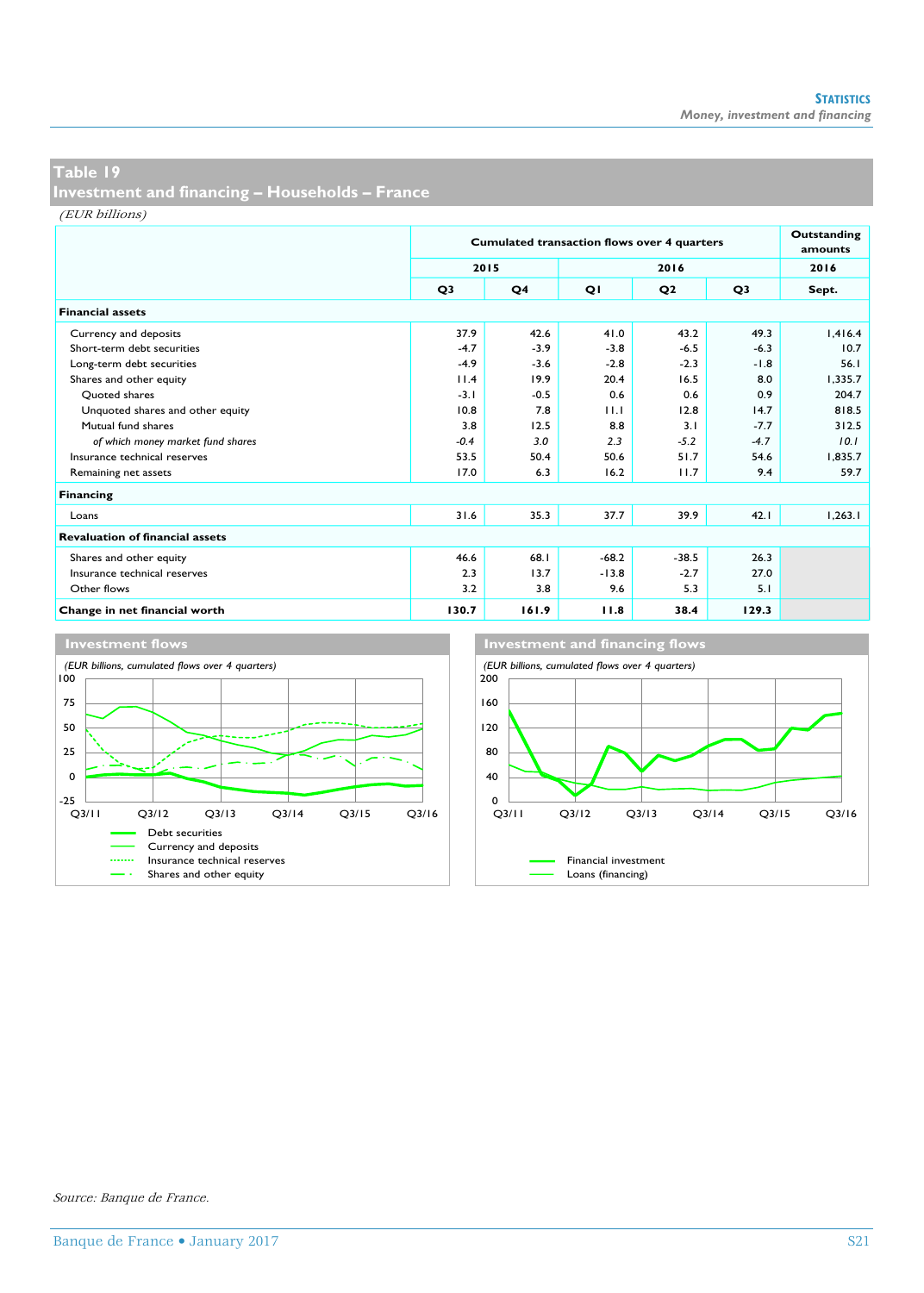*Money, investment and financing*

## **Table 20**

**Investment and financing – Non-financial corporations – Euro area**

(EUR billions)

|                                                |                | <b>Cumulated transaction flows over 4 quarters</b> | Outstanding<br>amounts |       |                |          |
|------------------------------------------------|----------------|----------------------------------------------------|------------------------|-------|----------------|----------|
|                                                |                | 2015                                               |                        |       | 2016           | 2016     |
|                                                | Q <sub>2</sub> | Q3                                                 | Q <sub>4</sub>         | QI    | Q <sub>2</sub> | June     |
| <b>Financial assets</b>                        |                |                                                    |                        |       |                |          |
| Currency and deposits                          | 67.1           | 89.0                                               | 110.7                  | 162.5 | 151.2          | 2.332.9  |
| of which deposits included in M3 <sup>a)</sup> | 56.5           | 69.1                                               | 86.7                   | 134.6 | 145.8          | 2.004.6  |
| Debt securities                                | $-51.7$        | $-56.3$                                            | $-38.9$                | 27.5  | 33.0           | 280.0    |
| Loans                                          | 167.4          | 155.0                                              | 149.3                  | 134.6 | 118.9          | 4,142.7  |
| Shares and other equity                        | 328.8          | 334.8                                              | 385.6                  | 359.2 | 391.2          | 10,106.0 |
| Insurance technical reserves                   | 3.3            | 4.0                                                | 5.9                    | 8.0   | 10.2           | 181.2    |
| Remaining net assets                           | 68.0           | 150.2                                              | 96.0                   | 89.6  | 93.3           | 710.3    |
| Financing                                      |                |                                                    |                        |       |                |          |
| Debt                                           | 209.4          | 292.9                                              | 191.0                  | 263.0 | 288.0          | 11,525.9 |
| Loans                                          | 161.0          | 243.4                                              | 130.8                  | 214.0 | 208.1          | 9.828.9  |
| of which from euro area MFIs                   | $-29.0$        | $-17.9$                                            | $-15.7$                | 36.0  | 56.3           | 4.311.0  |
| Debt securities                                | 43.3           | 44.3                                               | 55.5                   | 44.2  | 74.5           | 1.322.6  |
| Pension fund reserves                          | 5.2            | 5.2                                                | 4.7                    | 4.8   | 5.4            | 374.4    |
| Shares and other equity                        | 290.5          | 273.9                                              | 366.6                  | 355.3 | 341.8          | 15.316.8 |
| <b>Ouoted shares</b>                           | 81.7           | 45.0                                               | 67.5                   | 51.1  | 46.3           | 4.629.8  |
| Unquoted shares and other equity               | 208.8          | 228.9                                              | 299.1                  | 304.2 | 295.6          | 10,687.0 |
| Net lending/net borrowing (B9B)                | 83.0           | 109.9                                              | 151.0                  | 163.3 | 167.9          |          |



a) Deposits with agreed maturity up to 2 years and redeemable at notice up to 3 months of non-financial corporations held with MFIs and central government.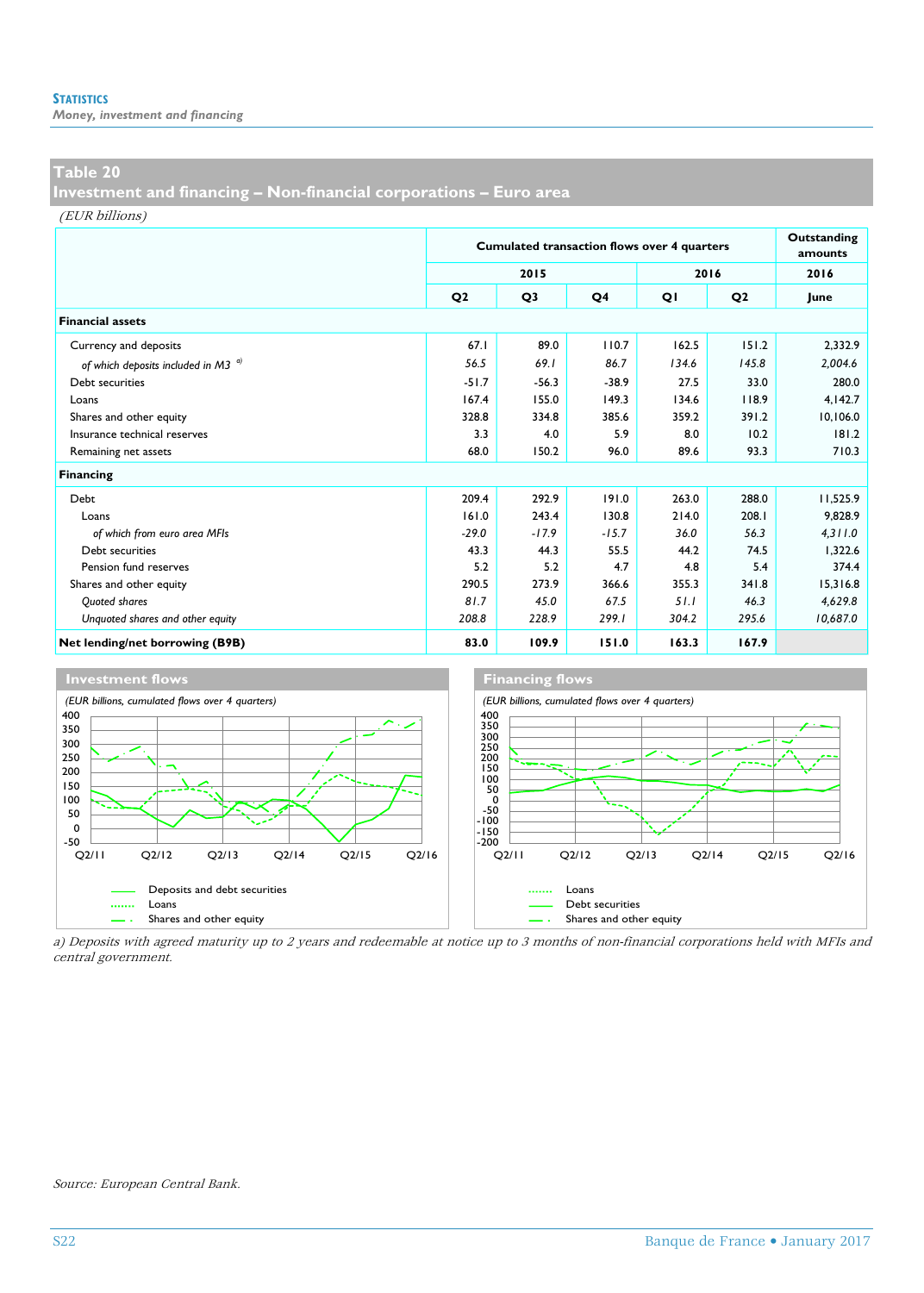**Investment and financing – Non-financial corporations – France**

(EUR billions)

|                                  |                | <b>Cumulated transaction flows over 4 quarters</b> |         |                |         |         |  |  |
|----------------------------------|----------------|----------------------------------------------------|---------|----------------|---------|---------|--|--|
|                                  |                | 2015                                               |         | 2016           |         |         |  |  |
|                                  | Q <sub>3</sub> | Q4                                                 | QI      | Q <sub>2</sub> | Q3      | Sept.   |  |  |
| <b>Financial assets</b>          |                |                                                    |         |                |         |         |  |  |
| Currency and deposits            | 49.2           | 48.5                                               | 41.5    | 37.1           | 38.1    | 535.8   |  |  |
| Debt securities                  | $-7.1$         | 3.9                                                | 6.0     | 11.6           | 7.8     | 55.0    |  |  |
| Loans                            | 28.2           | 10.4                                               | $-4.9$  | $-1.2$         | 7.5     | 1,199.6 |  |  |
| Shares and other equity          | 29.1           | 51.0                                               | 41.9    | 63.7           | 88.9    | 3,980.8 |  |  |
| Insurance technical reserves     | 0.5            | 0.5                                                | 0.4     | 1.3            | 1.0     | 51.6    |  |  |
| Remaining net assets             | $-11.7$        | $-3.9$                                             | 6.5     | $-18.4$        | $-4.6$  | 148.0   |  |  |
| Financing                        |                |                                                    |         |                |         |         |  |  |
| Debt                             | 56.5           | 67.2                                               | 57.4    | 75.1           | 84.2    | 2,824.6 |  |  |
| Loans                            | 38.2           | 40.2                                               | 49.5    | 52.9           | 53.1    | 2,181.0 |  |  |
| Debt securities                  | 18.3           | 26.9                                               | 7.9     | 22.2           | 31.1    | 643.6   |  |  |
| Shares and other equity          | 81.0           | 78.2                                               | 72.8    | 78.8           | 87.8    | 5,400.3 |  |  |
| Quoted shares                    | 21.6           | 15.6                                               | 8.0     | 9.7            | 11.7    | 1,511.8 |  |  |
| Unquoted shares and other equity | 59.4           | 62.6                                               | 64.8    | 69.2           | 76.1    | 3,888.5 |  |  |
| Net lending/net borrowing (B9B)  | $-49.2$        | $-34.9$                                            | $-38.9$ | $-59.8$        | $-33.3$ |         |  |  |



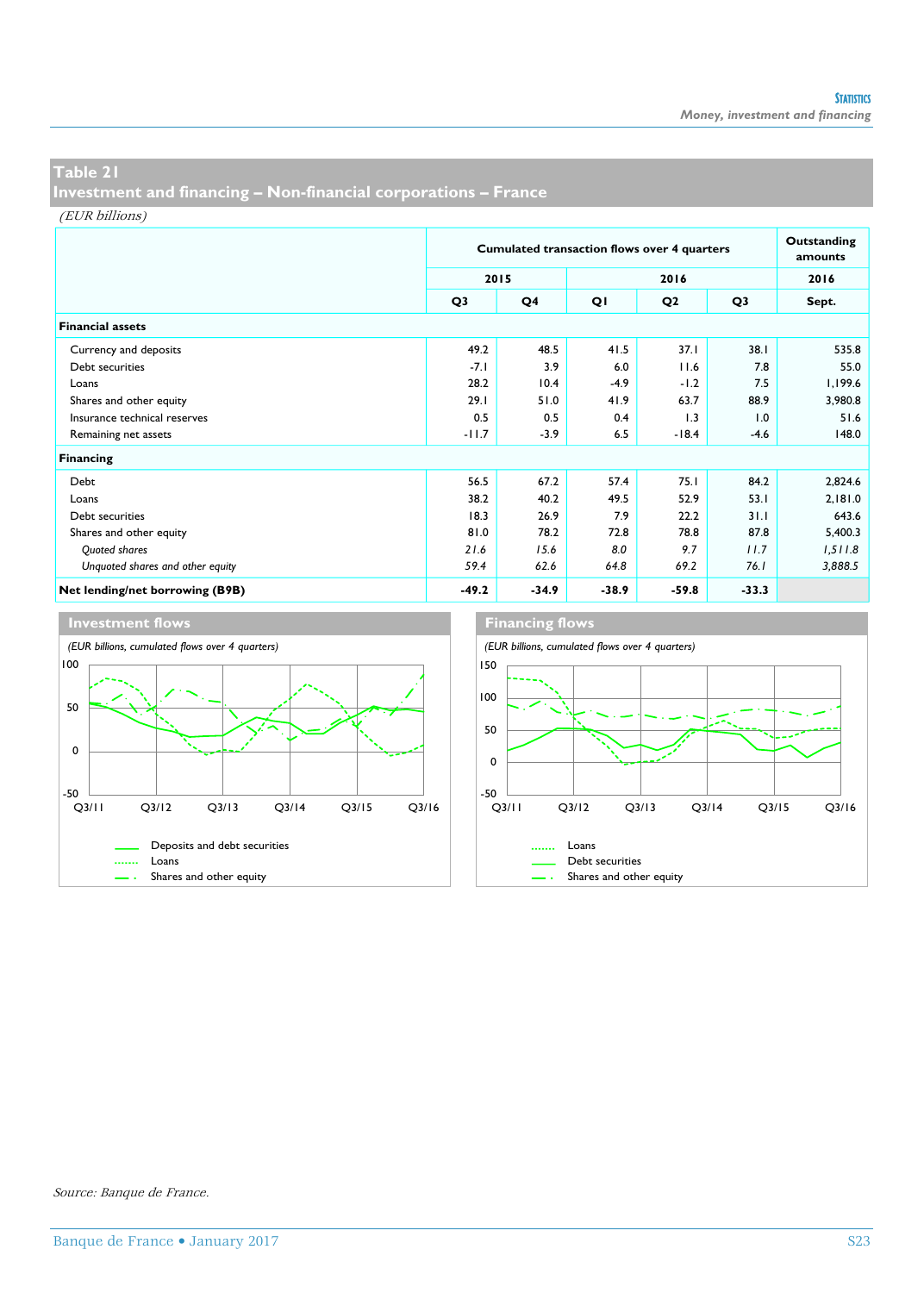*Money, investment and financing*

## **Table 22**

**Interest rates on bank deposits – France and the euro area**

(average monthly rates – %)

|                                                           | 2014 | 2015 | 2015 |      |      | 2016  |      |      |
|-----------------------------------------------------------|------|------|------|------|------|-------|------|------|
|                                                           | Dec. | Dec. | Nov. | July | Aug. | Sept. | Oct. | Nov. |
| Euro area                                                 |      |      |      |      |      |       |      |      |
| Overnight deposits - households                           | 0.20 | 0.13 | 0.14 | 0.09 | 0.08 | 0.08  | 0.08 | 0.08 |
| Deposits redeemable at notice up to 3 months - households | 0.89 | 0.64 | 0.65 | 0.52 | 0.51 | 0.50  | 0.49 | 0.49 |
| Time deposits with agreed maturity over 2 years -         |      |      |      |      |      |       |      |      |
| non-financial corporations                                | 1.25 | 0.85 | 0.83 | 0.42 | 0.47 | 0.47  | 0.49 | 0.42 |
| France                                                    |      |      |      |      |      |       |      |      |
| "A" passbooks (end of period)                             | 1.00 | 0.75 | 0.75 | 0.75 | 0.75 | 0.75  | 0.75 | 0.75 |
| Regulated savings deposits                                | 1.05 | 0.80 | 0.80 | 0.80 | 0.80 | 0.80  | 0.80 | 0.80 |
| Deposits with agreed maturity up to 2 years               | 1.92 | 0.98 | 1.01 | 0.76 | 0.71 | 0.70  | 0.66 | 0.66 |
| Deposits with agreed maturity over 2 years                | 2.79 | 2.63 | 2.66 | 2.53 | 2.51 | 2.54  | 2.49 | 2.50 |



Sources: Banque de France, European Central Bank.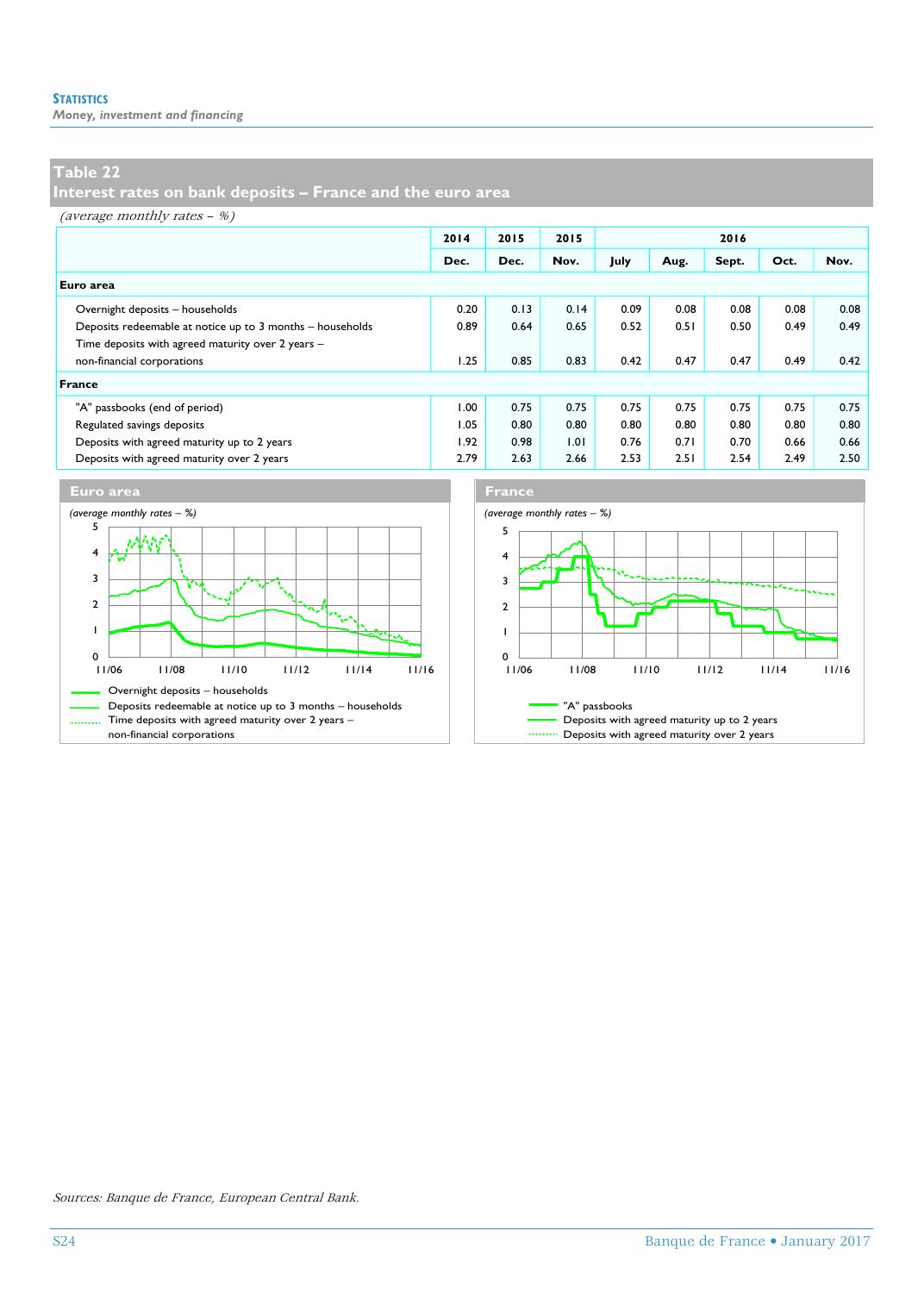**Interest rates on bank loans – France and the euro area**

#### (average monthly rate – %)

|                                                      | 2015 | 2016 |      |       |       |      |      |      |      |       |      |      |
|------------------------------------------------------|------|------|------|-------|-------|------|------|------|------|-------|------|------|
|                                                      | Dec. | Jan. | Feb. | March | April | May  | June | July | Aug. | Sept. | Oct. | Nov. |
| Euro area                                            |      |      |      |       |       |      |      |      |      |       |      |      |
| <b>Consumer loans</b>                                |      |      |      |       |       |      |      |      |      |       |      |      |
| Floating rate and IRFP of up to 1 year <sup>a)</sup> | 4.84 | 5.31 | 5.01 | 5.14  | 5.19  | 5.21 | 4.96 | 5.14 | 5.44 | 5.17  | 5.17 | 4.91 |
| Loans for house purchase                             |      |      |      |       |       |      |      |      |      |       |      |      |
| Floating rate and IRFP of between                    |      |      |      |       |       |      |      |      |      |       |      |      |
| I and 5 years $a)$                                   | 2.27 | 2.23 | 2.20 | 2.10  | 2.09  | 2.03 | 2.00 | 1.96 | 1.96 | 1.98  | 1.90 | 1.91 |
| Non financial corporations                           |      |      |      |       |       |      |      |      |      |       |      |      |
| of over EUR 1 million                                |      |      |      |       |       |      |      |      |      |       |      |      |
| IRFP of up to 1 year $a$ )                           | 1.57 | 1.47 | 1.39 | 1.44  | .4    | 1.33 | 1.39 | 1.34 | 1.25 | 1.33  | 1.29 | 1.31 |
| France                                               |      |      |      |       |       |      |      |      |      |       |      |      |
| <b>Consumer loans</b>                                | 4.30 | 4.55 | 4.39 | 4.33  | 4.30  | 4.30 | 3.99 | 3.95 | 4.16 | 3.83  | 3.77 | 3.91 |
| Loans for house purchase                             |      |      |      |       |       |      |      |      |      |       |      |      |
| IRFP of up to 1 year $a^{(1)}$                       | 2.08 | 1.96 | 1.92 | 1.99  | 1.93  | 1.90 | 1.85 | 1.61 | 1.69 | 1.72  | 1.63 | 1.63 |
| IRFP of over $1$ year $a^{(1)}$                      | 2.33 | 2.33 | 2.27 | 2.19  | 2.10  | 1.98 | 1.85 | 1.78 | 1.72 | 1.67  | 1.60 | 1.55 |
| Non-financial corporations                           |      |      |      |       |       |      |      |      |      |       |      |      |
| IRFP of up to 1 year $a^{(1)}$                       | 1.54 | 1.49 | .4   | 1.50  | 1.54  | 1.45 | 1.49 | 1.52 | 1.37 | 1.54  | 1.56 | 1.45 |
| IRFP of over $\frac{1}{2}$ year $\frac{a}{2}$        | 2.14 | 2.13 | 2.10 | 2.06  | 2.04  | 1.94 | 1.83 | 1.75 | 1.82 | 1.67  | 1.65 | 1.65 |



a) IRFP: initial rate fixation period i.e. the period for which the rate of a loan is fixed. IRFP  $\leq 1$  year: loans for which the rate is adjusted at least once a year + fixed-rate loans with an initial maturity of up to 1 year. IRFP > 1 year: loans for which the rate is adjusted less than once a year + fixed-rate loans with an initial maturity of over 1 year.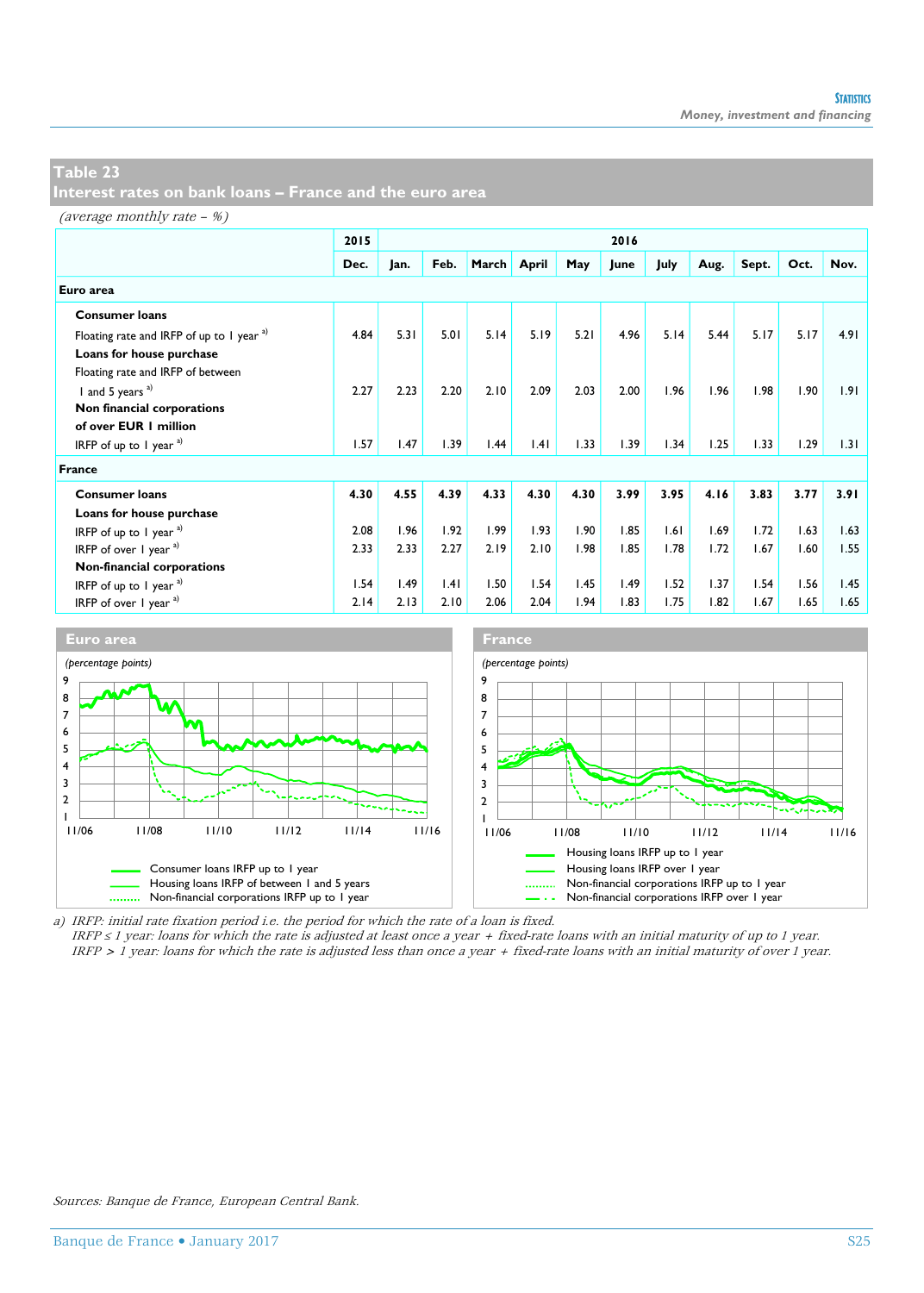*Money, investment and financing*

#### **Table 24**

**Usury rates on loans to households and cost of business credit – France**

| (%)                                                                                                                 |      |       |       |       |       |  |  |  |
|---------------------------------------------------------------------------------------------------------------------|------|-------|-------|-------|-------|--|--|--|
|                                                                                                                     |      |       | 2016  |       | 2017  |  |  |  |
| Usury ceiling with effect from the 1st day of the reference period                                                  |      | April | July  | Oct.  | Jan.  |  |  |  |
| Loans to households under Articles L312-1 to L312-36 of the french Consumer Code (housing loans)                    |      |       |       |       |       |  |  |  |
| Fixed-rate loans                                                                                                    |      | 4.05  | 3.92  | 3.61  | 0.00  |  |  |  |
| Floating-rate loans                                                                                                 |      | 3.55  | 3.36  | 3.12  | 2.83  |  |  |  |
| Bridge loans                                                                                                        |      | 4.25  | 4.03  | 3.71  | 3.43  |  |  |  |
| Loans to households not within the scope of Articles L312-1 to L312-36 of the French Consumer Code (consumer loans) |      |       |       |       |       |  |  |  |
| Loans up to EUR 3,000                                                                                               |      | 20.05 | 19.92 | 20.01 | 19.96 |  |  |  |
| Loans comprised between EUR 3,000 and EUR 6,000                                                                     |      | 13.20 | 12.91 | 12.99 | 13.25 |  |  |  |
| Loans over EUR 6,000                                                                                                |      | 7.63  | 7.40  | 6.95  | 6.65  |  |  |  |
| 2015<br>2016                                                                                                        |      |       |       |       |       |  |  |  |
|                                                                                                                     | Oct. | Jan.  | April | July  | Oct.  |  |  |  |
| Loans to enterprises                                                                                                |      |       |       |       |       |  |  |  |
| <b>Discount</b>                                                                                                     |      |       |       |       |       |  |  |  |
| up to EUR 15,245                                                                                                    | 3.32 | 3.25  | 3.28  | 2.87  | 2.67  |  |  |  |
| EUR 15,245 to EUR 45,735                                                                                            | 4.13 | 4.24  | 3.62  | 3.76  | 3.84  |  |  |  |
| EUR 45,735 to EUR 76,225                                                                                            | 3.82 | 2.88  | 3.60  | 3.87  | 3.02  |  |  |  |
| EUR 76,225 to EUR 304,898                                                                                           | 2.27 | 2.58  | 2.98  | 2.68  | 2.35  |  |  |  |
| EUR 304,898 to EUR 1,524,490                                                                                        | 1.72 | 1.30  | 2.06  | 1.75  | 1.73  |  |  |  |
| over EUR 1,524,490                                                                                                  | 0.90 | 0.67  | 0.95  | 0.69  | 0.95  |  |  |  |
| <b>Overdrafts</b>                                                                                                   |      |       |       |       |       |  |  |  |
| up to EUR 15,245                                                                                                    | 9.93 | 9.66  | 9.81  | 9.78  | 9.49  |  |  |  |
| EUR 15,245 to EUR 45,735                                                                                            | 6.26 | 6.14  | 6.21  | 5.80  | 5.76  |  |  |  |
| EUR 45,735 to EUR 76,225                                                                                            | 4.58 | 5.11  | 4.73  | 5.11  | 4.04  |  |  |  |
| EUR 76,225 to EUR 304,898                                                                                           | 3.93 | 3.92  | 4.02  | 3.74  | 3.30  |  |  |  |
| EUR 304,898 to EUR 1,524,490                                                                                        | 2.49 | 2.83  | 2.32  | 2.39  | 2.17  |  |  |  |
| over EUR 1,524,490                                                                                                  | 1.49 | 1.60  | 1.76  | 1.42  | 1.37  |  |  |  |
| Other short-term loans                                                                                              |      |       |       |       |       |  |  |  |
| up to EUR 15,245                                                                                                    | 2.45 | 2.36  | 2.16  | 2.19  | 2.17  |  |  |  |
| EUR 15,245 to EUR 45,735                                                                                            | 2.37 | 2.30  | 2.01  | 2.19  | 2.02  |  |  |  |
| EUR 45.735 to EUR 76.225                                                                                            | 2.52 | 2.18  | 2.13  | 2.29  | 2.25  |  |  |  |
| EUR 76,225 to EUR 304,898                                                                                           | 2.14 | 1.98  | 1.98  | 1.99  | 1.76  |  |  |  |
| EUR 304,898 to EUR 1,524,490                                                                                        | 1.68 | 1.54  | 1.48  | 1.51  | 1.46  |  |  |  |
| over EUR 1,524,490                                                                                                  | 1.60 | 1.55  | 1.73  | 1.62  | 1.63  |  |  |  |
| Medium and long-term loans                                                                                          |      |       |       |       |       |  |  |  |
| up to EUR 15,245                                                                                                    | 2.05 | 2.02  | 1.86  | 1.71  | 1.56  |  |  |  |
| EUR 15,245 to EUR 45,735                                                                                            | 1.92 | 1.89  | 1.73  | 1.57  | 1.43  |  |  |  |
| EUR 45,735 to EUR 76,225                                                                                            | 1.96 | 1.89  | 1.82  | 1.64  | 1.46  |  |  |  |
| EUR 76,225 to EUR 304,898                                                                                           | 2.05 | 2.01  | 1.88  | 1.71  | 1.54  |  |  |  |
| EUR 304,898 to EUR 1,524,490                                                                                        | 1.97 | 2.03  | 1.89  | 1.66  | 1.59  |  |  |  |
| over EUR 1,524,490                                                                                                  | 1.74 | 1.75  | 1.92  | 1.69  | 1.67  |  |  |  |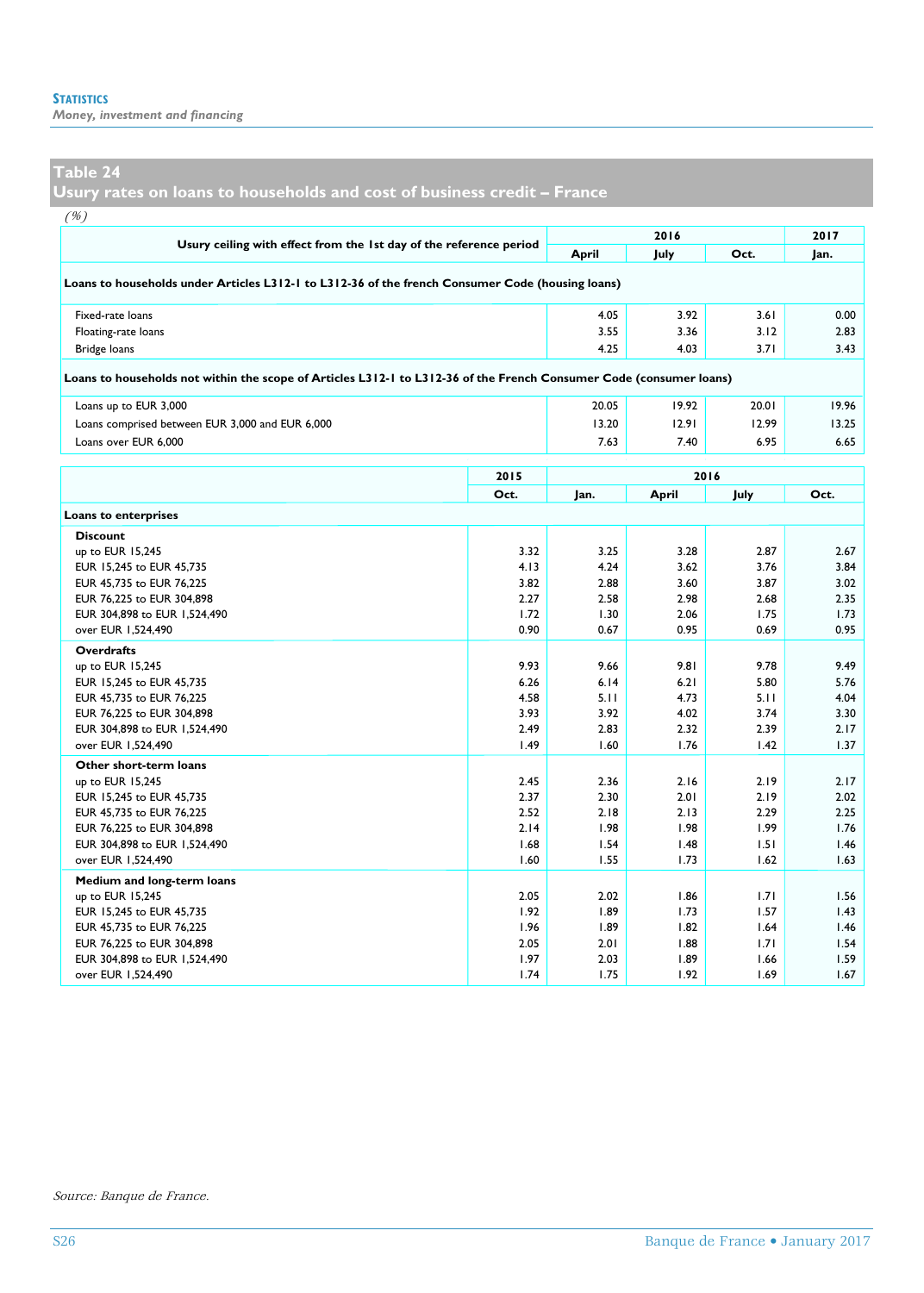**Interest rates** 

 $($ %)

|                                             |           |           |           |           | Monthly average <sup>a)</sup> |           |           |           |           |           | Key      |
|---------------------------------------------|-----------|-----------|-----------|-----------|-------------------------------|-----------|-----------|-----------|-----------|-----------|----------|
|                                             |           |           |           |           | 2016                          |           |           |           |           |           | interest |
|                                             | March     | April     | May       | lune      | July                          | Aug.      | Sept.     | Oct.      | Nov.      | Dec.      | rates at |
| Short-term interbank interest rates         |           |           |           |           |                               |           |           |           |           |           | 25/01/17 |
| Euro                                        |           |           |           |           |                               |           |           |           |           |           | 0.00     |
| Overnight                                   | $-0.33$   | $-0.39$   | $-0.40$   | $-0.39$   | $-0.40$                       | $-0.41$   | $-0.40$   | $-0.41$   | $-0.41$   | $-0.41$   |          |
| 3-month                                     | $-0.27$   | $-0.28$   | $-0.29$   | $-0.29$   | $-0.31$                       | $-0.31$   | $-0.34$   | $-0.34$   | $-0.33$   | $-0.34$   |          |
| I-year                                      | $-0.03$   | $-0.03$   | $-0.02$   | $-0.04$   | $-0.09$                       | $-0.08$   | $-0.10$   | $-0.10$   | $-0.11$   | $-0.12$   |          |
| <b>Pound sterling</b>                       |           |           |           |           |                               |           |           |           |           |           | 0.25     |
| Overnight                                   | 0.48      | 0.49      | 0.48      | 0.48      | 0.51                          | 0.24      | 0.25      | 0.18      | 0.18      | 0.19      |          |
| 3-month                                     | 0.77      | 0.73      | 0.71      | 0.72      | 0.61                          | 0.45      | 0.49      | 0.53      | 0.48      | 0.51      |          |
| I-year                                      | 1.03      | 1.02      | 1.04      | 0.99      | 0.74                          | 0.68      | 0.81      | 0.82      | 0.85      | 0.85      |          |
| <b>Dollar</b>                               |           |           |           |           |                               |           |           |           |           |           | 0.75     |
| Overnight                                   | 0.42      | 0.45      | 0.44      | 0.44      | 0.46                          | 0.47      | 0.47      | 0.49      | 0.49      | 0.62      |          |
| 3-month                                     | 0.78      | 0.79      | 0.81      | 0.86      | 0.98                          | 0.86      | 0.88      | 0.93      | 0.96      | 1.00      |          |
| I-year                                      | 1.30      | 1.27      | 1.33      | 1.33      | 1.36                          | 1.46      | 1.51      | 1.58      | 1.59      | 1.62      |          |
| Yen                                         |           |           |           |           |                               |           |           |           |           |           | $-0.05$  |
| Overnight                                   | <b>NA</b> | <b>NA</b> | <b>NA</b> | <b>NA</b> | <b>NA</b>                     | <b>NA</b> | <b>NA</b> | <b>NA</b> | <b>NA</b> | <b>NA</b> |          |
| 3-month                                     | <b>NA</b> | <b>NA</b> | <b>NA</b> | <b>NA</b> | <b>NA</b>                     | <b>NA</b> | <b>NA</b> | <b>NA</b> | <b>NA</b> | <b>NA</b> |          |
| I-year                                      | $-0.18$   | $-0.18$   | $-0.18$   | $-0.19$   | $-0.18$                       | $-0.15$   | $-0.19$   | $-0.15$   | $-0.16$   | $-0.12$   |          |
| 10-year benchmark government bond yields b) |           |           |           |           |                               |           |           |           |           |           |          |
| France                                      | 0.51      | 0.51      | 0.51      | 0.39      | 0.17                          | 0.15      | 0.18      | 0.33      | 0.67      | 0.75      |          |
| Germany                                     | 0.22      | 0.18      | 0.17      | 0.02      | $-0.09$                       | $-0.07$   | $-0.05$   | 0.04      | 0.24      | 0.29      |          |
| Euro area                                   | 0.93      | 0.96      | 0.97      | 0.88      | 0.62                          | 0.61      | 0.74      | 0.78      | 1.23      | 1.29      |          |
| United Kingdom                              | 1.47      | 1.49      | 1.45      | 1.20      | 0.80                          | 0.60      | 0.77      | 1.04      | 1.34      | 1.39      |          |
| <b>United States</b>                        | 1.89      | 1.80      | 1.81      | 1.64      | 1.50                          | 1.55      | 1.63      | 1.76      | 2.14      | 2.49      |          |
| Japan                                       | $-0.05$   | $-0.09$   | $-0.10$   | $-0.15$   | $-0.25$                       | $-0.08$   | $-0.04$   | $-0.06$   | $-0.01$   | 0.06      |          |





a) Short-term: the interbank average of rates situated in the middle of the range between bid and ask rates. Quotes taken from Reuters, posted at 4.30pm for the euro and 11.30am for other currencies. b) Benchmark bonds: rates posted by Reuters at 4.30pm.

Sources: Banque de France, European Central Bank.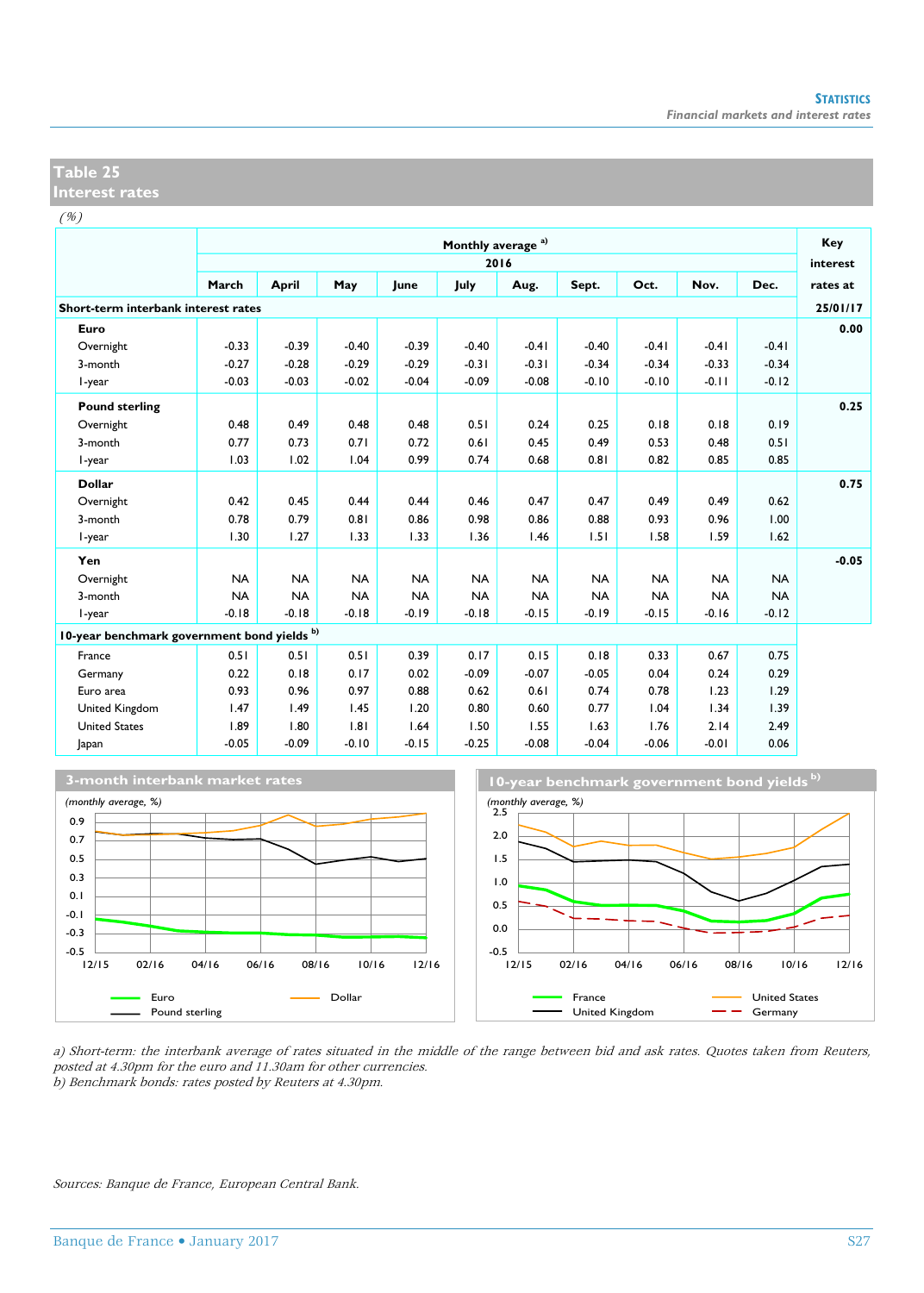*Financial markets and interest rates*

## **Table 26**

**Banking system liquidity and refinancing operations – Euro area**

| (EUR billions, daily average for the reserve maintenance period from 14 December 2016 to 24 January 2017) |  |  |  |  |
|-----------------------------------------------------------------------------------------------------------|--|--|--|--|
|                                                                                                           |  |  |  |  |
|                                                                                                           |  |  |  |  |

|                                                            | Liquidity | Liquidity | <b>Net</b>   |  |  |  |  |  |  |
|------------------------------------------------------------|-----------|-----------|--------------|--|--|--|--|--|--|
|                                                            | providing | absorbing | contribution |  |  |  |  |  |  |
| Contribution to banking system liquidity                   |           |           |              |  |  |  |  |  |  |
| (a) Eurosystem monetary policy operations                  | 2,255.0   | 434.4     | 1,820.5      |  |  |  |  |  |  |
| Main refinancing operations                                | 34.6      |           | 34.6         |  |  |  |  |  |  |
| Longer-term refinancing operations                         | 548.9     |           | 548.9        |  |  |  |  |  |  |
| <b>Standing facilities</b>                                 | 0.2       | 434.4     | $-434.2$     |  |  |  |  |  |  |
| Other                                                      | 1.671.2   | 0.0       | 1,671.2      |  |  |  |  |  |  |
| (b) Other factors affecting banking system liquidity       | 360.7     | 1,262.2   | $-901.5$     |  |  |  |  |  |  |
| Banknotes in circulation                                   |           | 1.119.2   | $-1, 119.2$  |  |  |  |  |  |  |
| Government deposits with the Eurosystem                    |           | 143.0     | $-143.0$     |  |  |  |  |  |  |
| Net foreign assets (including gold)                        | 676.3     |           | 676.3        |  |  |  |  |  |  |
| Other factors (net)                                        | $-315.6$  |           | $-315.6$     |  |  |  |  |  |  |
| (c) Reserves maintained by credit institutions $(a) + (b)$ |           |           | 919.0        |  |  |  |  |  |  |
| including reserve requirements                             |           |           | 118.8        |  |  |  |  |  |  |

**Net contribution to banking system liquidity**

*(EUR billions, daily average for the reserve maintenance period from 14 December 2016 to 24 January 2017)*



Sources: Banque de France, European Central Bank.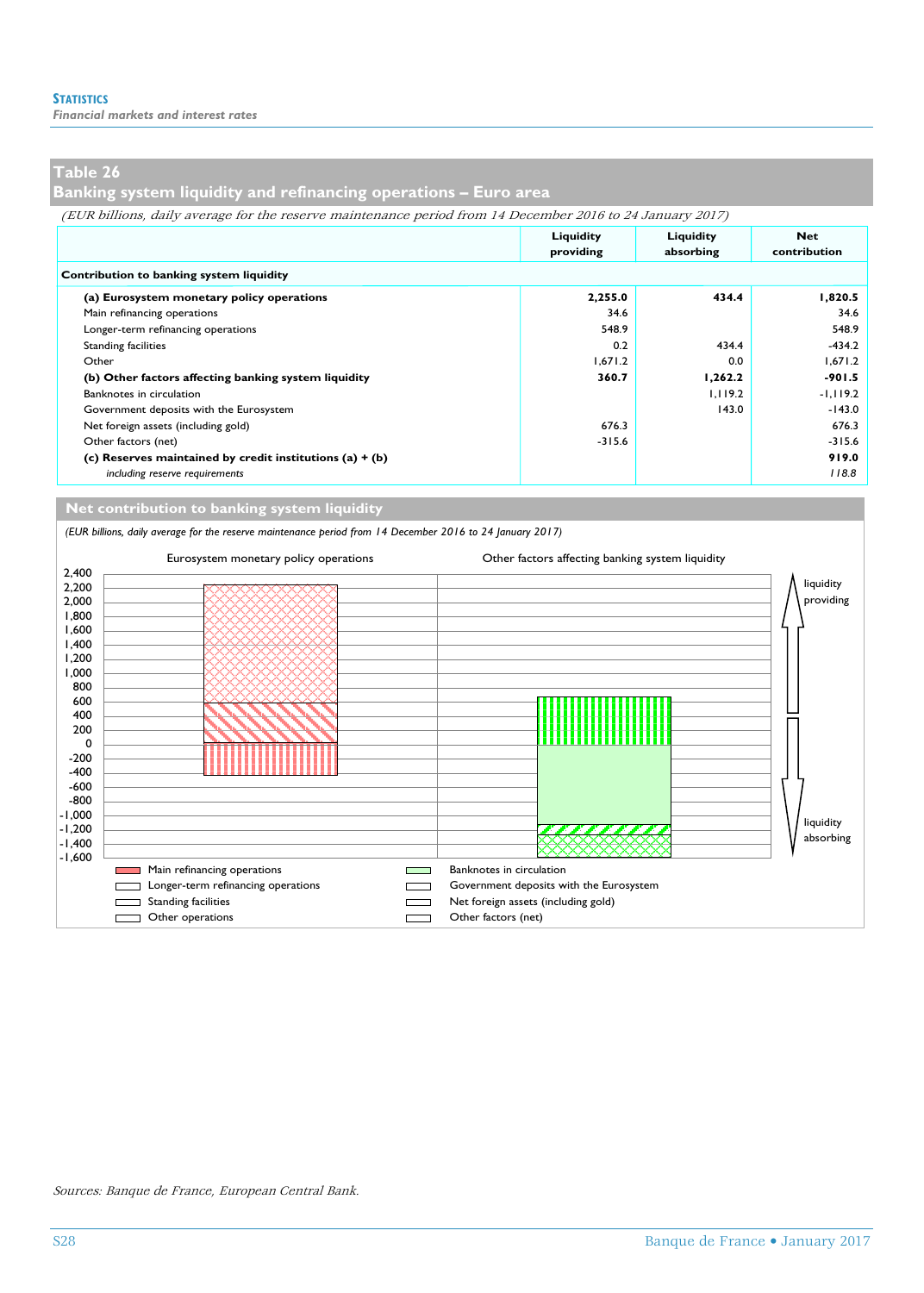**Eurosystem key rates; minimum reserves**

(%)

#### **Key rates for the Eurosystem (latest changes)**

|                              | Main refinancing operations |         | <b>Standing facilities</b> |                |          |         |  |  |  |
|------------------------------|-----------------------------|---------|----------------------------|----------------|----------|---------|--|--|--|
| Date of<br><b>Fixed rate</b> |                             | Date of |                            | <b>Deposit</b> | Marginal |         |  |  |  |
| decision                     | settlement                  |         | decision                   | settlement     |          | lending |  |  |  |
| 05/06/2014                   | 11/06/2014                  | 0.15    | 05/06/2014                 | 11/06/2014     | $-0.10$  | 0.40    |  |  |  |
| 04/09/2014                   | 10/09/2014                  | 0.05    | 04/09/2014                 | 10/09/2014     | $-0.20$  | 0.30    |  |  |  |
| 03/12/2015                   | 09/12/2015                  | 0.05    | 03/12/2015                 | 09/12/2015     | $-0.30$  | 0.30    |  |  |  |

(%)

|      | Main refinancing operations |                      | Longer-term refinancing operations |      |              |                      |  |
|------|-----------------------------|----------------------|------------------------------------|------|--------------|----------------------|--|
|      |                             | <b>Marginal rate</b> | Weighted average rate              |      |              | <b>Marginal rate</b> |  |
| 2016 | 30 November <sup>a)</sup>   | 0.00                 | 0.00                               | 2016 | 30 June      | 0.00                 |  |
|      | 14 December                 | 0.00                 | 0.00                               |      | 28 July      | 0.00                 |  |
|      | 28 December                 | 0.00                 | 0.00                               |      | September    | 0.00                 |  |
| 2017 | 11 January                  | 0.00                 | 0.00                               |      | 29 September | 0.00                 |  |
|      | 18 January                  | 0.00                 | 0.00                               |      | 27 October   | 0.00                 |  |
|      | 25 January                  | 0.00                 | 0.00                               |      | December     | 0.00                 |  |

(EUR billions – rates as a %)

#### **Minimum reserves (daily averages) Reserve maintenance Required reserves Current accounts Excess reserves period ending on** 2016 26 April 114.30 20.89 570.00 106.64 455.60 85.75 0.00 7 June 115.00 20.77 623.80 114.10 508.70 93.33 26 July 115.80 21.18 675.50 127.08 541.60 105.90 0.00 13 September | 116.70 21.20 748.80 158.34 632.10 137.13 0.00 25 October 117.80 21.65 777.40 146.22 659.60 124.57 0.00 14 December 117.40 21.50 823.90 150.42 706.50 128.92 0.00 **Euro area France Interest rate on minimum reserves Euro area France Euro area France**





a) Fixed rate tender procedure.

#### Sources: European Central Bank, ESCB.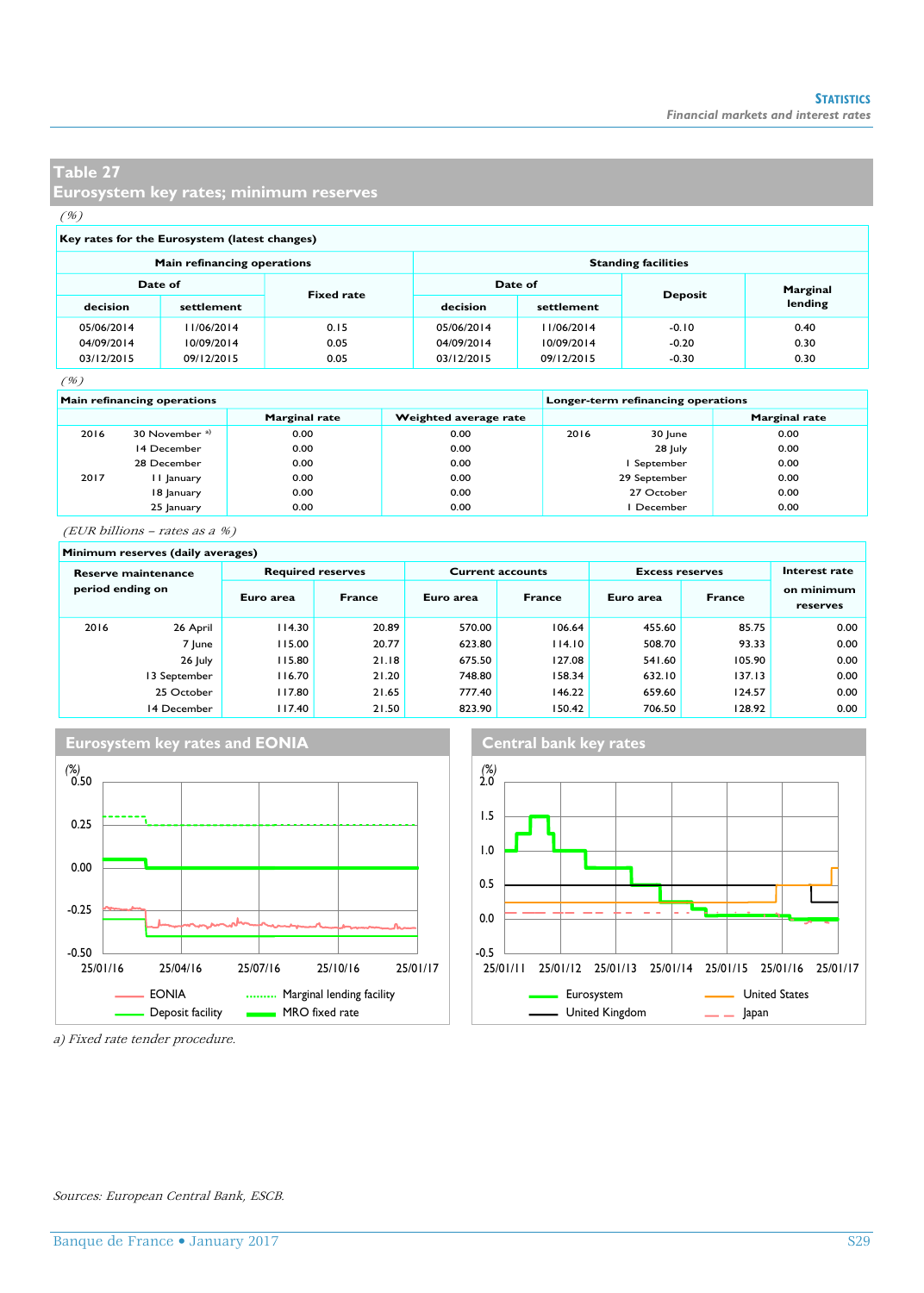**Debt securities and quoted shares issued by French residents**

#### (EUR billions)

|                                                   |           | Outstanding amounts <sup>a)</sup> | Net issues b) |                     |           |           |  |  |  |
|---------------------------------------------------|-----------|-----------------------------------|---------------|---------------------|-----------|-----------|--|--|--|
|                                                   | 2015      | 2016                              | 12-month      |                     | 2016      |           |  |  |  |
|                                                   | Nov. $c)$ | Nov. $c)$                         | total         | Sept. <sup>c)</sup> | Oct. $c)$ | Nov. $c)$ |  |  |  |
| Debt securities issued by French residents        |           |                                   |               |                     |           |           |  |  |  |
| Total                                             | 3,456.4   | 3,562.9                           | 106.5         | 14.3                | 9.1       | 7.3       |  |  |  |
| Non-financial corporations                        | 568.9     | 613.8                             | 44.9          | 7.5                 | 6.5       | 9.9       |  |  |  |
| Short-term $( \leq l$ year)                       | 52.7      | 53.0                              | 0.4           | 0.7                 | 2.6       | 0.4       |  |  |  |
| Long-term $(> 1$ year)                            | 516.2     | 560.8                             | 44.5          | 6.8                 | 3.9       | 9.6       |  |  |  |
| General government                                | 1.747.6   | 1.794.0                           | 46.5          | 1.5                 | 2.0       | $-2.4$    |  |  |  |
| Short-term $( \leq l$ year)                       | 197.0     | 179.0                             | $-17.9$       | $-4.3$              | 0.3       | 0.5       |  |  |  |
| Long-term $(> 1$ year)                            | 1,550.6   | 1,615.0                           | 64.4          | 5.9                 | 1.7       | $-2.9$    |  |  |  |
| Monetary financial institutions <sup>d)</sup>     | 1,014.9   | 1,027.9                           | 13.0          | 3.1                 | 3.8       | 0.6       |  |  |  |
| Short-term $( \leq l$ year)                       | 175.6     | 190.8                             | 15.2          | 4.3                 | 1.9       | $-1.2$    |  |  |  |
| Long-term $(> 1$ year) $^{d)}$                    | 839.3     | 837.1                             | $-2.2$        | $-1.2$              | 1.9       | 1.8       |  |  |  |
| Non-monetary financial institutions <sup>e)</sup> | 125.1     | 127.2                             | 2.2           | 2.0                 | $-3.1$    | $-0.8$    |  |  |  |

#### (EUR billions)

|                                     |         | Outstanding amounts <sup>"</sup> | Net issues b) |      |      | Gross<br>issues <sup>8)</sup> | Repurchases <sup>8)</sup> |  |  |
|-------------------------------------|---------|----------------------------------|---------------|------|------|-------------------------------|---------------------------|--|--|
|                                     | 2015    | 2016                             | 12-month      | 2016 |      | 12-month                      | 12-month                  |  |  |
|                                     | Nov.    | Nov.                             | total         | Oct. | Nov. |                               | total                     |  |  |
| <b>French quoted shares</b>         |         |                                  |               |      |      |                               |                           |  |  |
| Total                               | 1,852.9 | 1.744.6                          | 18.6          | 5.7  | 0.9  | 31.5                          | 12.9                      |  |  |
| Non-financial corporations          | 1.596.3 | .505.5                           | 17.5          | 5.6  | 0.5  | 29.3                          | 11.8                      |  |  |
| Monetary financial institutions     | 164.8   | 155.8                            | 1.5           | 0.0  | 0.3  | 1.5                           | 0.0                       |  |  |
| Non-monetary financial institutions | 91.8    | 83.4                             | $-0.4$        | 0.0  | 0.0  | 0.7                           | 1.1                       |  |  |

a) Nominal values for outstanding amounts of debt securities.

b) Monthly data are seasonally adjusted. The 12-month total is unadjusted.

c) Data possibly revised.

d) Excluding the impact of intra-group transactions between banks.

e) Including units issued by SPVs.

f) Market values for outstanding amounts of quoted shares.

g) Non-seasonally adjusted data.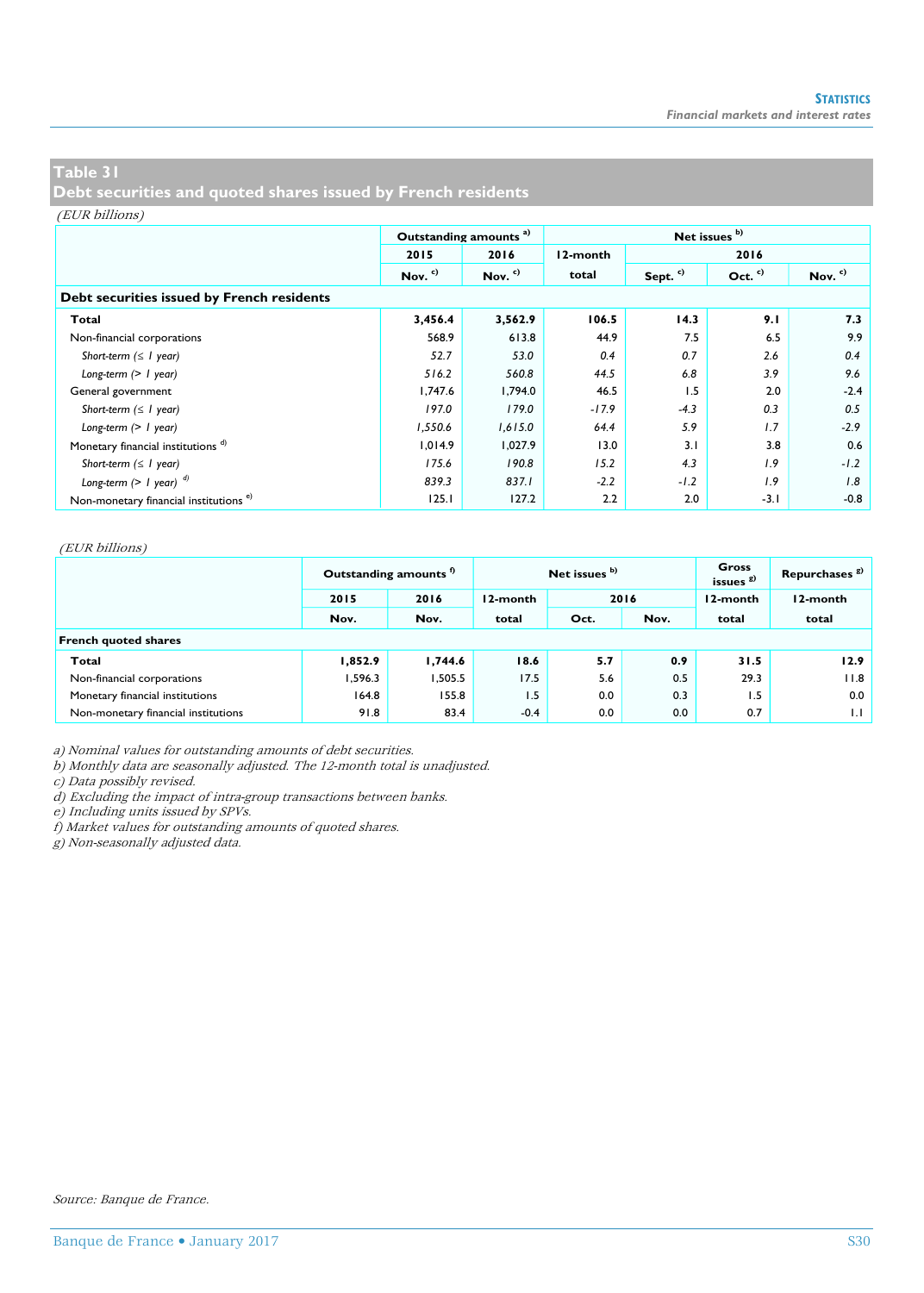**Debt securities and quoted shares issued by French residents, by sector**



Non-financial corporations  $\Box$   $\Box$  Monetary financial institutions  $\Box$  Non-monetary financial institutions

11/11 05/12 11/12 05/13 11/13 05/14 11/14 05/15 11/15 05/16 11/16

Source: Banque de France.

ـــا 6-<br>| | | | |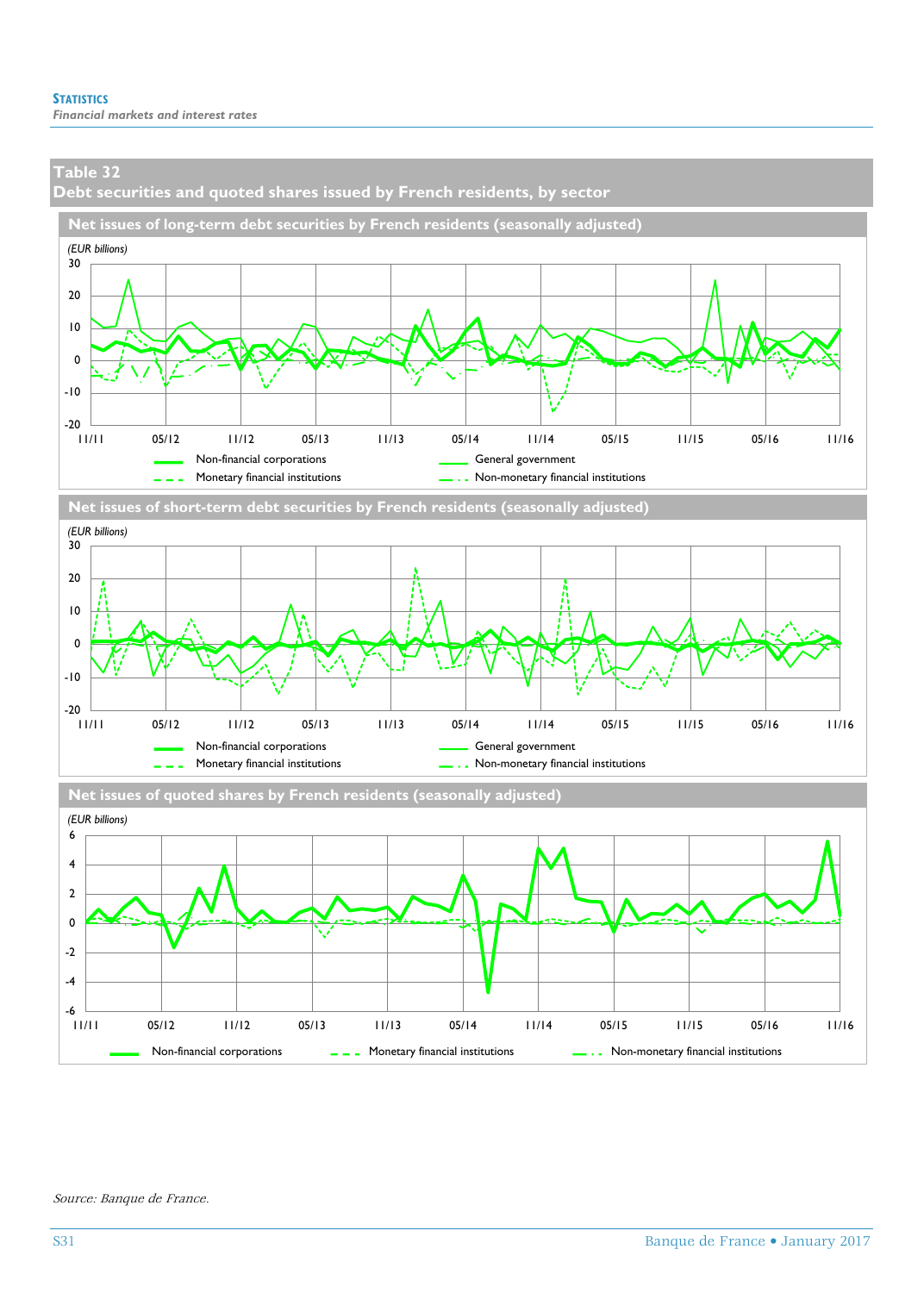**Company failures by economic sector – France**

(number of companies, unadjusted data, 12-month total)

|                                                                               |        | 2015   | 2016   |        |        |        |        |        |        |        |        |        |        |
|-------------------------------------------------------------------------------|--------|--------|--------|--------|--------|--------|--------|--------|--------|--------|--------|--------|--------|
|                                                                               | Nov.   | Dec.   | Jan.   | Feb.   | March  | April  | May    | June   | July   | Aug.   | Sept.  | Oct.   | Nov.   |
| Agriculture, forestry and fishing<br>(AZ)                                     | 1,357  | 1,371  | 1.374  | 1,382  | 1,365  | 1,368  | 1,412  | 1,401  | 1,385  | 1,381  | 1,401  | 1,426  | 1,427  |
| Industry (BE)                                                                 | 4,511  | 4.556  | 4.533  | 4.446  | 4,365  | 4.276  | 4.349  | 4,298  | 4.223  | 4.212  | 4.159  | 4.133  | 4.086  |
| Construction (FZ)                                                             | 15,696 | 15,856 | 15,502 | 15,322 | 15,100 | 14,827 | 15,211 | 14,969 | 14,679 | 14,621 | 14,334 | 14,179 | 14,012 |
| Trade and<br>automotive repair (G)                                            | 13,585 | 13,725 | 13,613 | 13,560 | 13,351 | 13,243 | 13,550 | 13,320 | 13,076 | 13,037 | 12,874 | 12,767 | 12,647 |
| Transportation<br>and storage (H)                                             | 1,729  | 1,753  | 1.725  | 1.743  | 1,740  | 1.703  | 1.781  | 1,768  | 1.749  | 1.755  | 1.739  | 1,752  | 1.790  |
| Accomodation and<br>restaurant services (I)                                   | 8,295  | 8.424  | 8.355  | 8.304  | 8.195  | 8.132  | 8.300  | 8.140  | 8.041  | 8.032  | 7.966  | 7.971  | 7.903  |
| Information and<br>communication sector ( Z)                                  | 1,407  | I,432  | 1.431  | 1,444  | 1,432  | 1,435  | 1.471  | 1,445  | 1.405  | 1.407  | 1,414  | 1,413  | 1,414  |
| Financial and insurance<br>activities (KZ)                                    | 1,205  | 1.220  | 1.186  | 1.191  | 1,183  | 1.173  | 1.197  | 1.186  | 1.167  | 1.163  | 1.148  | 1,146  | 1.164  |
| Real estate<br>activities (LZ)                                                | 2.137  | 2.159  | 2.150  | 2.148  | 2.136  | 2.173  | 2.199  | 2.179  | 2.150  | 2.168  | 2.159  | 2.166  | 2.168  |
| <b>Business support</b><br>activities (MN)                                    | 6,403  | 6,510  | 6.410  | 6,365  | 6,324  | 6,293  | 6,461  | 6,418  | 6.333  | 6,338  | 6,313  | 6,327  | 6,320  |
| Education, human health, social<br>work and household services (P<br>to $S$ ) | 5,725  | 5.811  | 5.794  | 5.763  | 5,665  | 5.605  | 5.743  | 5,693  | 5,628  | 5.635  | 5,613  | 5,606  | 5.540  |
| Sector unknown                                                                | 283    | 302    | 315    | 345    | 358    | 362    | 393    | 400    | 392    | 398    | 411    | 421    | 430    |
| <b>Total sectors</b>                                                          | 62,333 | 63,119 | 62,388 | 62,013 | 61,214 | 60,590 | 62,067 | 61,217 | 60,228 | 60,147 | 59,531 | 59,307 | 58,901 |



NB: The two-letter codes correspond to the aggregation level A10, and the one-letter codes to revised NAF sections 2 A21. Data for last month are preliminary.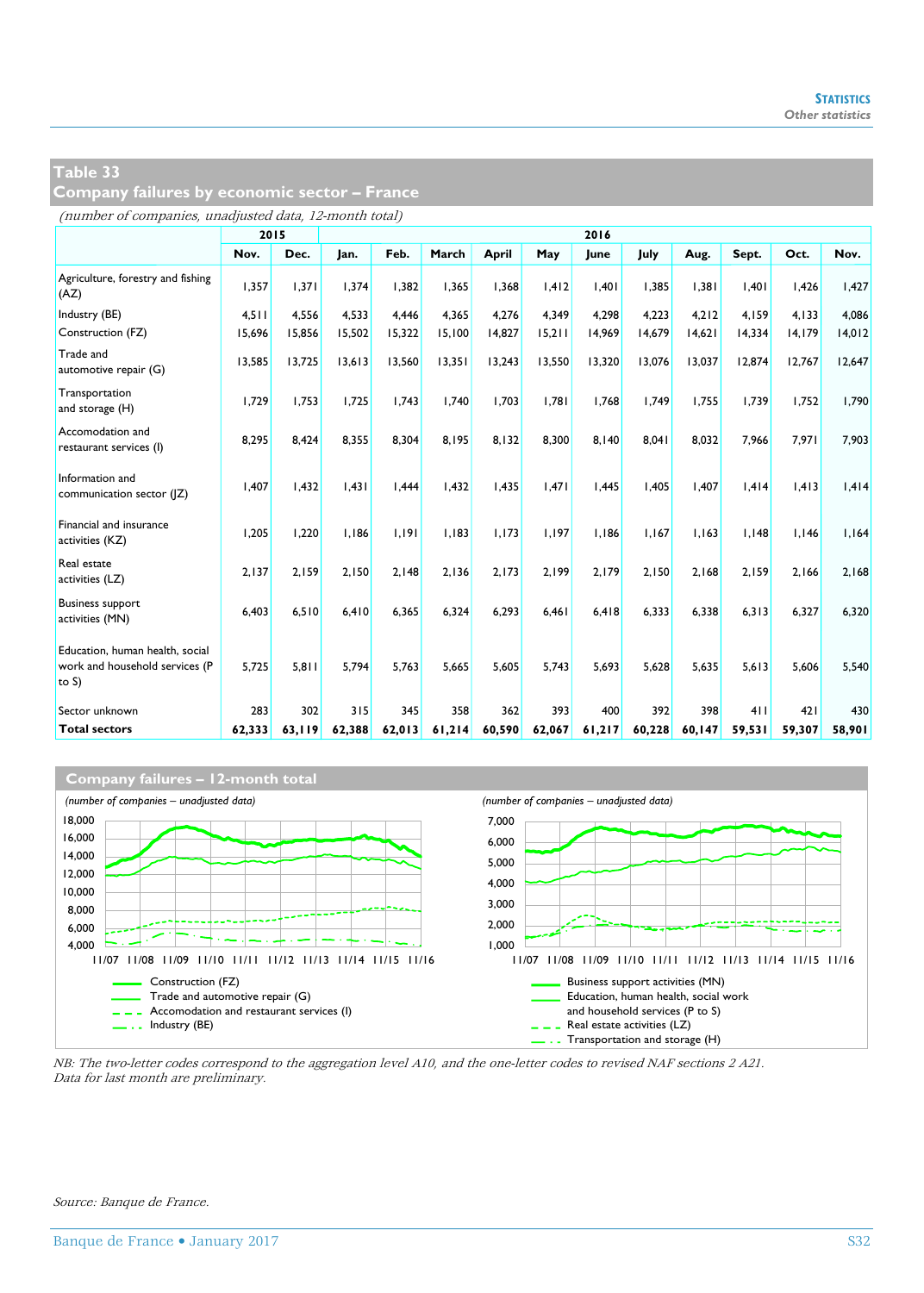#### **Retail payment systems – France**

(daily average in EUR millions, % share for the last month)

|                                | 2013   | 2014         | 2015         | 2016           | 2016   |        |        | 2016         |
|--------------------------------|--------|--------------|--------------|----------------|--------|--------|--------|--------------|
|                                |        |              |              |                | Oct.   | Nov.   | Dec.   | <b>Share</b> |
| Cheques                        | 3.986  | 3.662        | 3.509        | 3.188          | 3.430  | 3.038  | 3.560  | 16.9         |
| Credit transfers               | 10.827 | 11.185       | 11.936       | 12.581         | 12.493 | 12.389 | 14.884 | 70.6         |
| of which SEPA credit transfers | 5.967  | 10.701       | 11.936       | 12.581         | 12.493 | 12.389 | 14.884 | 70.6         |
| Promissory notes               | 981    | 964          | 862          | 809            | 702    | 807    | 879    | 4.2          |
| Direct debits                  | 2.048  | 868.1        | 2.079        | 3,368          | 4,606  | 2,037  | 0      | 0.0          |
| Interbank payment orders       | 129    | 125          | 110          | $\overline{2}$ | 0      | 0      | 0      | 0.0          |
| Electronic payment orders      | 1.766  | 1.872        | 1.730        | 46             | 0      | 0      | 0      | 0.0          |
| Card payments                  | 1.200  | 1.248        | 1.269        | 1.310          | 1.328  | 1.241  | 1.601  | 7.6          |
| ATM withdrawals                | 147    | $ 49\rangle$ | $ 49\rangle$ | 148            | 147    | 136    | 6      | 0.8          |
| Total                          | 21,085 | 21,073       | 21,644       | 21,452         | 22,706 | 19,648 | 21,085 | 100.0        |

(daily average in thousands of transactions, % share for the last month)

|                                | 2013   | 2014   | 2015   | 2016   | 2016   |        |              | 2016         |
|--------------------------------|--------|--------|--------|--------|--------|--------|--------------|--------------|
|                                |        |        |        |        | Oct.   | Nov.   | Dec.         | <b>Share</b> |
| Cheques                        | 8.040  | 7.555  | 6.933  | 6.385  | 6.763  | 6.287  | 7.423        | 13.4         |
| Credit transfers               | 7.722  | 7.927  | 8.150  | 8.472  | 8.170  | 8,810  | 9.519        | 17.1         |
| of which SEPA credit transfers | 3,641  | 7.608  | 8.150  | 8.472  | 8.170  | 8,810  | 9,519        | 17.1         |
| Promissory notes               | 281    | 277    | 264    | 255    | 238    | 257    | 273          | 0.5          |
| Direct debits                  | 8.737  | 8.603  | 8.904  | 8.302  | 9.459  | 6,801  | $\mathbf{0}$ | 0.0          |
| Interbank payment orders       | 301    | 280    | 244    | 5      | 0      | 0      | 0            | 0.0          |
| Electronic payment orders      | 127    | 150    | 137    | 5      | 0      | 0      | 0            | 0.0          |
| Card payments                  | 25,868 | 27,405 | 28.419 | 30.465 | 31.398 | 29.120 | 36.005       | 64.8         |
| ATM withdrawals                | 2.397  | 2.409  | 2.341  | 2.267  | 2.266  | 2,102  | 2.323        | 4.2          |
| Total                          | 53,472 | 54,607 | 55,391 | 56,157 | 58,295 | 53,376 | 55,544       | 100.0        |

#### **Market share developments Market share developments**





a) Debits: direct debits, interbank payment orders and electronic payment orders.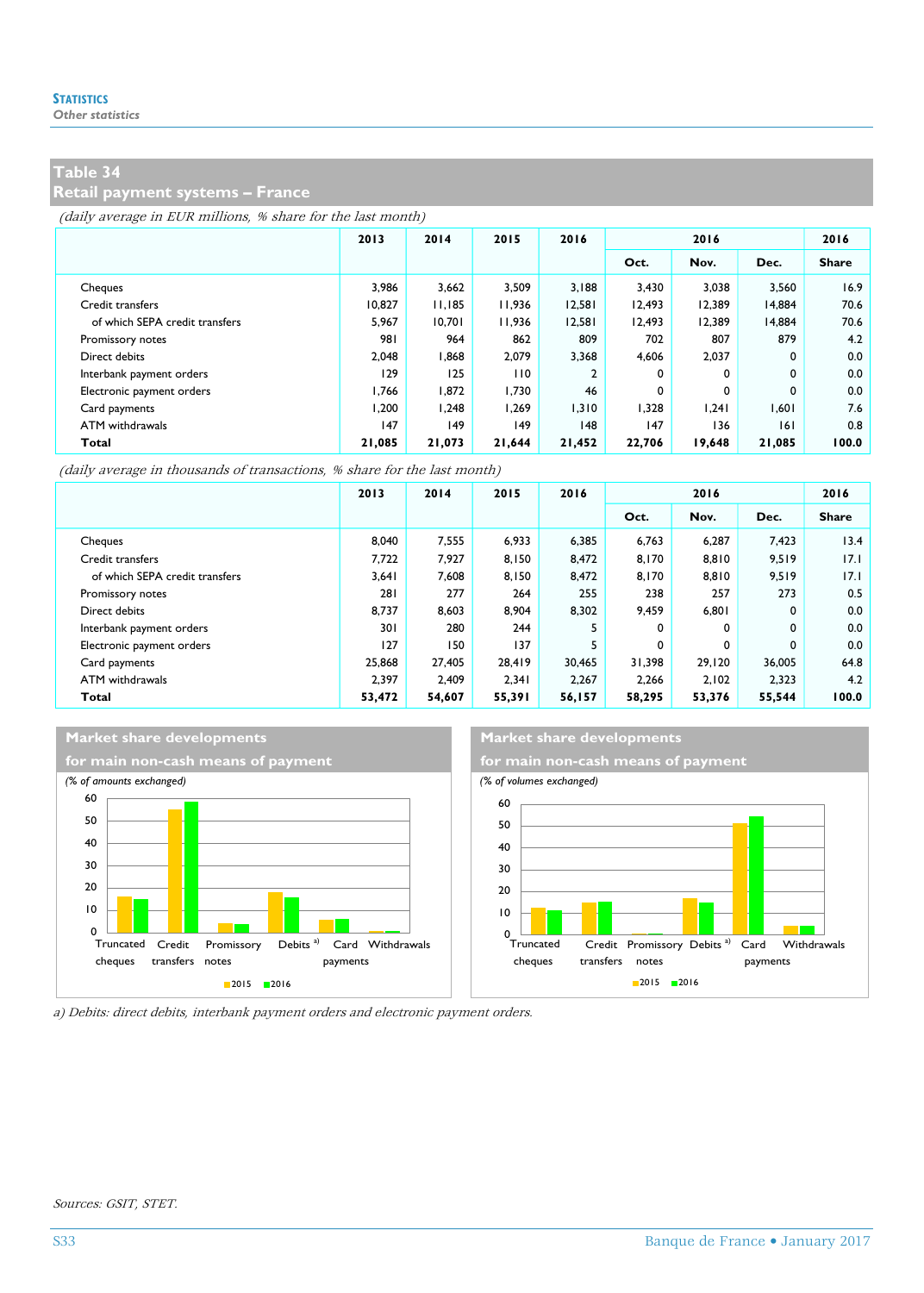**Large-value payment systems – EU** 

(daily average in EUR billions, % share for the last month)

|                                | 2012                         | 2013              | 2014         | 2015           | 2016           |                |                | 2016         |
|--------------------------------|------------------------------|-------------------|--------------|----------------|----------------|----------------|----------------|--------------|
|                                |                              |                   |              |                | Oct.           | Nov.           | Dec.           | <b>Share</b> |
| France                         | 431                          | 343               | 340          | 309            | 278            | 266            | 298            | 15.8         |
| Germany                        | 764                          | 594               | 615          | 618            | 600            | 597            | 655            | 34.7         |
| Austria                        | 25                           | 21                | 29           | 26             | 9              | 9              | 22             | 1.2          |
| Belgium                        | 104                          | 84                | 86           | 83             | 78             | 73             | 81             | 4.3          |
| Cyprus                         | 3                            | $\mathbf{I}$      | ı            | 0              | 0              | 0              | 0              | 0.0          |
| Spain                          | 345                          | 255               | 244          | 224            | 4              | 139            | 134            | 7.1          |
| Estonia                        |                              |                   |              | п              | 0              | 0              |                | 0.0          |
| Finland                        | 85                           | 39                | 39           | 38             | 49             | 52             | 48             | 2.5          |
| Greece                         | 20                           | 34                | 26           | 24             | 15             | 4              | 15             | 0.8          |
| Ireland                        | 17                           | 15                | 15           | $\mathbf{H}$   | 4              | 4              | 4              | 0.7          |
| Italy                          | 128                          | 147               | 162          | 157            | 94             | 91             | 103            | 5.4          |
| Latvia                         | $\qquad \qquad \blacksquare$ | -                 | L            | 7              | ı.             |                |                | 0.1          |
| Lithuania                      | $\overline{\phantom{m}}$     | $\qquad \qquad -$ | 0            | 4              | 0              | $\mathbf 0$    | ı              | 0.0          |
| Luxembourg                     | 70                           | 67                | 68           | 65             | 87             | 92             | 91             | 4.8          |
| Malta                          |                              | 0                 | 0            | п              | $\overline{2}$ | $\overline{2}$ | 2              | 0.1          |
| Netherlands <sup>a)</sup>      | 412                          | 272               | 232          | 218            | 294            | 264            | 264            | 14.0         |
| Portugal                       | 4                            | $\mathbf{H}$      | $\mathbf{H}$ | 8              | 5              | 6              | 6              | 0.3          |
| Slovakia                       | 3                            | 2                 | 3            | $\overline{2}$ | $\overline{2}$ | $\overline{2}$ | $\overline{2}$ | 0.1          |
| Slovenia                       | 3                            | 2                 | 3            | $\overline{2}$ |                |                | T              | 0.1          |
| EPM-ECB                        | 35                           | 29                | 39           | 90             | 118            | 114            | 122            | 6.5          |
| Total TARGET2 euro area b)     | 2,462                        | 1,918             | 1,916        | 1,900          | 1,800          | 1,747          | 1,861          | 98.7         |
| Non-euro area                  | 15                           | 17                | 15           | 31             | 23             | 25             | 24             | 1.3          |
| Total TARGET2 EU <sup>b)</sup> | 2,477                        | 1,935             | 1,931        | 1,931          | 1,823          | 1,772          | 1,885          | 100.0        |
| Eurol $^{\circ}$               | 226                          | 191               | 186          | 196            | 199            | 200            | 225            |              |

**Market share of each financial centre in the TARGET2 system**



The sum of the components may not be equal to the total (or to 100) due to rounding.

Since January 2009, a new methodology for collecting and reporting statistics has been established on the TARGET2 data to improve data quality. This must be taken into account when comparing 2009 data with previous data.

a) Since <sup>19</sup> May 2008, the operations of the United Kingdom pass in transit by this country.

b) Variable composition according to the countries which participate in the systems of payment in euro.

c) Euro1 (EBA): clearing system of the Euro Banking Association. Euro1 data include retail payments recorded in STEP1.

Sources: Banque de France, European Central Bank.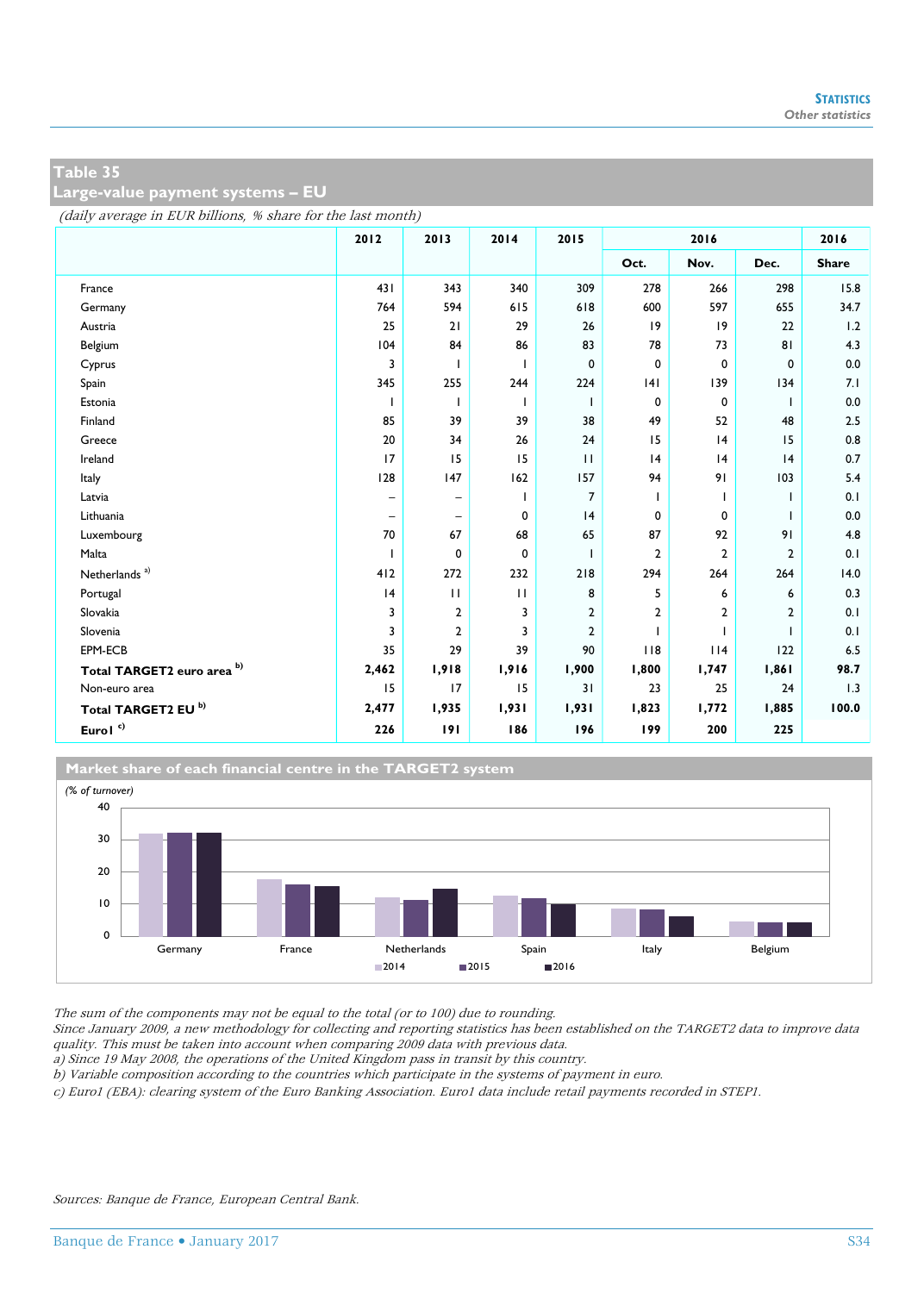**Large-value payment systems – EU** 

(daily average in number of transactions, % share for the last month)

|                            | 2012    | 2013    | 2014    | 2015    | 2016    |         |         | 2016         |
|----------------------------|---------|---------|---------|---------|---------|---------|---------|--------------|
|                            |         |         |         |         | Oct.    | Nov.    | Dec.    | <b>Share</b> |
| France                     | 33,830  | 35,753  | 36,791  | 34,894  | 31,257  | 29,786  | 35,076  | 9.4          |
| Germany                    | 175,611 | 179.655 | 172,560 | 171.333 | 169.343 | 166,809 | 179,190 | 48.0         |
| Austria                    | 6,711   | 4.719   | 4,525   | 4.671   | 6,233   | 5,718   | 6,605   | 1.8          |
| Belgium                    | 9,955   | 9,322   | 10,169  | 9,146   | 8,662   | 8,432   | 9,452   | 2.5          |
| Cyprus                     | 613     | 872     | 544     | 486     | 652     | 736     | 786     | 0.2          |
| Spain                      | 29,760  | 30,105  | 28,420  | 28,908  | 44,205  | 43,836  | 46,314  | 12.4         |
| Estonia                    | 360     | 417     | 616     | 1,646   | 3,652   | 3,677   | 4,314   | 1.2          |
| Finland                    | 1,611   | 1,596   | 1,620   | 1,605   | 1,557   | 1,550   | 1,795   | 0.5          |
| Greece                     | 4,335   | 4,292   | 3,322   | 3,039   | 2,657   | 2,618   | 2,929   | 0.8          |
| Ireland                    | 4.012   | 3.589   | 3.589   | 3.185   | 3,224   | 3.405   | 3,467   | 0.9          |
| Italy                      | 34,837  | 40,711  | 45,147  | 36,731  | 32,514  | 31,009  | 34,862  | 9.3          |
| Latvia                     | -       | -       | 1,397   | 1,746   | 1,729   | 1,577   | 1,995   | 0.5          |
| Lithuania                  |         | -       | 424     | 3,920   | 243     | 255     | 262     | 0.1          |
| Luxembourg                 | 3,509   | 4,398   | 4,881   | 5,194   | 5,695   | 5,405   | 5,871   | 1.6          |
| Malta                      | 157     | 236     | 299     | 333     | 324     | 345     | 362     | 0.1          |
| Netherlands <sup>a)</sup>  | 33.144  | 31.300  | 25.040  | 20.707  | 21.971  | 20.977  | 22,390  | 6.0          |
| Portugal                   | 4,166   | 4,276   | 4.751   | 4,280   | 3,857   | 3,900   | 4,495   | 1.2          |
| Slovakia                   | 1,090   | 1,255   | 1.003   | 1,041   | 1,005   | 986     | 1,033   | 0.3          |
| Slovenia                   | 2,786   | 2,697   | 2,781   | 2,572   | 2,514   | 3,509   | 3,062   | 0.8          |
| EPM-ECB                    | 553     | 590     | 679     | 725     | 1,000   | 1,009   | 1,014   | 0.3          |
| Total TARGET2 euro area b) | 347,040 | 355,785 | 348,557 | 336,163 | 342,295 | 335,541 | 365,276 | 97.8         |
| Non-euro area              | 7,145   | 7,313   | 5,705   | 7,587   | 6,252   | 8,105   | 8,124   | 2.2          |
| Total TARGET2 EU b)        | 354,185 | 363,099 | 354,263 | 343,750 | 348,548 | 343,645 | 373,400 | 100.0        |
| Eurol <sup>c)</sup>        | 260,135 | 251,518 | 228,655 | 215,945 | 209,248 | 202,927 | 220,181 |              |



The sum of the components may not be equal to the total (or to 100) due to rounding.

Since January 2009, a new methodology for collecting and reporting statistics has been established on the TARGET2 data to improve data quality. This must be taken into account when comparing 2009 data with previous data.

a) Since <sup>19</sup> May 2008, the operations of the United Kingdom pass in transit by this country.

b) Variable composition according to the countries which participate in the systems of payment in euro.

c) Euro1 (EBA): clearing system of the Euro Banking Association. Euro1 data include retail payments recorded in STEP1.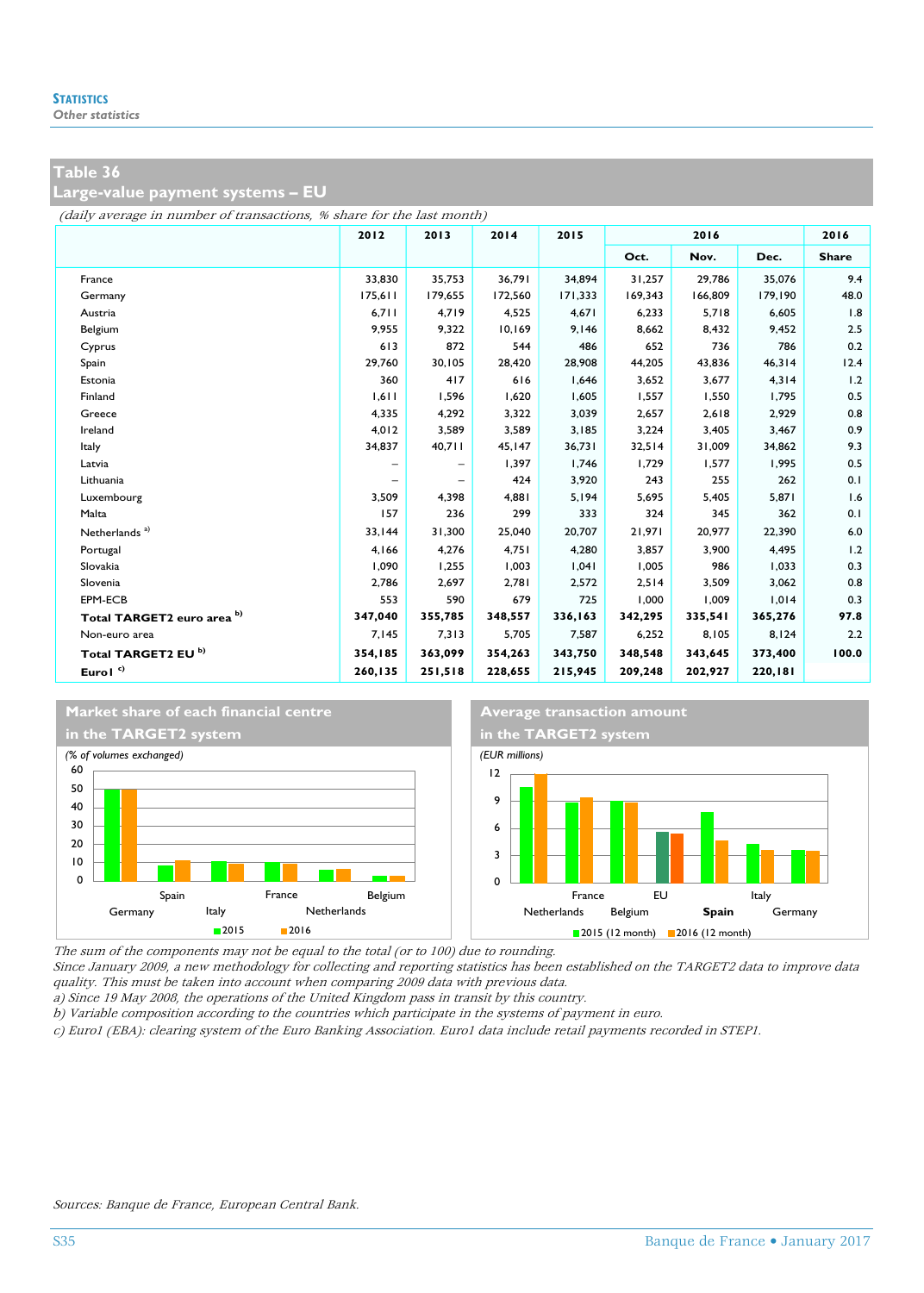#### **Large-value payment systems – France**

(daily average in EUR billions, % share for the last month)

|                                        | 2013  | 2014  | 2015  | 2016  | 2016  |       | 2016  |       |
|----------------------------------------|-------|-------|-------|-------|-------|-------|-------|-------|
|                                        |       |       |       |       | Oct.  | Nov.  | Dec.  | Share |
| Collateral used in domestic TARGET b)  |       |       |       |       |       |       |       |       |
| French negotiable securities           | 109.8 | 65.0  | 66.5  | 79.8  | 83.6  | 81.9  | 79.9  | 35.7  |
| Private claims                         | 180.7 | 148.8 | 45.8  | 46.8  | 53.7  | 46.2  | 47.1  | 21.0  |
| Securities collateralised through CCBM | 63.7  | 68.5  | 96.5  | 67.2  | 87.0  | 87.5  | 91.7  | 40.9  |
| Other securities <sup>c)</sup>         | 3.4   | 4.6   | 4.2   | 5.4   | 5.8   | 5.3   | 5.4   | 2.4   |
| Total                                  | 357.6 | 286.9 | 212.9 | 199.2 | 230.1 | 220.9 | 224.1 | 100.0 |

**Monthly change in amounts exchanged in French payment systems a)**



Private claims ......... Securities collateralised through CCBM  $\overline{\phantom{a}}$  . Other securities  $\overline{c}$ ) a) Since 18 February 2008, TBF (the French component of TARGET) and PNS systems have been replaced by TARGET2-Banque de France, the single French large-value payment system.

b) Until 15 February 2008, the indicated amounts corresponded to collateral used for intraday credit in TBF. Since the go-live of the "3G" system (Global management of collateral) and TARGET2-Banque de France on 18 February 2008, the amounts represent the collateral posted in a single pool of assets and that can be used for monetary policy and/or intraday credit operations. c) Other foreign securities submitted via links between securities settlement systems.

through **CCBM** 41%

Source: Banque de France.

 $\Omega$ 50

Negotiable securities

12/12 06/13 12/13 06/14 12/14 06/15 12/15 06/16 12/16

36%

Private claims 21%